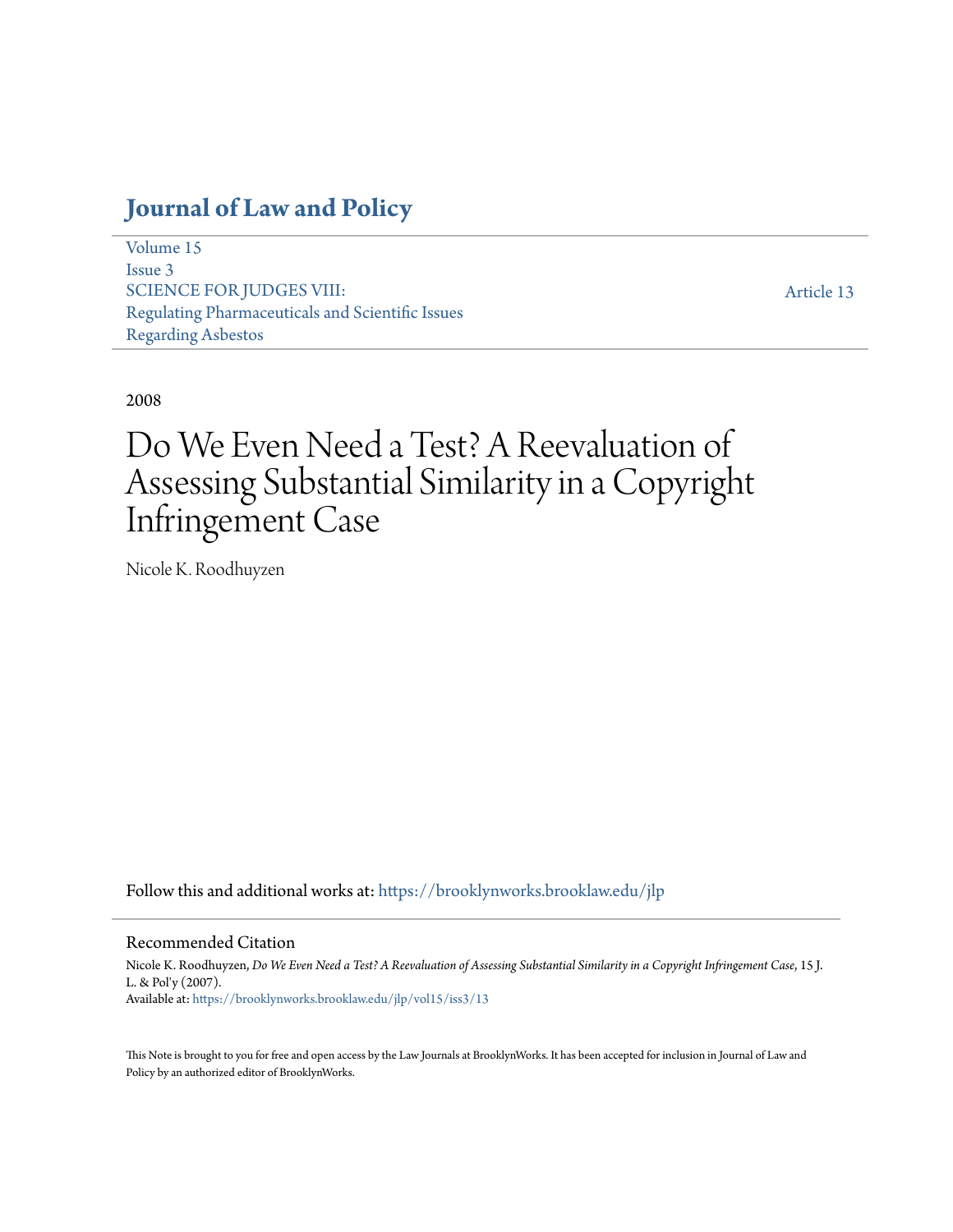### **DO WE EVEN NEED A TEST? A REEVALUATION OF ASSESSING SUBSTANTIAL SIMILARITY IN A COPYRIGHT INFRINGEMENT CASE**

*Nicole K. Roodhuyzen*[\\*](#page-1-0)

#### **INTRODUCTION**

 $\overline{a}$ 

 The task of proving that one creative work is similar enough to another creative work so as to constitute copyright infringement may be even more difficult than creating the work in the first place. The improper appropriation<sup>[1](#page-1-1)</sup> analysis, for both courts and litigants, is one of the most contentious and least precisely defined inquires in copyright law. $^2$  $^2$  There are multiple

<span id="page-1-2"></span>

<span id="page-1-0"></span><sup>\*</sup> Brooklyn Law School Class of 2008; B.A. Georgetown University, 2003. The author wishes to thank her parents, David and Lori Roodhuyzen; sisters, Erin Roodhuyzen and Jasmine Wright; Grandma, Wigay Wix and Nancy Wright for their constant love and support. She would also like to thank Mark O'Sullivan and her friends who provided support and encouragement throughout this process. She would also like to express gratitude to Professor Beryl Jones-Woodin, Professor Aliza Kaplan, David Kaye, Heather Maly and the members of the *Journal of Law and Policy* for all their help and hard work in creating this final product.<br><sup>1</sup> "Improper appropriation" in this context refers to copying prohibited

<span id="page-1-1"></span>by §§ 106(1) and 106(2) of the Copyright Act. Courts often use this terminology when assessing claims for infringement of the reproduction right, § 106(1) and the derivative work right, § 106(2). In a two-part inquiry, courts will first consider whether the defendant copied-in-fact or "copied" the plaintiff's work. They will then assess whether the defendant also engaged in "improper appropriation" or "infringing copying" in violation of, for example, § 106(1). *See* JULIE E. COHEN ET AL., COPYRIGHT IN A GLOBAL INFORMATION ECONOMY 323 (2nd ed. 2006).<br><sup>2</sup> CRAIG JOYCE, MARSHALL LEAFFER, PETER JASZI & TYLER T. OCHOA,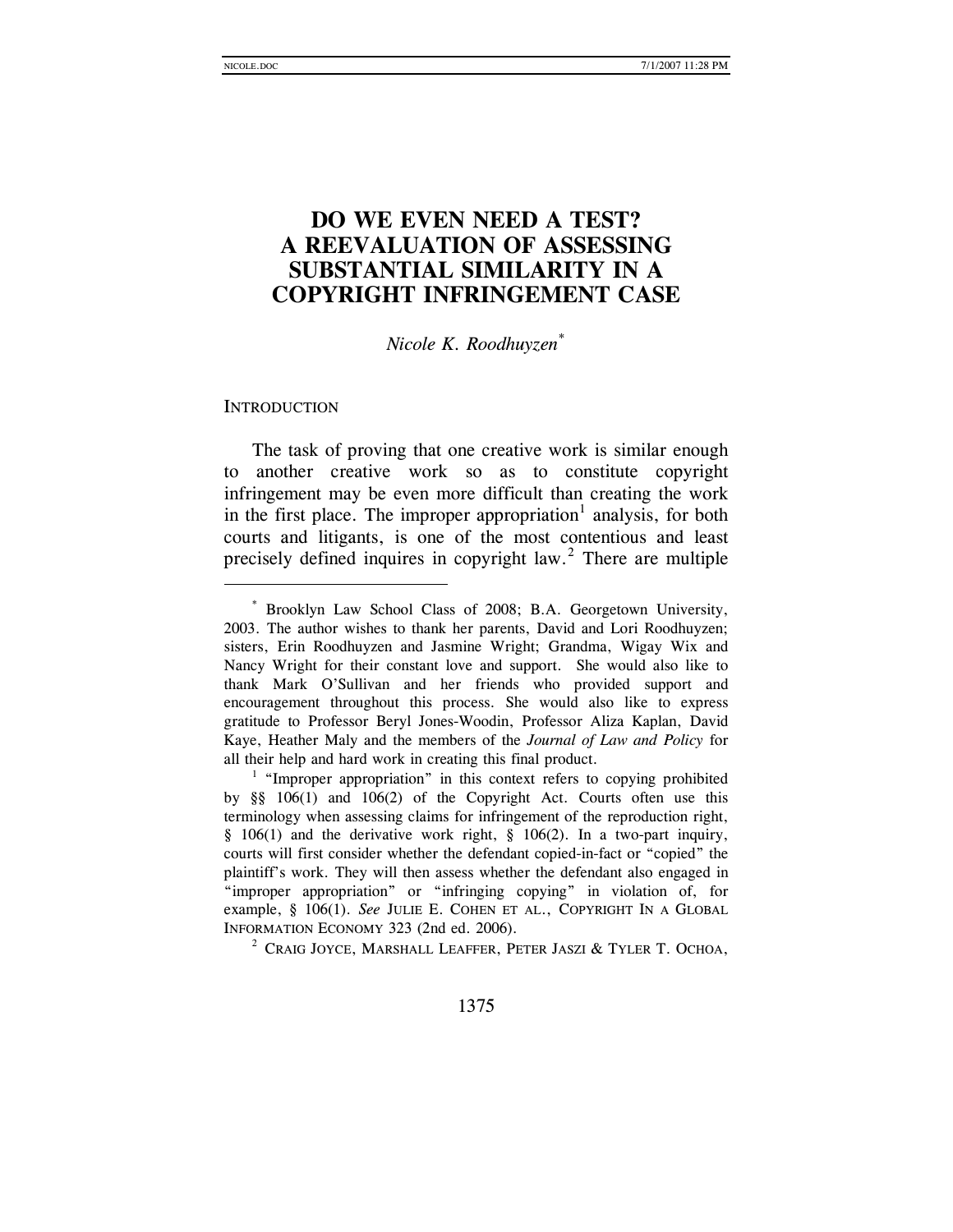tests for copyright infringement and the analysis is often complicated and elusive. $3$  Nevertheless, plaintiffs continue to file suits claiming that their creative works have been infringed and courts must establish effective ways to determine whether the works are similar enough to rise to the level of improper appropriation.

A plaintiff who feels that her work has been infringed upon by a similar work must demonstrate to the court that the similarity constitutes infringement under federal copyright law.<sup>[4](#page-2-1)</sup> If a court decides that the works are similar, it is often difficult to determine whether the court applied a test to reach its conclusion or rather utilized a test to explain the perceived similarity.<sup>[5](#page-2-2)</sup> At times, it may seem like courts are going by an "I know it when I see it" means to determine similarity. $^{\circ}$ 

There is a great amount of confusion among courts and commentators as to what the proper test is for determining whether two works are "substantially similar" so as to constitute copyright infringement. The various tests currently available are ultimately supposed to further the underlying goal of copyright law, which is to "promote the Progress of Science and useful

#### *Id.* at 512.

COPYRIGHT LAW 692 (6th ed. 2003).

<span id="page-2-0"></span><sup>3</sup> Robert Bernstein & Robert W. Clarida, *'Ay There's the Rug,'* N.Y.L.J., Sept. 19, 2003, at 3. 4 *See* B. MacPaul Stanfield, Note, *Finding the Fact of Familiarity:* 

<span id="page-2-2"></span><span id="page-2-1"></span>*Assessing Judicial Similarity Tests in Copyright Infringement Actions*, 49 DRAKE L. REV. 489, 492 (2001).

<sup>&</sup>lt;sup>5</sup> *Id.* It is possible that the tests currently articulated by the Circuits are not a means to determine similarity, but rather a means to explain a finding of similarity that is determined in such a way that defies clear explanation . . . . The confusing array of tests is not merely a means to prove similarity; it provides a lexicon to explain what is similar, the extent of similarity, and whether the similarity constitutes copyright infringement.

<span id="page-2-3"></span> $6$  Jacobellis v. Ohio, 378 U.S. 184, 197 (1964) (Stewart, J., concurring) (stating with regard to a definition of pornography and obscenity: "I shall not today attempt further to define the kinds of material I understand to be embraced within that shorthand description; and perhaps I could never succeed in intelligibly doing so. But I know it when I see it . . . .").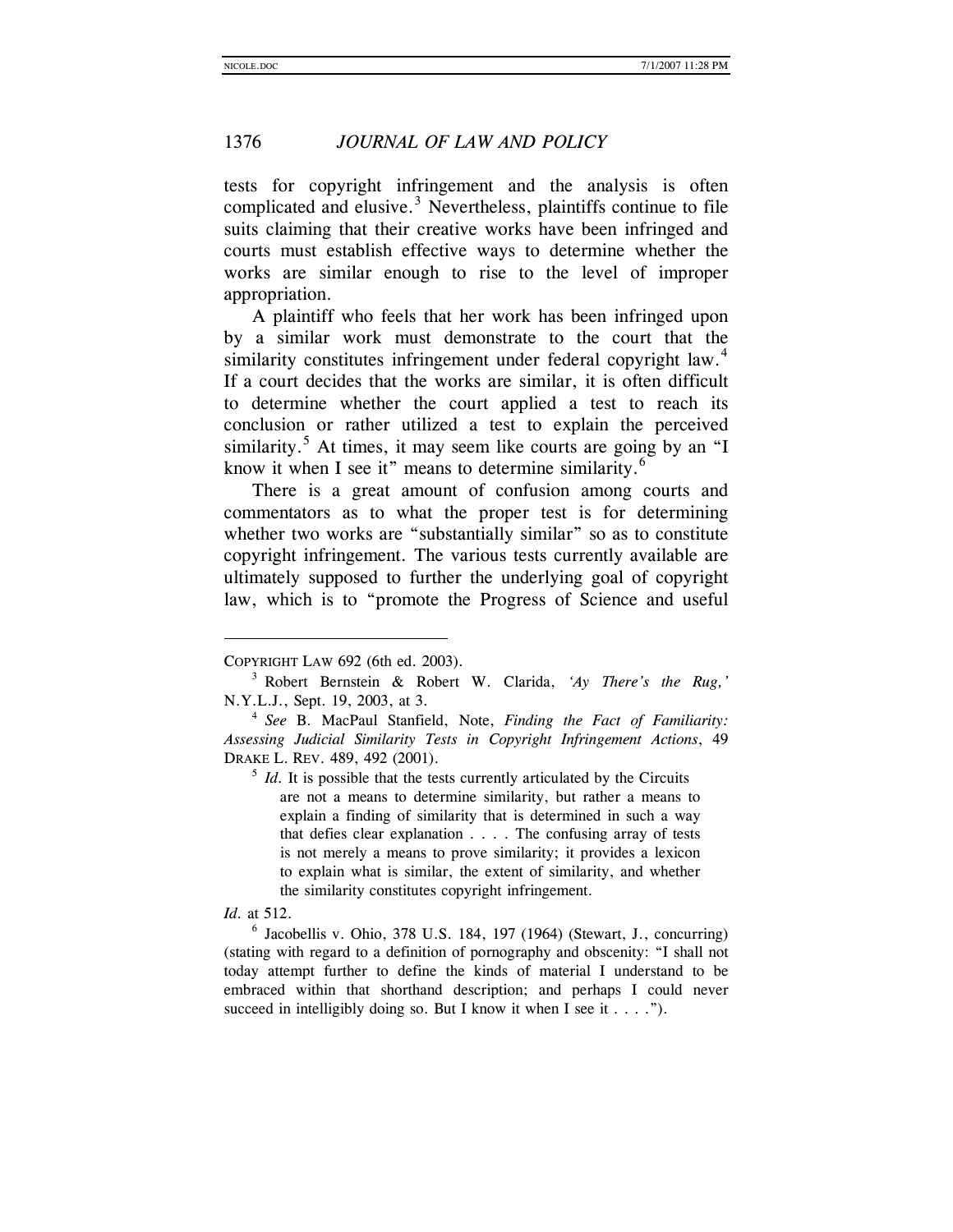Arts."<sup>[7](#page-3-0)</sup> Thus, courts are ultimately supposed to establish incentives for the creation of artistic works.

However, despite the uniform policy underlying copyright law, courts have created a variety of conflicting and often times confusing tests. Currently, there are two main tests that most courts follow: (1) the ordinary observer test associated with the Second Circuit and (2) the Ninth Circuit's extrinsic/intrinsic test. Some courts utilize the abstraction/filtration/comparison test, while others use variations or a combination of each of these tests.

In addition to the confusion about what test should be used, the tests that have been articulated by the circuits are complicated and vague.<sup>[8](#page-3-1)</sup> Compounding the problem, courts frequently apply the tests inconsistently and incorrectly.<sup>[9](#page-3-2)</sup> As a result, decisions in copyright infringement cases are unpredictable and often seem ad hoc. $^{10}$  $^{10}$  $^{10}$  As the tests become increasingly elusive for both courts and litigants, it is important to consider whether there should be one single test articulated by the Supreme Court, or rather, whether there should be a test at all.

It is therefore important to examine and critique the myriad of tests currently available to determine whether two works are substantially similar, and to articulate an approach more aligned with the underlying policies of copyright law.

Part I of this Note will briefly review the history and purpose of copyright law. Part II will present an overview of the origin of substantial similarity in copyright infringement cases. Part III examines the different approaches articulated by the circuits to assess substantial similarity. While this examination is lengthy, it is necessary to effectuate the solution proffered by

 $<sup>7</sup>$  U.S. CONST. art. I, § 8, cl. 8.</sup>

<span id="page-3-1"></span><span id="page-3-0"></span><sup>8</sup> Jarrod M. Mohler, Comment, *Toward a Better Understanding of Substantial Similarity in Copyright Infringement Cases*, 68 U. CIN. L. REV. 971, 972 (2000).<br> $\frac{9}{1}$ 

<span id="page-3-3"></span><span id="page-3-2"></span><sup>&</sup>lt;sup>10</sup> Jeannette R. Busek, Comment, *Copyright Infringement: A Proposal for a New Standard for Substantial Similarity Based on the Degree of Possible Expressive Variation*, 45 UCLA L. REV. 1777, 1778 (1998).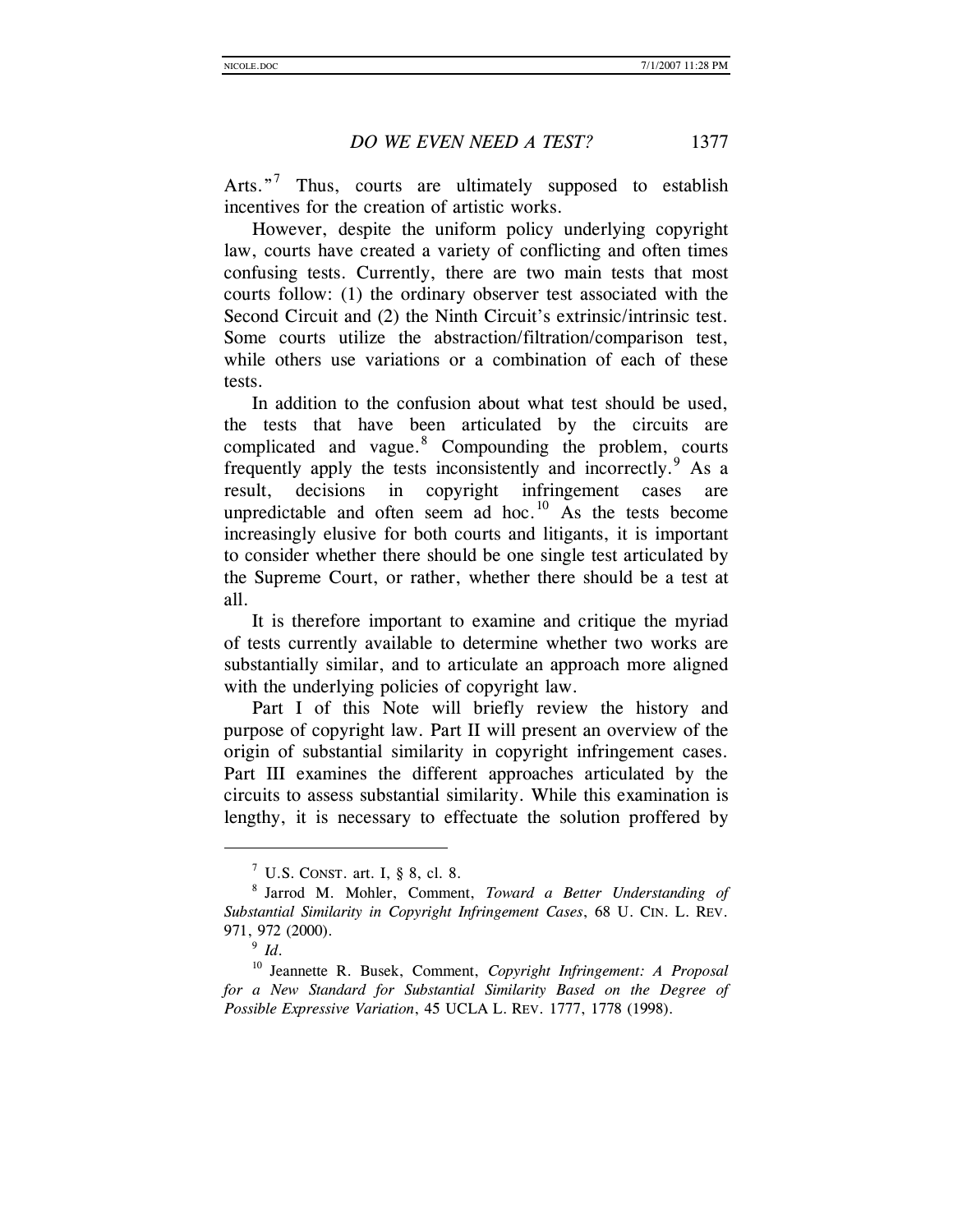this Note. Finally, Part IV proposes that courts should cease attempting to create a single test for substantial similarity. Proving similarity and infringement is not amenable to a onesize-fits-all test, especially given the many categories of expressions and types of media that are protected by copyright.<sup>[11](#page-4-0)</sup> Instead of trying to wade through the confusing array of tests available or attempting to articulate a single test, courts should articulate a standard that goes to the ultimate purpose of copyright law. Thus, in order to determine if there has been copyright infringement, a court should determine whether or not providing relief for the owner of the copyright will enhance the policy goals of copyright law and the objectives of Congress.

#### I. COPYRIGHT LAW IN GENERAL

<span id="page-4-3"></span>The following sections will discuss the policy considerations underlying federal copyright law and the elements that are required in order for a plaintiff to bring an action for copyright infringement.

#### *A. General Policy Considerations Behind Copyright Law*

The United States Constitution empowered Congress to "promote the Progress of Science and useful Arts, by securing for limited Times to Authors and Inventors the exclusive Right to their respective Writings and Discoveries."<sup>[12](#page-4-1)</sup> The current governing statue enacted by Congress is the Copyright Act of 1976.<sup>[13](#page-4-2)</sup> Copyright protection is extended to "authors"<sup>[14](#page-4-3)</sup> for any

<sup>&</sup>lt;sup>11</sup> Stanfield, *supra* note 4, at 512.<br><sup>12</sup> U.S. CONST. art. I, § 8, cl. 8.

<span id="page-4-2"></span><span id="page-4-1"></span><span id="page-4-0"></span> $13$  Copyright Act of 1976, Pub. L. No. 94-553, 90 Stat. 2541. The first copyright law, enacted by Congress in 1790, provided for two 14-year terms of protection and was entitled: "An act for the encouragement of learning." COHEN, ET AL., *supra* note 1, at 22 (quoting Copyright Act of 1790, 1st Cong., 2d Sess., ch. 15, 1 Stat. 124 (1790)). In 1909, the Copyright Act underwent an overhaul, including revisions to the categories of works protected by the law and an extension of the term of copyright protection.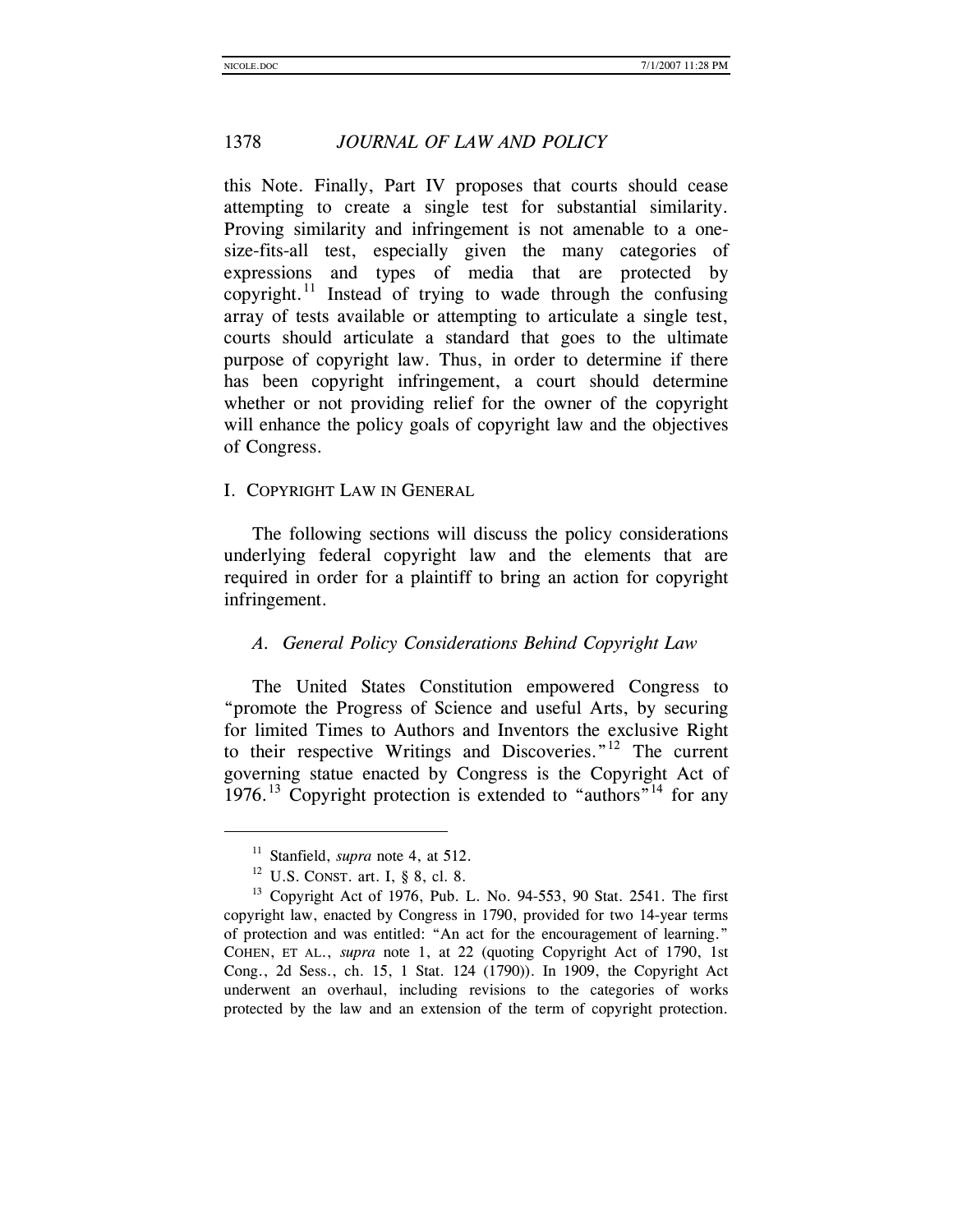$\overline{a}$ 

#### *DO WE EVEN NEED A TEST?* 1379

"original works of authorship fixed in any tangible medium of expression"<sup>[15](#page-5-0)</sup> for a given period of time.<sup>[16](#page-5-1)</sup> Works that come within the scope of the Copyright Act are afforded strong protections, for example "the Act specifies in detail the kinds of works that are protected and for how long; creates protection even without registration or notice; assigns exclusive rights and allows for transfer and division of ownership and rights; and creates various remedies including damages and fines."<sup>[17](#page-5-2)</sup>

While Congress provided a benefit to a copyright holder in granting specific exclusive rights to uses pertaining to reproduction, preparation of derivative works, distribution, and public performances and displays of the work,<sup>[18](#page-5-3)</sup> the primary

To the benefit of authors, Congress has taken a liberal view of its constitutional power to afford protection for 'limited Times.' In the very first copyright statute, the period of copyright lasted just fourteen years, renewable for an additional fourteen years. As a result of the amendments to the 1976 Act made by the Copyright Term Extension Act of 1998, copyright in works created on or after January 1, 1978 now lasts for the life of the author plus seventy years.

Jason Mazzone, *Copyfraud*, 81 N.Y.U. L. REV. 1026 (2006) (citations omitted). 17 Mazzone, *supra* note 16.

<span id="page-5-3"></span><span id="page-5-2"></span><sup>18</sup> 17 U.S.C. § 106. The exclusive rights of a copyright owner are set forth in § 106 of the Copyright Act:

> Subject to sections 107 through 122, the owner of copyright under this title has the exclusive rights to do and to authorize any of the following:

> (1) to reproduce the copyrighted work in copies or phonorecords;

> (2) to prepare derivative works based upon the copyrighted

COHEN ET AL., *supra* note 1, at 24-26. The 1976 Copyright was enacted as a result of the emergence of new technologies and the perceived inadequacies of the 1909 Act. *Id.* at 27. While the 1976 Act has undergone changes since it took effect on January 1, 1978, it provides the basic structure for copyright law in the United States today. *Id.* 

<span id="page-5-1"></span><span id="page-5-0"></span><sup>&</sup>lt;sup>14</sup> 17 U.S.C. § 201(a) ("Copyright in a work protected under this title vests initially in the author or authors of the work.").

 $15$  17 U.S.C. § 102(a).

<sup>&</sup>lt;sup>16</sup> *Id.* Jason Mazzone has also opined: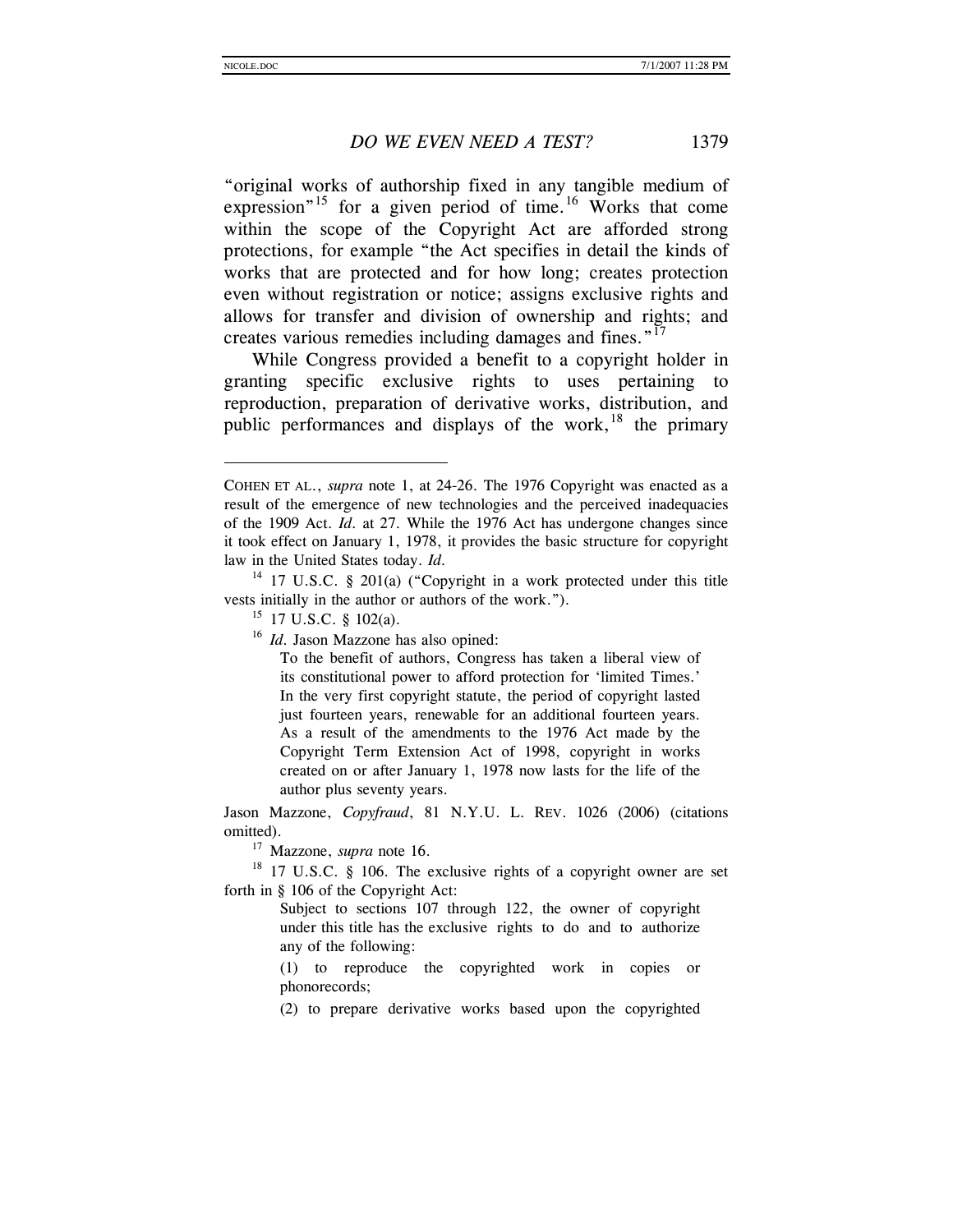purpose of copyright law is to benefit the public.<sup>[19](#page-6-0)</sup> As a result, courts are forced to deal with two conflicting public policy factors. On one side "the law seeks to encourage new authors by protecting their works" and on the other "the law does not want to give any one author a monopoly over an idea so as to foreclose future authors from building on that idea.<sup> $20$ </sup> Thus, courts are left with the difficult task of encouraging creativity by affording authors the opportunity to reap the benefits of their creative works, while simultaneously permitting future authors to create new works by expanding upon the ideas of others.<sup>[21](#page-6-2)</sup>

In order to effect the constitutional goal of "promot[ing] the Progress of Science and useful Arts,<sup>5[22](#page-6-3)</sup> copyright legislation "assures authors the right to their original expression, but encourages others to build freely upon the ideas and information

l

(5) in the case of literary, musical, dramatic, and choreographic works, pantomimes, and pictorial, graphic, or sculptural works, including the individual images of a motion picture or other audiovisual work, to display the copyrighted work publicly and;

(6) in the case of sound recordings, to perform the copyrighted work publicly by means of a digital audio transmission. *Id.*

<sup>19</sup> Stanfield, *supra* note 4, at 493.

<span id="page-6-2"></span><span id="page-6-1"></span><span id="page-6-0"></span><sup>20</sup> Busek, *supra* note 10, at 1777-78. 21 Mohler, *supra* note 8, at 974; *see also* Warner Bros. Inc. v. American Broadcasting Companies, 720 F.2d 231, 240 (2d Cir. 1983) (stating that "[i]t is a fundamental objective of copyright law to foster creativity. However, that law has the capacity both to augment and diminish the prospects for creativity. By assuring the author of an original work the exclusive benefits of whatever commercial success his or her work enjoys, the law obviously promotes creativity. At the same time, it can deter the creation of new works if authors are fearful that their creations will too readily be found to be substantially similar to preexisting works."). <sup>22</sup> U.S. CONST. art. I, § 8, cl. 8.

<span id="page-6-3"></span>

work;

<sup>(3)</sup> to distribute copies or phonorecords of the copyrighted work to the public by sale or other transfer of ownership, or by rental, lease, or lending;

<sup>(4)</sup> in the case of literary, musical, dramatic, and choreographic works, pantomimes, and motion pictures and other audiovisual works, to perform the copyrighted work publicly;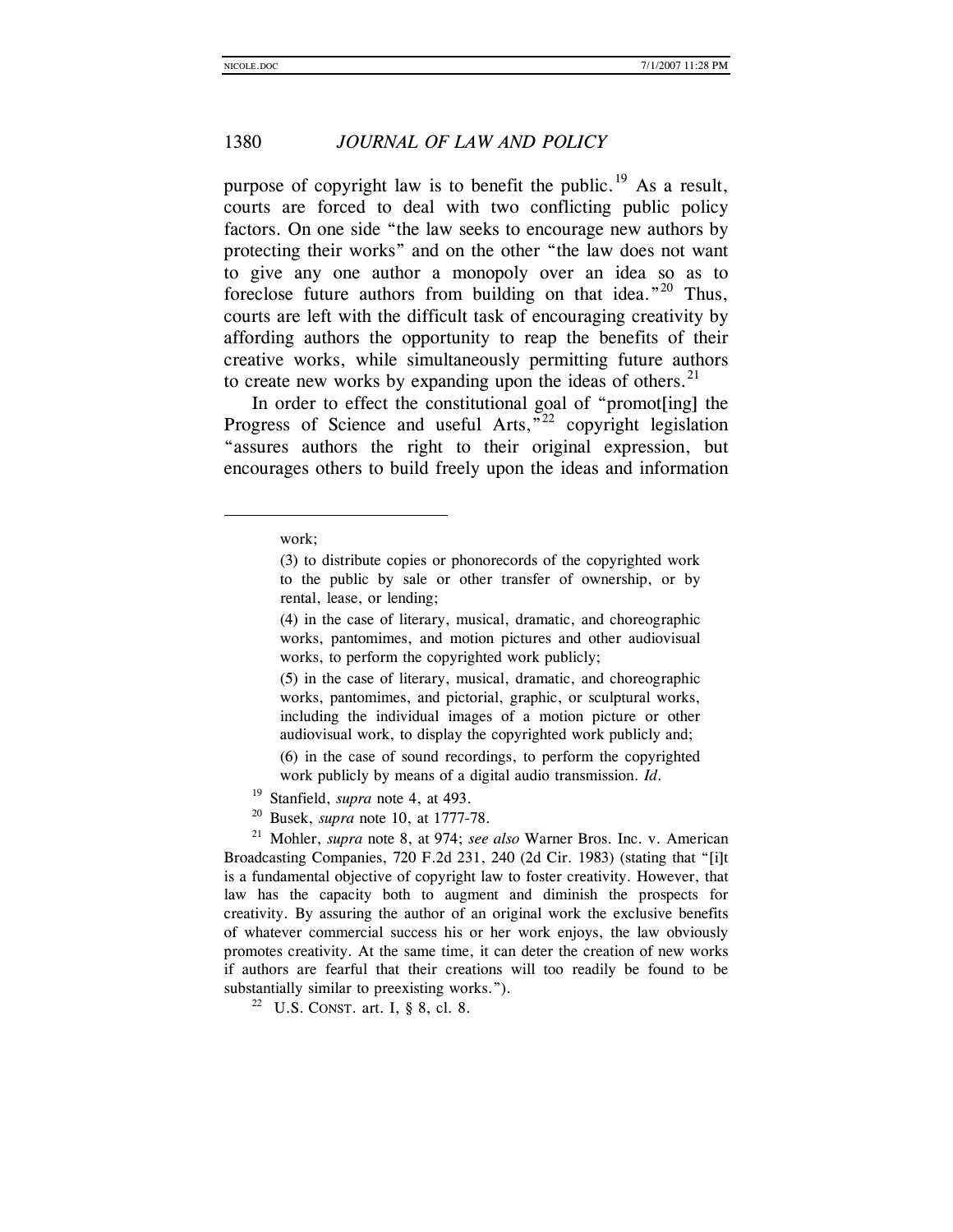conveyed by a work."<sup>[23](#page-7-0)</sup> Thus, it is a fundamental precept of copyright law that ideas and facts are not protected—only the expression of an idea can be protected.<sup>[24](#page-7-1)</sup> This distinction has the purpose of defining the line between what can be protected by copyright law and what should remain in the public domain.<sup>[25](#page-7-2)</sup>

But, making the distinction between idea and expression is often difficult.[26](#page-7-3) In *Nichols v. Universal Pictures Corp.*, Judge Learned Hand provided the following guidance:

> Upon a work . . . a great number of patterns increasingly fit equally well, as more and more of the incident is left out. The last may perhaps be no more than the most general statement of what the [work] is about, and at times consist only of its title; but there is a point in this series of abstraction where they are no longer protected, since otherwise the [author] could prevent the use of his "ideas" to which, apart from their expression, his property is never extended.<sup>[27](#page-7-4)</sup>

<span id="page-7-1"></span>102(b) (asserting that "[i]n no case does copyright protection for an original work of authorship extend to any idea, procedure, process, system, method of operation, concept, principle, or discovery, regardless of the form in which it is described, explained, illustrated, or embodied in such work.").

<sup>25</sup> COHEN ET AL., *supra* note 1, at 72.

 $\overline{a}$ 

<span id="page-7-4"></span><span id="page-7-3"></span><span id="page-7-2"></span><sup>26</sup> *See id.* at 74, 80. 27 45 F.2d 119, 121 (2d Cir. 1930). This is what many commentators and courts call the "abstractions test." While this test has

received continuous use by courts in copyright infringement cases, it has also been criticized by courts and commentators as not being at "test" at all . . . . The abstractions test, in reality, is just a restatement of general policy that copyright law protects the expression of ideas but not the ideas themselves. The test provides no further guidance or insight into which works should be protected. Thus, although courts often cite the test as reasoning for their decisions, such citations ultimately fail to explain the underlying reason why courts decide copyright cases as they do.

Busek, *supra* note 10, at 1789 (internal quotation marks omitted) (quoting

<span id="page-7-0"></span> $^{23}$  Feist Publ'ns, Inc. v. Rural Tel. Serv. Co., 499 U.S. 340, 349-50 (1991). 24 Mazer v. Stein, 347 U.S. 201, 207 (1954); *see also* 17 U.S.C. §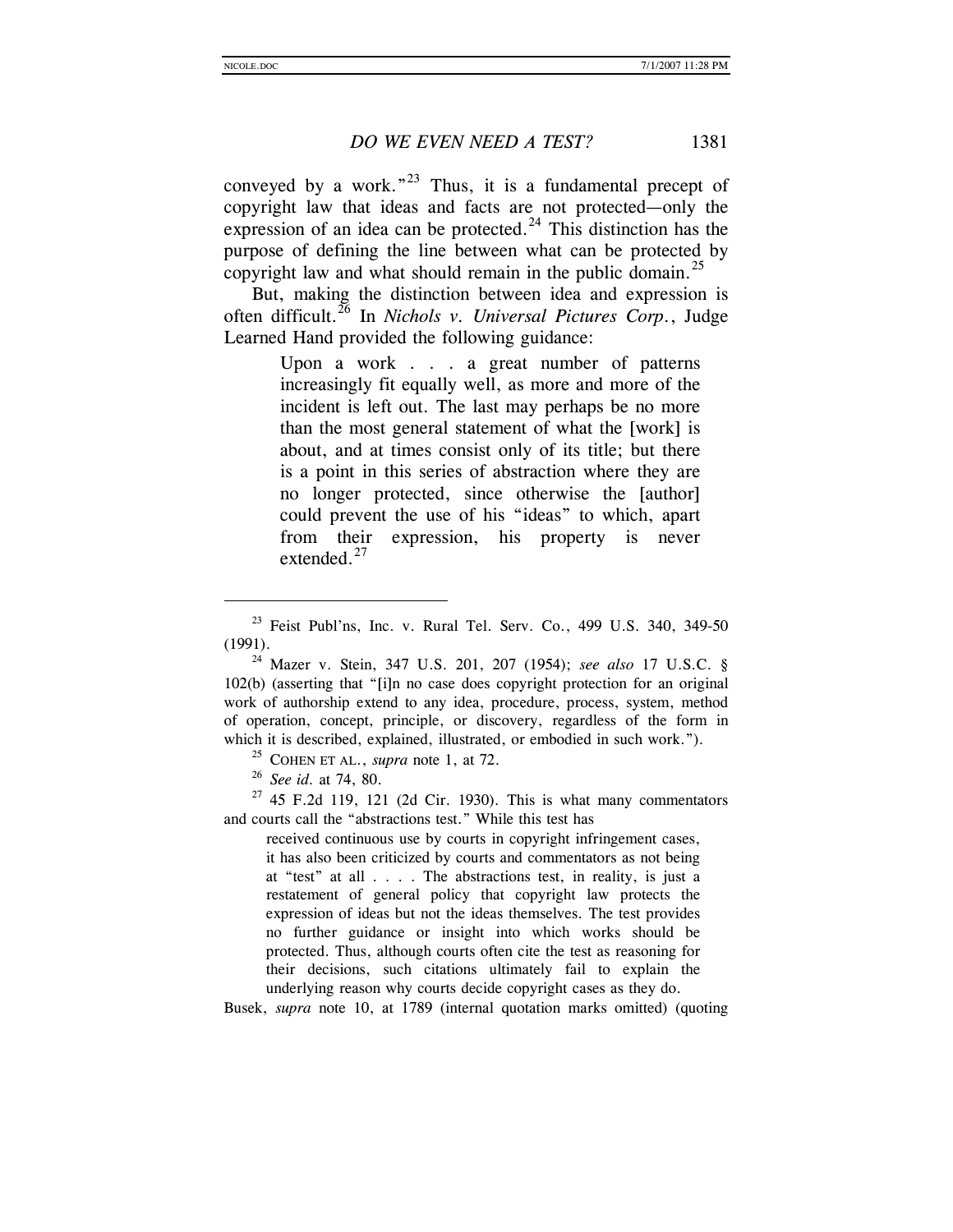In *Nichols*, Hand articulated a standard that is not so much a way for courts to perceive similarity but rather a means to separate ideas from the expression of those ideas. $28$ 

This idea-expression dichotomy plays an important role in ultimately determining whether a copyrighted work has been infringed. Federal copyright law endeavors to strike the proper balance between protecting an author's expression of an idea and encouraging the idea itself.<sup>[29](#page-8-1)</sup> As a result, courts must address what is similar about two works and if the only similarity shared is similar ideas, then there has been no infringement.<sup>[30](#page-8-2)</sup> The court must determine whether there are similarities in expression between two works, and if similarities in expression do exist, whether they cross a threshold of similarity that constitutes copyright infringement.

The distinction between ideas and expression is a source of great confusion for courts and litigants. Unfortunately, there is no bright line rule as to what constitutes an idea and what constitutes an expression of that idea. As such, courts must engage in a delicate balancing between idea and expression when assessing whether two works are substantially similar so as to constitute copyright infringement.

A major concern with courts providing too much protection when making distinctions between idea and expression is that eventually nothing would be left in the public domain and incentives to create new works would vanish because an author would find it difficult not to infringe upon previous authors' works.<sup>[31](#page-8-3)</sup> Unfortunately, the tests currently available to assess substantial similarity do not provide courts with adequate guidance on making these difficult distinctions between what is protectible and what is unprotectible.

<span id="page-8-0"></span>Nash v. CBS, Inc., 899 F.2d 1537, 1540 (7th Cir. 1990)).

<sup>28</sup> Stanfield, *supra* note 4, at 500.

<sup>29</sup> Busek, *supra* note 10, at 1778.

<span id="page-8-3"></span><span id="page-8-2"></span><span id="page-8-1"></span><sup>30</sup> Warner Bros. Inc. v. Am. Broad. Cos., 720 F.2d 231, 239 (2d Cir. 1983) (stating that "[t]he similarity to be assessed must concern the expression of ideas, not the ideas themselves.").

<sup>31</sup> Mohler, *supra* note 8, at 974.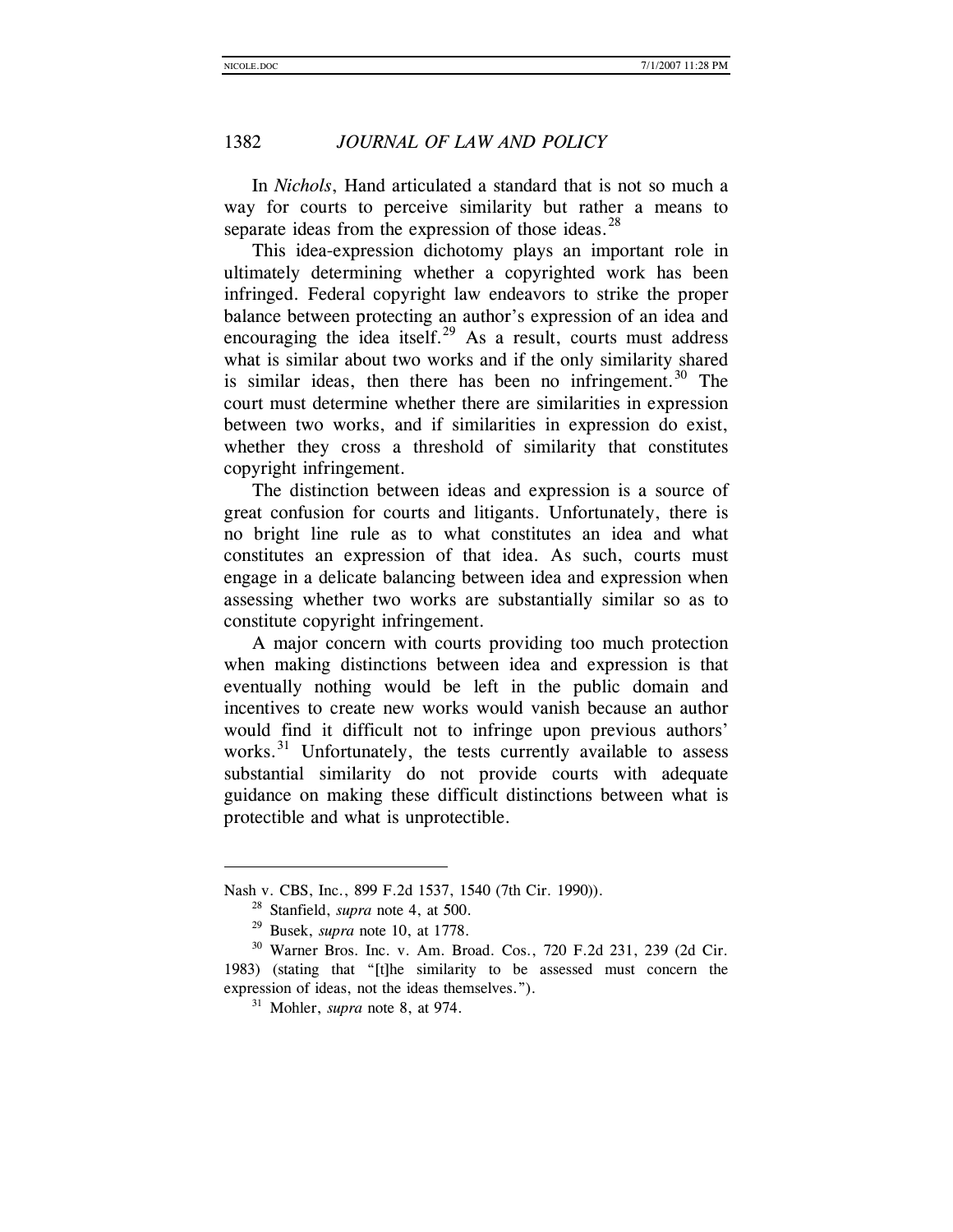l

#### *DO WE EVEN NEED A TEST?* 1383

#### *B. Elements of a Copyright Infringement Claim*

A plaintiff bringing a claim for copyright infringement must prove two elements: (1) ownership of a valid copyright and (2) that defendant violated one of the exclusive rights under section 106 of the Copyright Act (e.g., the right to reproduce the copyrighted work in copies or phonorecords, §106(1), or the right to prepare derivative works,  $\S 106(2)$ .<sup>[32](#page-9-0)</sup> In general, with respect to the first element, the copyright registration certificate serves as *prima facie* evidence for the plaintiff that a valid copyright exists. $33$  With respect to the second element, for claims of violations of the right to reproduce the work, §106(1), the plaintiff must prove "copying of the constituent elements of the work that are original."<sup>3</sup>

Proof of copying consists of two separate components.<sup>[35](#page-9-3)</sup> First, there is the issue of whether copying occurred.<sup>[36](#page-9-4)</sup> Next, there is the issue of whether such copying is actionable (i.e.

<sup>35</sup> *See* Nimmer § 13.01[B].

<span id="page-9-4"></span><span id="page-9-3"></span><sup>36</sup> *Id.* (stating that "[i]t is generally not possible to establish copying as a factual matter by direct evidence, as it is rare that the plaintiff has available a witness to the physical act of copying . . . . Therefore, copying is ordinarily established indirectly by the plaintiff's proof of access and substantial similarity  $\ldots$ . [I]n the previous formulation, the term 'substantial similarity' [should] be discarded in favor of 'probative similarity.' In other words, when the question is copying as a factual matter, then similarities that, in the normal course of events, would not be expected to arise independently if the two works are probative of defendant's having copied as a factual matter from plaintiff's work . . . . [D]espite proof of access and probative similarity, the trier of fact may be upheld in finding no copying if such trier believes the defendant's evidence is an independent creation, except where the similarity between the two works is such that no explanation other than copying is reasonably possible.").

<span id="page-9-0"></span><sup>32</sup> COHEN ET AL., *supra* note 1, at 314. "Notably absent from this formulation of the *prima facie* case is damage or any harm to plaintiff resulting from the infringement." Nimmer on Copyright § 13.01, 4-13 [hereinafter Nimmer].

<sup>33</sup> *See* Nimmer § 13.01[A].

<span id="page-9-2"></span><span id="page-9-1"></span><sup>34</sup> Feist Publ'ns, Inc. v. Rural Tel. Serv. Co., 499 U.S. 340, 361 (1991).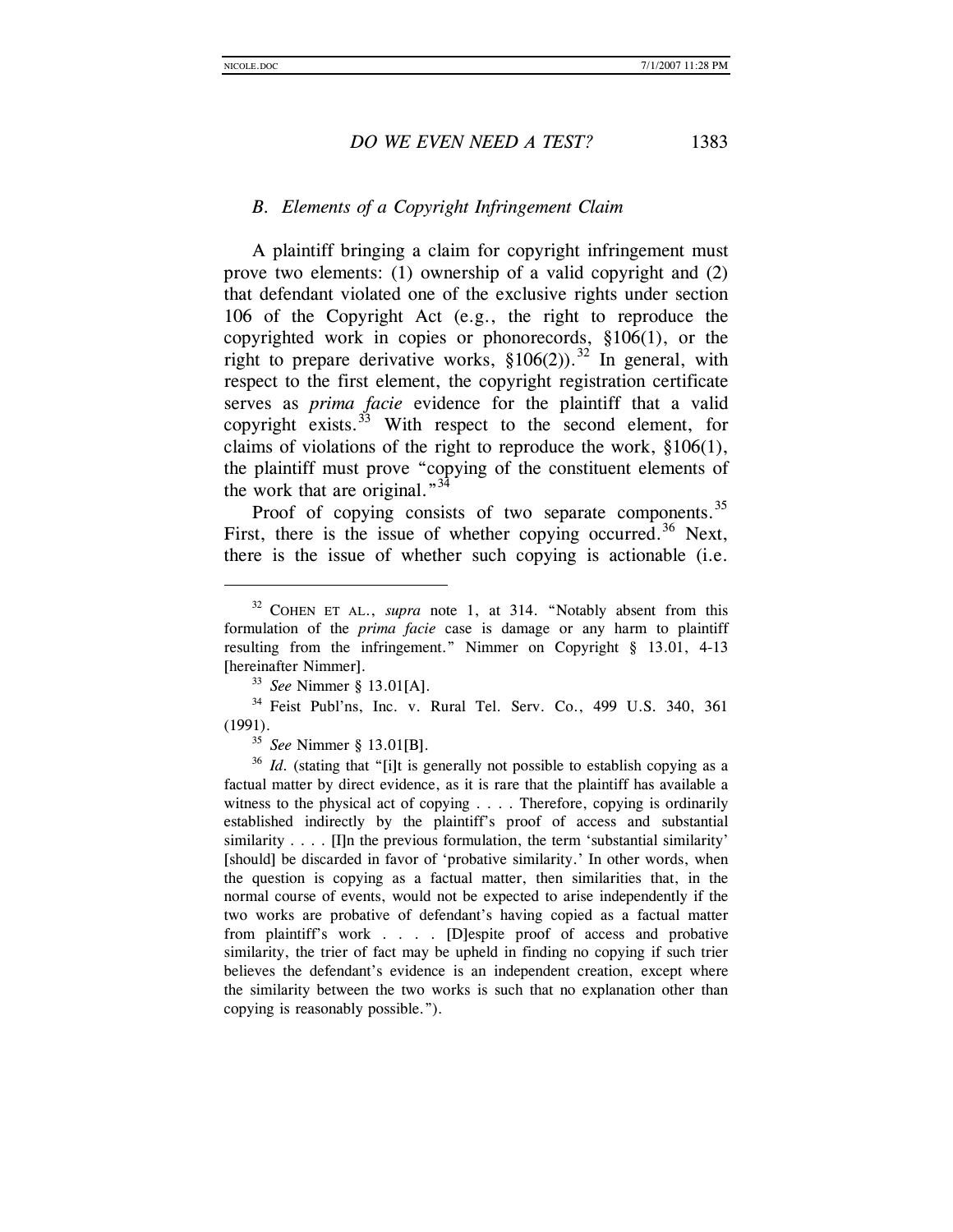whether there was too much copying).<sup>[37](#page-10-0)</sup> A plaintiff must demonstrate both copying and too much copying in order to prevail.<sup>[38](#page-10-1)</sup> Therefore, even where a defendant concedes copying, no legal consequences will follow unless the court determines that the copying is substantial. $39$  In order to establish that there has been too much copying, or improper appropriation, a plaintiff must show that there is substantial similarity between the plaintiff's work and defendant's work. $40$ 

#### II. SUBSTANTIAL SIMILARITY: AN OVERVIEW

Substantial similarity is a concept that is mystifying for both courts and litigants.<sup>[41](#page-10-4)</sup> In order for an appropriation to be actionable, a plaintiff must demonstrate that defendant's work is substantially similar to plaintiff's work such that defendant is liable for copyright infringement.<sup>[42](#page-10-5)</sup> Substantial similarity is a conclusion; it is not a formula or a test. $43$ 

It is the task of the court to determine whether the defendant's copying is sufficient to constitute infringement. The scope of works that copyright law protects is very broad: from literary works, including books, movies and poems, to sculptures, paintings and photographs, to musical works and computer programs.[44](#page-10-7) In attempting to cover such a variety of

l

<sup>37</sup> *See id.* 

<span id="page-10-1"></span><span id="page-10-0"></span><sup>38</sup> *See id.* (explaining that "copying as a factual matter is insufficient if improper appropriation is lacking. Conversely, even when two works are substantially similar with respect to protectible expression, if the defendant did not copy as a factual matter, but instead independently created the work at issue, then infringement liability must be denied.").

<sup>39</sup> *See id.* § 13.03[A].

<sup>40</sup> *See id.*

<span id="page-10-7"></span><span id="page-10-6"></span><span id="page-10-5"></span><span id="page-10-4"></span><span id="page-10-3"></span><span id="page-10-2"></span><sup>41</sup> *See* Eric C. Osterberg, *The Meaning and Significance of Substantial Similarity*, 863 PLI/PAT 23, 28 (2006). 42 *See* Nimmer § 13.01[B].

<sup>&</sup>lt;sup>43</sup> Osterberg, *supra* note 41, at 29.<br><sup>44</sup> The statutory coverage of copyright law provides that:

<sup>[</sup>w]orks of authorship include the following categories: (1) literary works; (2) musical works, including any accompanying words; (3) dramatic works, including any accompanying music;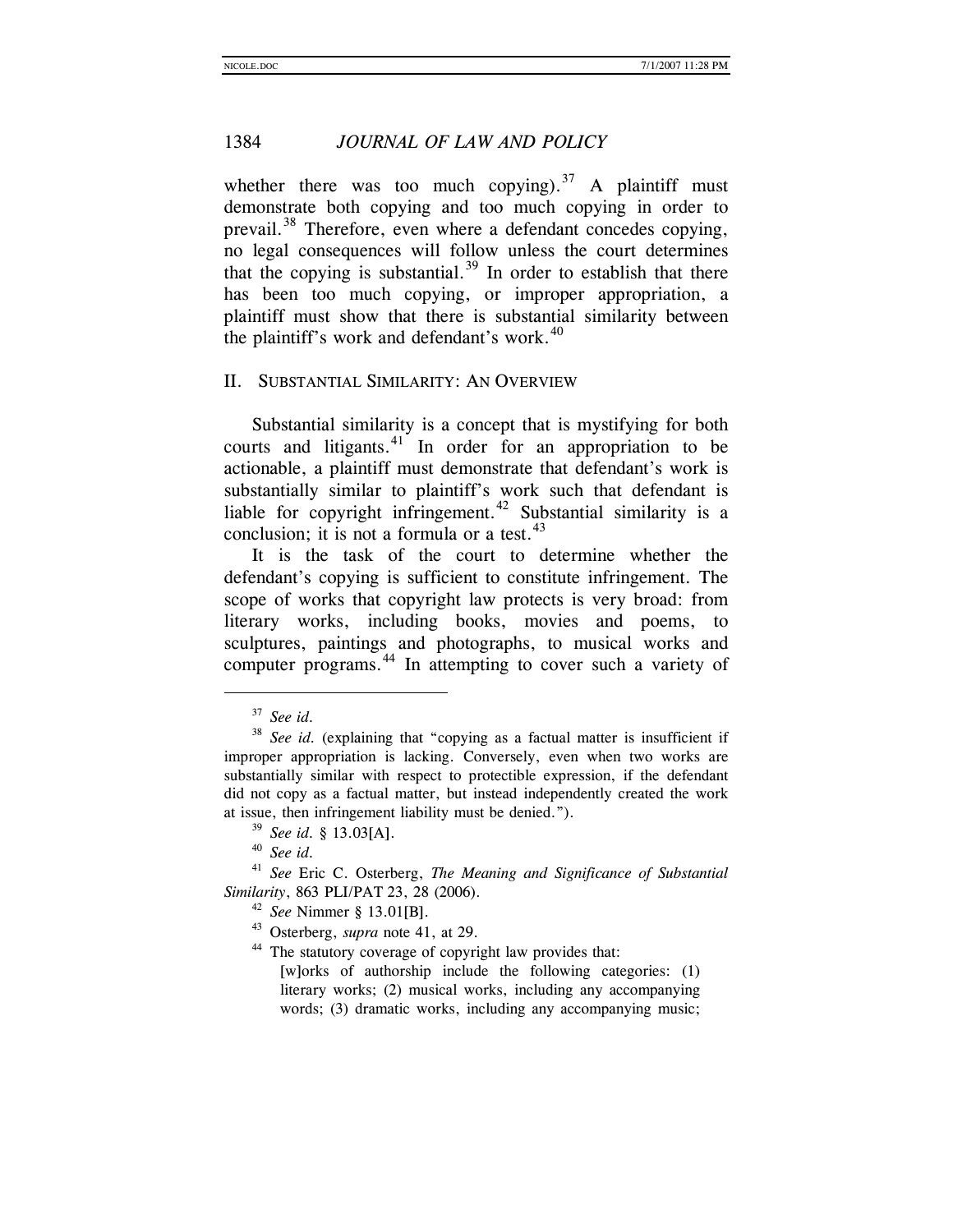works, the current standards for assessing substantial similarity adopted by courts are unclear, with results that are "inevitably ad hoc."<sup>[45](#page-11-0)</sup>

Currently, there is a split in the circuit courts regarding which test is proper for assessing whether protectible elements in a work are substantially similar in a copyright infringement claim.[46](#page-11-1) Courts continually attempt to fashion and re-work tests in an effort to reduce the amount of confusion and clarify the notion of substantial similarity. However, these efforts have ultimately led to more confusion and ambiguity about the appropriate standard for determining whether two works are substantial similar. $47$ 

There are two primary tests that most courts follow: the "ordinary observer" test associated with the Second Circuit or the two-part "extrinsic/intrinsic" test associated with the Ninth Circuit.<sup>[48](#page-11-3)</sup> The "ordinary observer" test adopted by the Second Circuit asks "whether an average lay observer would recognize the alleged copy as having been appropriated from the copyrighted work."[49](#page-11-4) In contrast, the Ninth Circuit has adopted an alternative two-part test that includes an objective extrinsic test and a subjective intrinsic test.<sup>[50](#page-11-5)</sup> On the extrinsic prong the court engages in an objective comparison of specific expressive elements whereas on the subjective intrinsic prong the court

(7) sound recordings; (8) architectural works.

17 U.S.C. § 102(a).

 $\overline{a}$ 

<span id="page-11-0"></span><sup>45</sup> Busek, *supra* note 10, at 1778-79 (quoting Peter Pan Fabrics, Inc. v. Martin Weiner Corp., 274 F.2d 487, 489 (2d Cir. 1960)).

<span id="page-11-1"></span><sup>46</sup> ROBERT C. OSTERBERG AND ERIC C. OSTERBERG, SUBSTANTIAL SIMILARITY IN COPYRIGHT LAW § 3, at 3-2 (Practicing Law Institute 2003) [hereinafter, OSTERBERG & OSTERBERG]. 47 *See* Busek, *supra* note 10, at 1779.

<span id="page-11-3"></span><span id="page-11-2"></span><sup>48</sup> Murray Hill Publ'n, Inc. v. Twentieth Century Fox Film Corp., 361 F.3d 312 (6th Cir. 2004); *see also* Nimmer § 13.03(E)(3).

<sup>(4)</sup> pantomimes and choreographic works; (5) pictorial, graphic,

and sculptural works; (6) motion pictures and audiovisual works;

<span id="page-11-5"></span><span id="page-11-4"></span> $49$  Knitwaves, Inc v Lollytogs, Ltd., 71 F.3d 996, 1002 (2d Cir. 1995) (quoting Folio Impressions, Inc. v. Byer Cal., 937 F.2d 759, 766 (2d Cir. 1991)) (internal quotation marks omitted).

<sup>50</sup> *See* Swirsky v. Carey, 376 F.3d 841, 845 (9th Cir. 2004).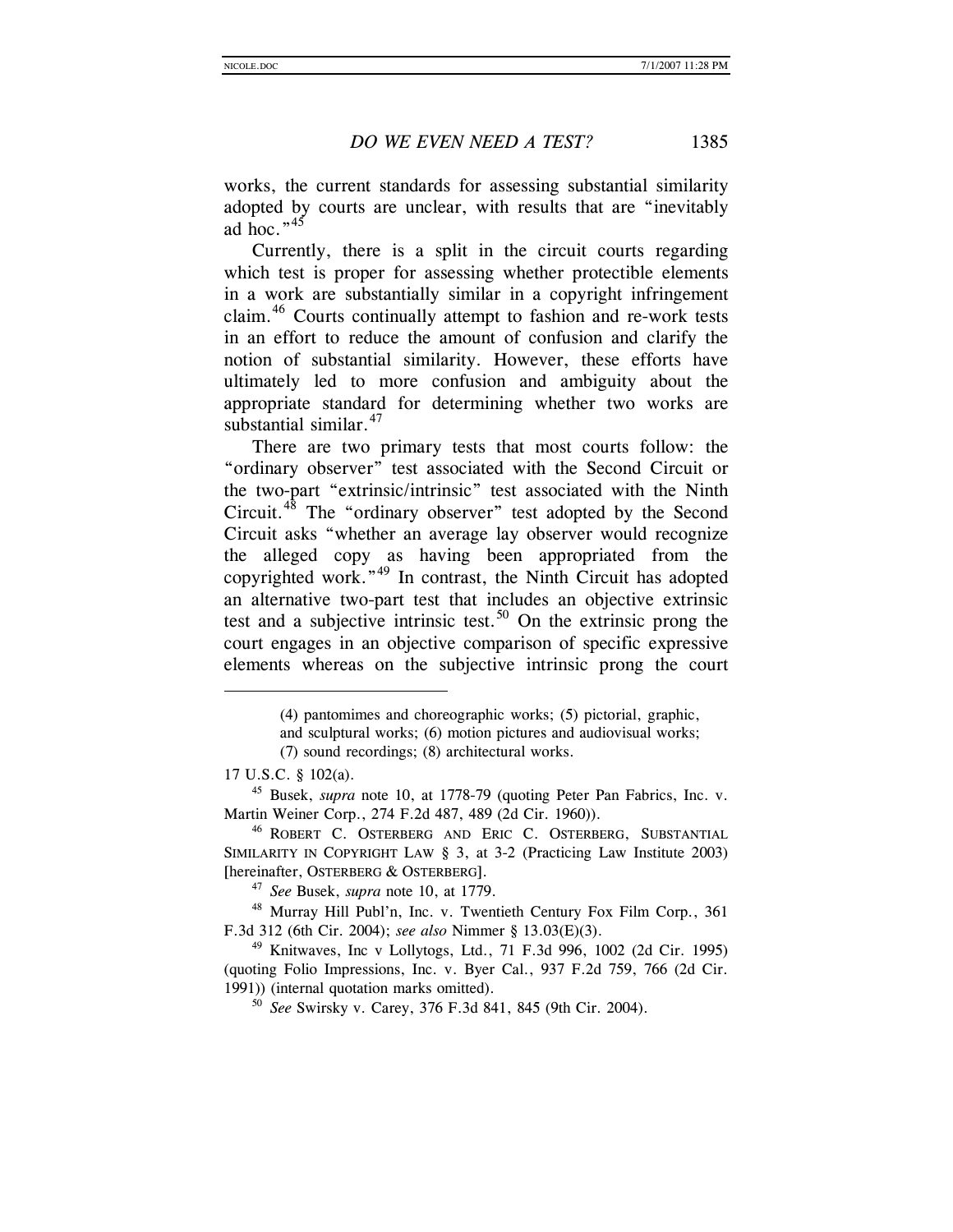focuses on the total concept and feel of the two works. $51$ 

While most courts use either the Second Circuit's "ordinary observer test"<sup>[52](#page-12-1)</sup> or the Ninth Circuit's "extrinsic/intrinsic test"<sup>53</sup> there are some variations. For example, the Tenth Circuit uses the abstraction/filtration/comparison test and the Sixth Circuit and the D.C. Circuit use a variation of this test.<sup>[54](#page-12-3)</sup> The Eleventh Circuit uses a test that is similar to the tests used by the Second and Ninth Circuit before they diverged.<sup>[55](#page-12-4)</sup>

All of these tests have their merits and their faults. While they seem sound in theory, in reality, courts inconsistently apply them.[56](#page-12-5) This inconsistency has led to confusion and unpredictability for courts and litigants as to where to draw the line between protectible and unprotectible material. None of the tests currently available provide a clear analytical framework. Additionally, none of the existing tests provide hard and fast rules for courts and litigants to follow.<sup>[57](#page-12-6)</sup> The following sections attempt to bring clarity to this confusion by conducting a thorough examination of the various tests available for assessing substantial similarity.

<sup>51</sup> *See* Cavalier v. Random House, 297 F.3d 815, 822 (9th Cir. 2002).

<span id="page-12-1"></span><span id="page-12-0"></span> $52$  The circuits that follow the ordinary observer test are the First Circuit, the Third Circuit, the Fifth Circuit, and the Seventh Circuit. OSTERBERG & OSTERBERG, *supra* note 46, § 3, at 3-2.

<span id="page-12-3"></span><span id="page-12-2"></span> $53$  The circuits that follow the extrinsic/intrinsic test model are the Fourth Circuit and the Eighth Circuit. *See id.* 

<sup>54</sup> OSTERBERG & OSTERBERG, *supra* note 46, § 3, at 3-2.

<sup>55</sup> *Id.*

<sup>56</sup> *See* Mohler, *supra* note 8, at 972.

<span id="page-12-6"></span><span id="page-12-5"></span><span id="page-12-4"></span> $57$  It is certainly debatable whether it is better to have clear rules or, rather, concepts and principles that people can use to regulate their lives. The difficulty with clear rules is they are often over or under inclusive; whereas, the difficulty with concepts and principles is that they are often unclear and it is difficult for people to regulate their lives with certainty.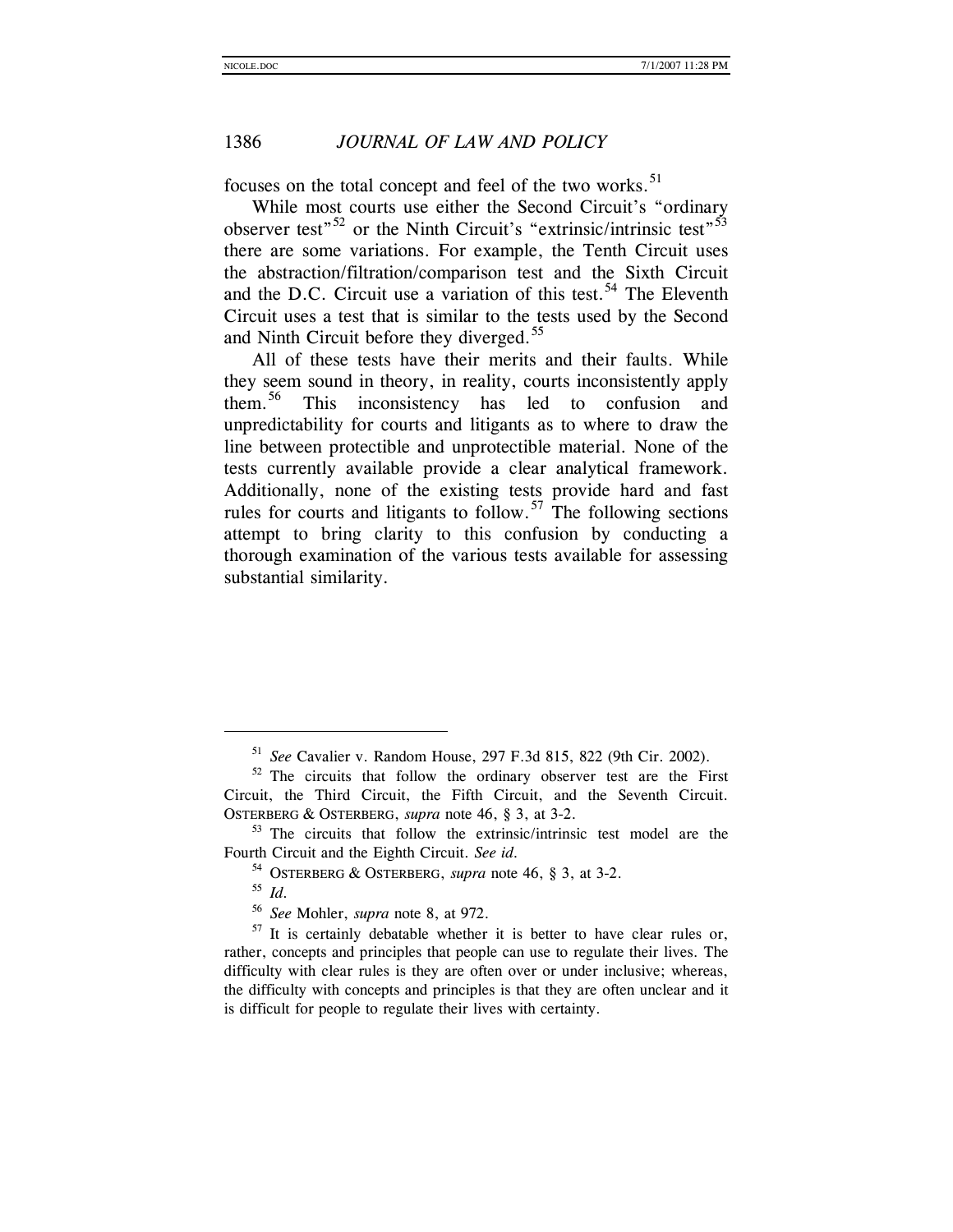$\overline{a}$ 

#### *DO WE EVEN NEED A TEST?* 1387

### III. CIRCUIT SPLITS: THE DIFFERENT APPROACHES FOR ASSESSING SUBSTANTIAL SIMILARITY

This section will examine the numerous tests available for assessing substantial similarity. First, this section will examine the "ordinary observer" test articulated by the Second Circuit followed by an analysis of the courts that follow the Second Circuit. Next, the "extrinsic/intrinsic" test associated with the Ninth Circuit will be analyzed followed by an assessment of the courts that follow the Ninth Circuit. Finally, this section will address the tests utilized by the remaining circuits, including the Abstraction/Filtration/Comparison test.

#### *A. The Second Circuit's Ordinary Observer Test*

The Second Circuit's test for assessing substantial similarity in a copyright infringement case is the "ordinary observer" test.[58](#page-13-0) In *Peter Pan Fabrics, Inc. v. Martin Weinder Corp.*, a

<span id="page-13-0"></span><sup>58</sup> Arnstein v. Porter, 154 F.2d 464, 468 (2d Cir. 1946) (holding that in order to establish infringement, a plaintiff must prove both "(a) that defendant copied from plaintiff's copyrighted work and (b) that the copying (assuming it to be proved) went too far as to constitute improper appropriation."). Further,

The copyright infringement test in the Second Circuit is a stepby-step process. First, the court determines whether the defendant copied from the plaintiff. In cases where the defendant denies copying, the court tests to see whether the defendant had access to plaintiff's work at the time defendant prepared his work, and whether there is sufficient similarity between the works to prove copying. The Second Circuit has clarified that the correct term for this threshold determination of similarity is "probative similarity" rather than "substantial similarity." On the probative similarity issue, "analytic dissection" is appropriate and the testimony of experts may be received to aid the trier of facts . . . . If the court determines that there has been copying, then only does there arise the second issue, that of illicit copying "unlawful appropriation." The court must then determine whether defendant's taking is sufficient to constitute infringement. It is that part of the inquiry that is the "substantial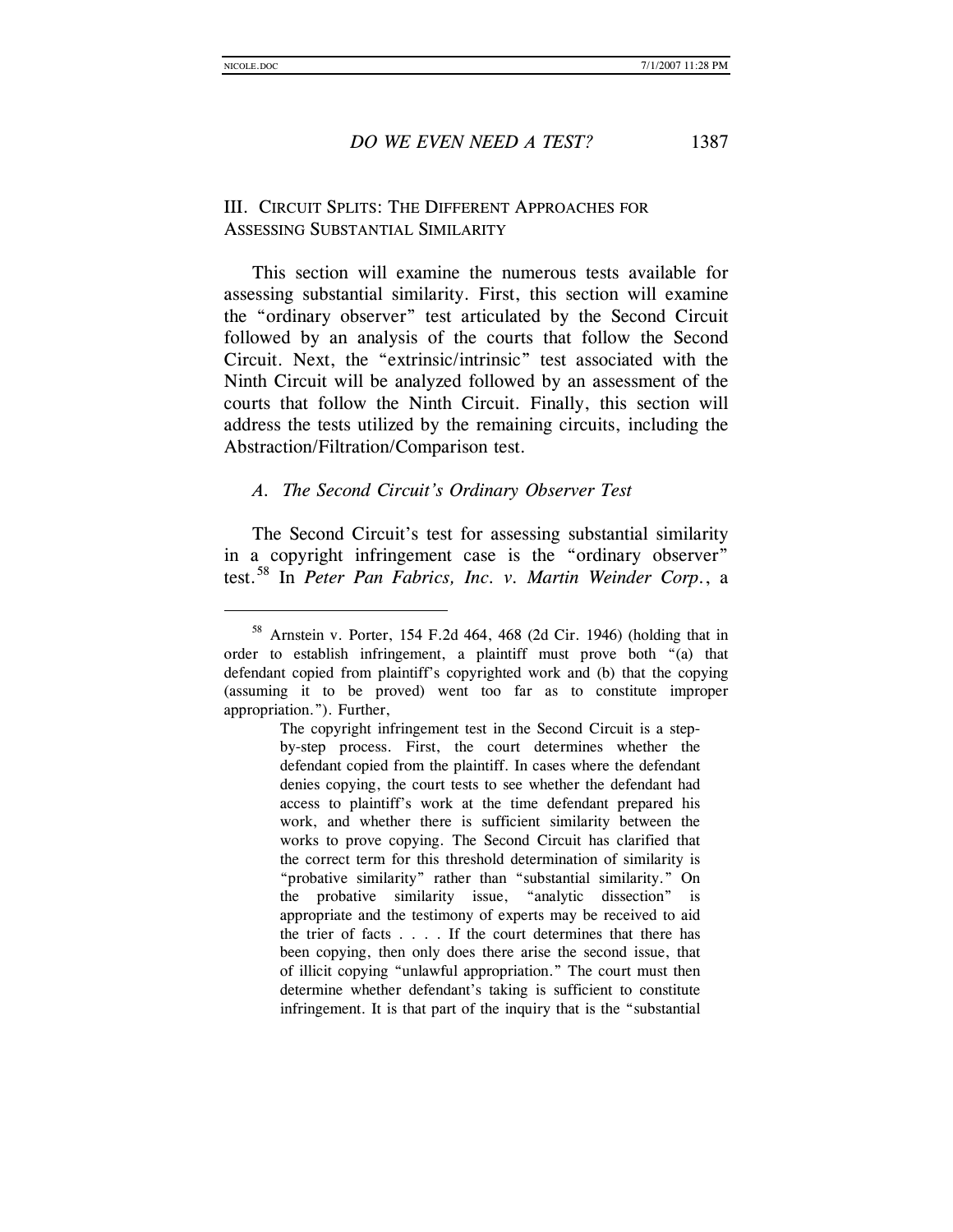case involving the alleged infringement of a design printed on cloth, used to make women's dresses, Judge Learned Hand articulated that there is substantial similarity where "the ordinary observer, unless set out to detect the disparities, would be disposed to overlook them, and regard their aesthetic appeal as the same."<sup>[59](#page-14-0)</sup>

More recently, in *Knitwaves, Inc. v. Lollytogs*, a case involving the infringement of plaintiff's copyrighted squirrel and leaf children's sweater designs, the Second Circuit stated that the ordinary observer test asks whether "an average lay observer would recognize the alleged copy as having been appropriated from the copyrighted work."<sup>[60](#page-14-1)</sup> In making this assessment, courts examine the works' "total concept and feel."<sup>[61](#page-14-2)</sup>

The Second Circuit allows the use of expert testimony on the issue of whether there was copying, but does not allow the use of expert testimony on the issue of whether there was too much copying (utilizing a substantial similarity analysis).[62](#page-14-3) In *Arnstein v. Porter*, the plaintiff, Ira B. Arnstein, brought an action

similarity" test.

 $\overline{a}$ 

<sup>61</sup> *Knitwaves, Inc.*, 71 F.3d at 1003.

The total concept and feel test has . . . . been strongly criticized. Rather than clarifying what substantial similarity means, total concept and feel actually makes the inquiry even murkier. [N]o one knows what concept and feel means, and no court that uses the test has attempted to define the terms. Moreover, the test is problematic because it is contrary to the specific language of section 102(b) of the Copyright Act which clearly states that [i]n no case does copyright protection . . . extend to any . . . concept.

Busek, *supra* note 10, at 1803 (1998) (internal quotation marks omitted) (citing Matthew M. Fortnow, Note, *Why the "Look and Feel" of Computer Software Should Note Receive Copyright Protection*, 14 CARDOZO L. REV. 421, 425 (1992); 17 U.S.C. § 102(b)).

<span id="page-14-3"></span> $62$  Further discussion of the Circuit's split regarding the use of expert testimony in assessing substantial similarity follows later in this Note at Section III.D.

OSTERBERG & OSTERBERG, *supra* note 46, § 3:1.1, at 3-3.

<span id="page-14-2"></span><span id="page-14-1"></span><span id="page-14-0"></span><sup>59</sup> Peter Pan Fabrics, Inc. v. Martin Weinder Corp.*,* 274 F.2d 487, 489 (2d Cir. 1960).

<sup>60</sup> Knitwaves, Inc. v. Lollytogs Ltd., 71 F.3d 996, 1002 (2d Cir. 1995).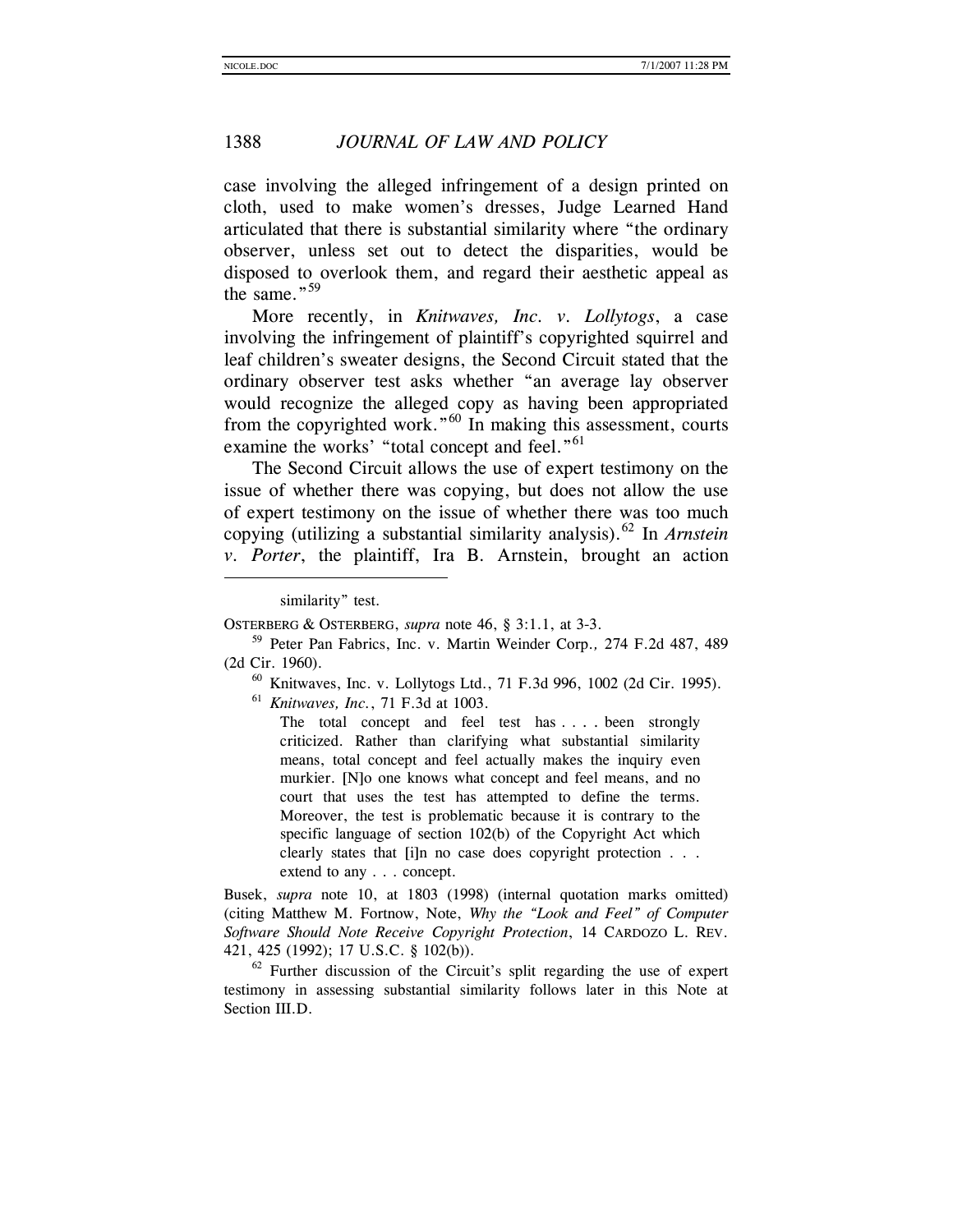against Cole Porter for infringement of the copyright to his musical compositions.[63](#page-15-0) The court in *Arnstein* justified the ordinary observer test being applied on the issue of assessing substantial similarity without any analytic dissection or expert opinion.[64](#page-15-1) The judge rationalized that "[t]he plaintiff's legally protected interest is not, as such, his reputation as a musician but his interest in the potential financial returns from his compositions which derive from the lay public's approbation of his efforts."<sup>[65](#page-15-2)</sup> The question, therefore, is "whether defendant took from plaintiff's work so much of what is pleasing to the ears of lay listeners, who comprise the audience for whom such popular music is composed, that defendant wrongfully appropriated something which belongs to the plaintiff."<sup>[66](#page-15-3)</sup>

Since its creation, the ordinary observer test has been criticized and as will be discussed later in this Note, this test has become a source of confusion and frustration as courts struggle to determine whether works should be evaluated from the viewpoint of the ordinary observer or as the above quote from *Arnstein* suggests, from the viewpoint of the intended audience.<sup>[67](#page-15-4)</sup>

One important concern with regard to courts in the Second Circuit allowing expert testimony on the issue of copying but not on the issue of too much copying is whether it is possible for courts to do this in reality.<sup>[68](#page-15-5)</sup> As one court noted:

> [T]he distinction between the two parts of the *Arnstein* test may be of doubtful value when the

<sup>63</sup> 154 F.2d at 468.

<span id="page-15-2"></span><span id="page-15-1"></span><span id="page-15-0"></span><sup>64</sup> *Id.* (finding that on the issue of "illicit copying (unlawful appropriation) . . . the test is the response of the ordinary lay hearer; accordingly, on that issue, 'dissection' and expert testimony are irrelevant").

<sup>65</sup> *Id.* at 473.

<sup>66</sup> *Id.*

<sup>67</sup> Osterberg, *supra* note 41, at 29.

<span id="page-15-5"></span><span id="page-15-4"></span><span id="page-15-3"></span> $68$  It is possible that when courts describe similarities, they are getting that information from expert testimony that was allowed on the question of copying but then prohibited on the question of whether the two works were substantially similar. *See* Whelan Assoc., Inc. v. Jaslow Dental Lab., Inc., 797 F.2d 1222, 1232-33 (3d Cir. 1986).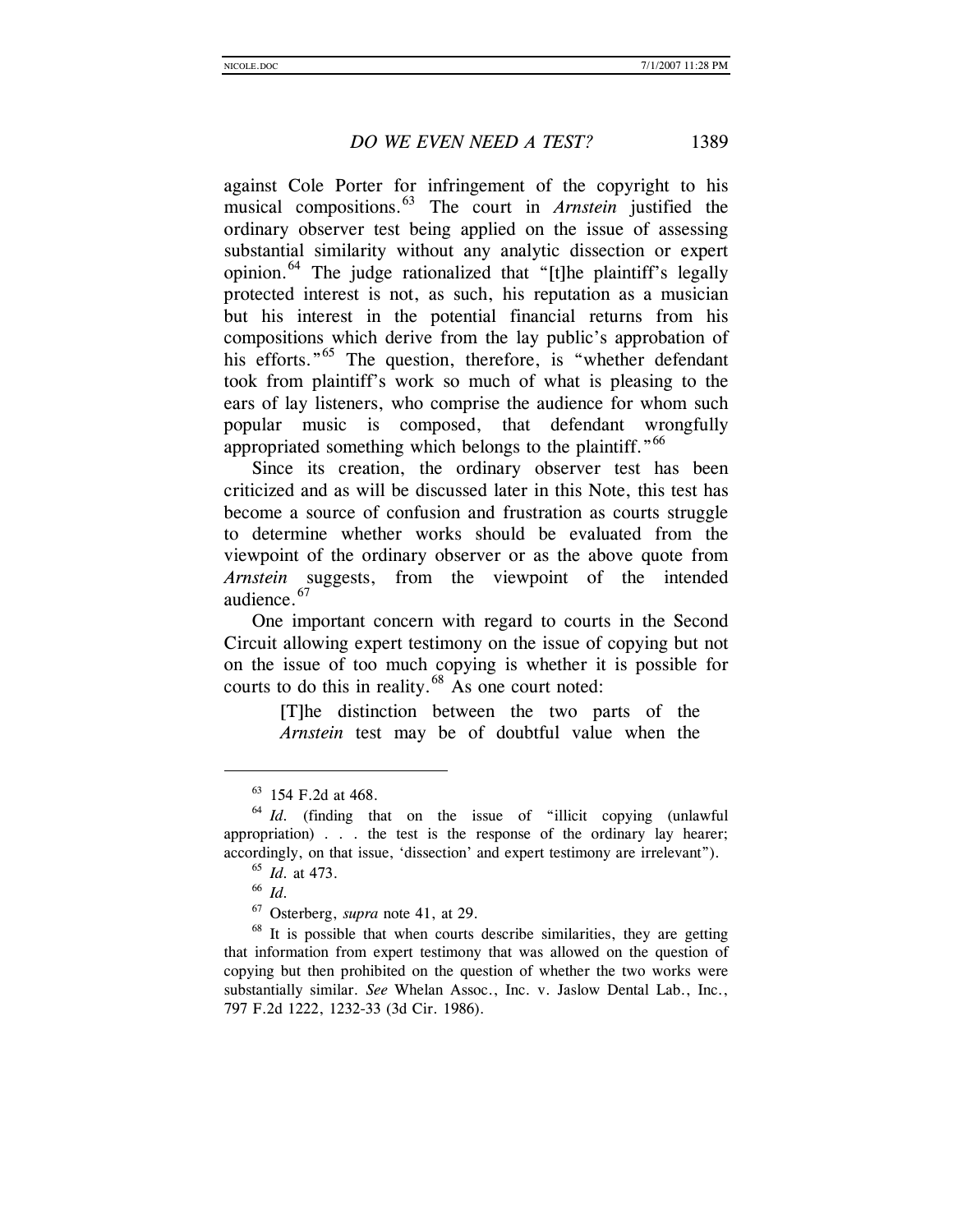finder of fact is the same person for each step: that person has been exposed to expert evidence in the first step, yet she or he is supposed to ignore or "forget" that evidence in analyzing the problem under the second step. Especially in complex cases, we doubt that the forgetting can be effective when the expert testimony is essential to even the most fundamental understanding of the objects in question.<sup>[69](#page-16-0)</sup>

Thus, the *Arnstein* limitation may be more theoretical than practical.<sup>[70](#page-16-1)</sup> The other circuit courts have conflicting views on whether expert testimony may be utilized in assisting the fact finder with the substantial similarity analysis. The allowance or prohibition of expert testimony is one more confusing and controversial aspects of the current state of the circuit courts' analyses of substantial similarity.

In the Second Circuit, both the issue of whether there was copying and the issue of whether there was too much copying (unlawful appropriation) are issues of fact for the jury.<sup>[71](#page-16-2)</sup> However, a court may determine "noninfringement as a matter of law on a motion for summary judgment either when the similarity concerns only noncopyrightable elements<sup>[72](#page-16-3)</sup> of plaintiff's work, or when no reasonable trier of fact could find the works substantially similar." $73$ 

l

Uncopyrightable elements include but are not limited to: (a) Ideas (copyright protects expression not ideas) (b) Systems or methods of operation 'regardless of the form in which it is described explained, illustrated or embodied' (see § 102) (c) Historical facts . . . (d) General facts . . . (e) Concepts (f) Character names (protected by trademark) (g) Undeveloped characters described in words (h) Scenes a faire.

<span id="page-16-4"></span>Alexandra N. DeNeve, *Copyright Infringement Litigation*, 871 PLI/PAT 89 (July 2006).

 $73$  Walker v. Time Life Films, Inc., 784 F.2d 44, 48 (2d Cir. 1986)

<sup>69</sup> *Id.*

<span id="page-16-3"></span><span id="page-16-2"></span><span id="page-16-1"></span><span id="page-16-0"></span><sup>70</sup> Michael Der Manuelian, Note, *The Role of the Expert Witness in the Music Copyright Infringement Cases*, 57 FORDHAM L. REV. 127, 145 (1988).<br><sup>71</sup> *Arnstein*, 154 F.2d at 469.<br><sup>72</sup> Alexandra DeNeve argues that: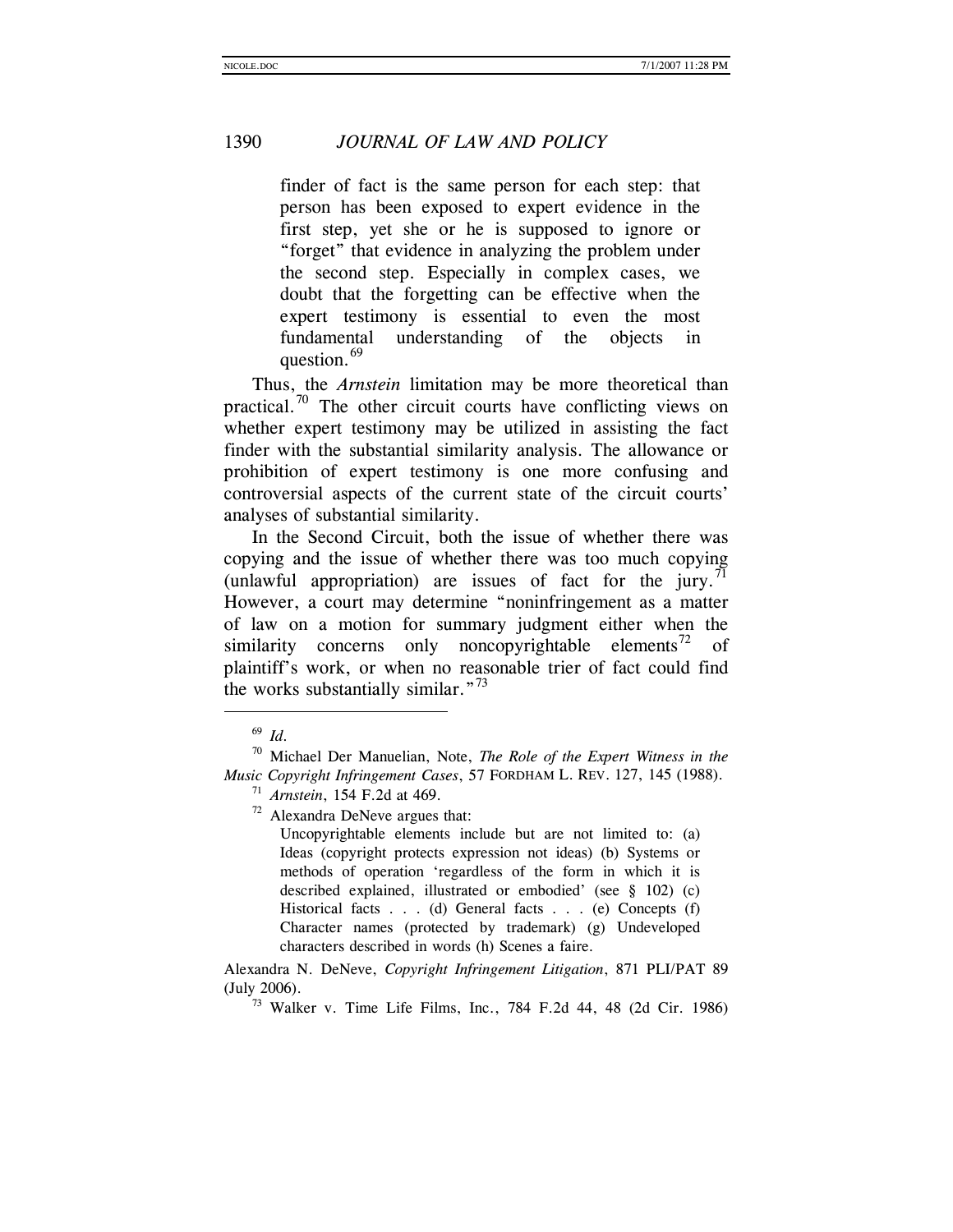A common criticism of the ordinary observer test is that "it assumes the reaction of an ordinary observer, when asked whether two works strike him or her as substantially similar, is an accurate guide to determining if the protected expression of a work has been copied rather than its ideas."<sup>[74](#page-17-0)</sup> Other critics have argued "that the ordinary observer test creates an overly naïve and unsophisticated standard that is inappropriate for deciding the often subtle question of distinguishing similarity of ideas from similarity of expression."<sup>[75](#page-17-1)</sup> Additionally, when the works at issue are particularly complex such as computer programs or musical works, the ordinary observer test does not work and is a source of confusion and frustration for courts and litigants alike.[76](#page-17-2)

#### *B. Circuits That Follow that Second Circuit's Ordinary Observer Test*

#### *1. The First Circuit*

The First Circuit follows the Second Circuit and uses the ordinary observer test to assess substantial similarity but its treatment of the substantial similarity issue does little to clarify the confusion.[77](#page-17-3) In *Segrets, Inc. v. Gillman Knitwear Co.*, a

<span id="page-17-0"></span><sup>(</sup>citing Warner Bros. v. Am. Broad. Co., 720 F.2d 231, 240 (2d Cir. 1983). 74 Howard B. Abrams, *Copying of Protected Expression*—*The Second Circuit and the "Ordinary Lay Observer" test*, 2 THE LAW OF COPYRIGHT § 14:23 (Database updated October 2006).

<sup>75</sup> *Id.*

<span id="page-17-2"></span><span id="page-17-1"></span><sup>76</sup> *See* Whelan v. Assocs., Inc. v. Jaslow Dental Laboratory, Inc. 797 F.2d 1222, 1232-33 (3d Cir. 1986); *see also* Abrams, *supra* note 74. 77 OSTERBERG & OSTERBERG, *supra* note 46, § 3:1.2, at 3-9; *see also*

<span id="page-17-3"></span>Segrets, Inc. v. Gillman Knitware Co., 207 F.3d 56 (1st Cir. 2000); Concrete Mach. Co., v. Classic Lawn Ornaments, Inc. 843 F.2d 600 (1st Cir. 1988); O'Neill v. Dell Pub. Co., 630 F.2d 685 (1st Cir. 1980)). The First Circuit requires courts to first determine whether there was copying. Once copying is shown, by direct evidence, proof of access and probative (or substantial) similarity, the court then determines whether there has been unlawful appropriation of the original work by determining whether the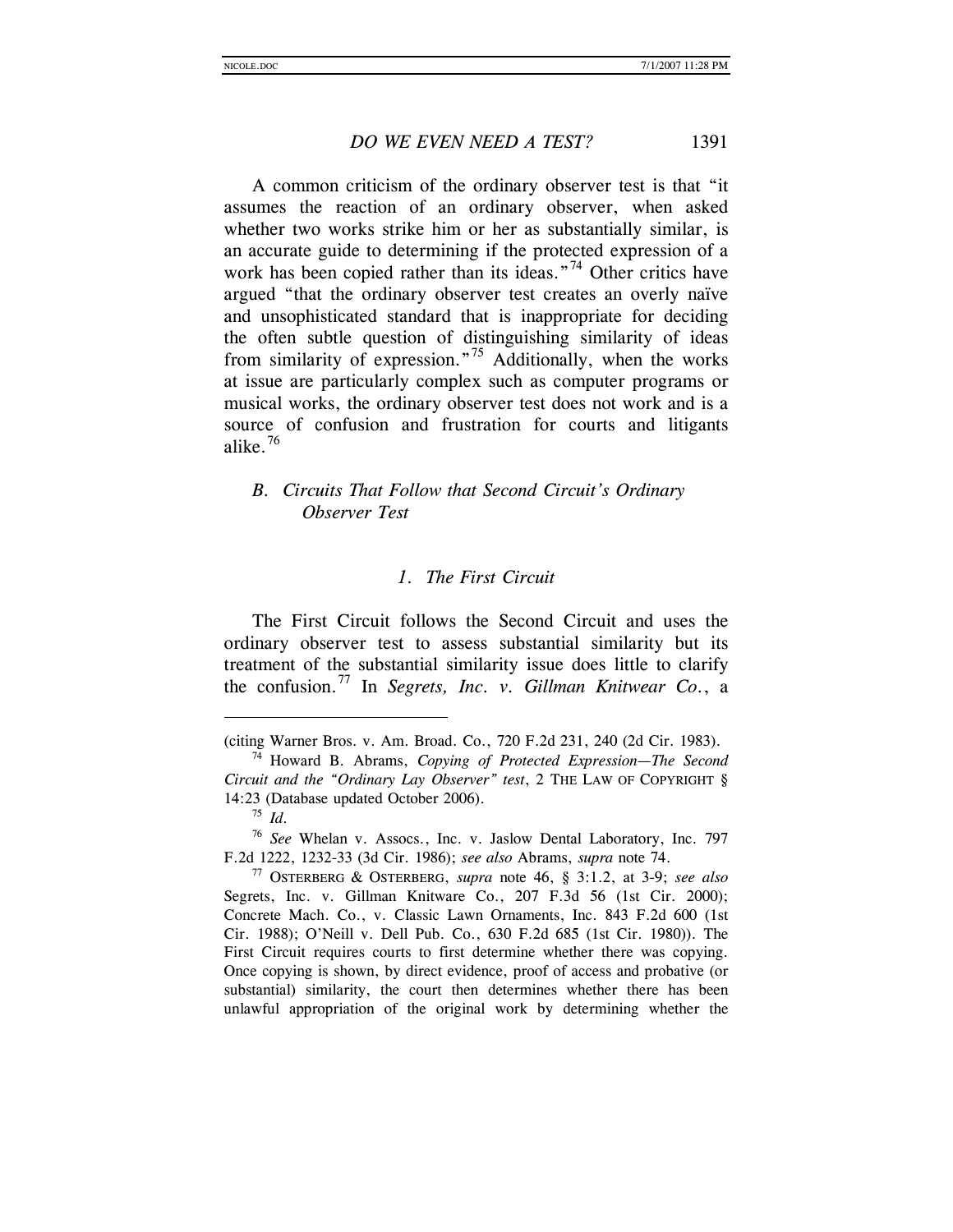clothier successfully sued a competitor for infringement of the clothier's copyrighted designs for women's sweaters.<sup>[78](#page-18-0)</sup> In determining that the competitor's design for women's sweater was substantially similar to the plaintiff's design, the court stated that the inquiry is "whether the accused work is so similar to the plaintiff's work that an ordinary reasonable person would conclude that the defendant unlawfully appropriated the plaintiff's protectible expression by taking material of substance and value."<sup>[79](#page-18-1)</sup>

Generally, expert testimony is not permitted to aid in the substantial similarity inquiry. $80$  On summary judgment, courts in the First Circuit utilize the ordinary observer test to determine substantial similarity.<sup>[81](#page-18-3)</sup> Courts may grant summary judgment to a defendant when "the only finding that could be reached by a fact finder, correctly applying the applicable legal standard, is that there is no 'substantial similarity' between the two works. $"$ <sup>[82](#page-18-4)</sup>

The First Circuit's analysis generally is consistent with that of the Second Circuit and as such has the same difficulties discussed earlier in this Note. $83$  Additionally, as evidenced in *Segrets*, the ordinary observer test is subject to arbitrary line drawing by the court when asked to determine how many variations or alterations of the plaintiff's work by the defendant are sufficient to preclude a finding of substantial similarity.<sup>[84](#page-18-6)</sup>

 $\overline{a}$ 

- <sup>80</sup> *Id.* at 66 n.11.
- <sup>81</sup> *See id.* at 62; *see also Concrete Mach. Co.*, 843 F.2d at 611.
- <sup>82</sup> O'Neill v. Dell Pub. Co., Inc., 630 F.2d 685 (1st Cir. 1980).
- <sup>83</sup> *See* section III.A of this Note.

<span id="page-18-6"></span><span id="page-18-5"></span><span id="page-18-4"></span><span id="page-18-3"></span><sup>84</sup> *See* 207 F.3d at 65-66 (stating that "[s]light or trivial variations between works will not preclude a finding of infringement under the ordinary observer test . . . . At times, the existence of only minor differences may itself suggest copying, indicating that the infringer attempted to avoid liability by contributing only trivial variations. This is not to suggest that an artist cannot avoid infringement by intentionally making substantial alterations in the design of a copyrighted work so as to provide a substantially different

<span id="page-18-2"></span><span id="page-18-1"></span><span id="page-18-0"></span>copying was enough to establish substantial similarity of the two works. OSTERBERG & OSTERBERG, *supra* note 46, § 3:1.2, at 3-9.

 $78$  207 F.3d at 62.

<sup>79</sup> *Id.*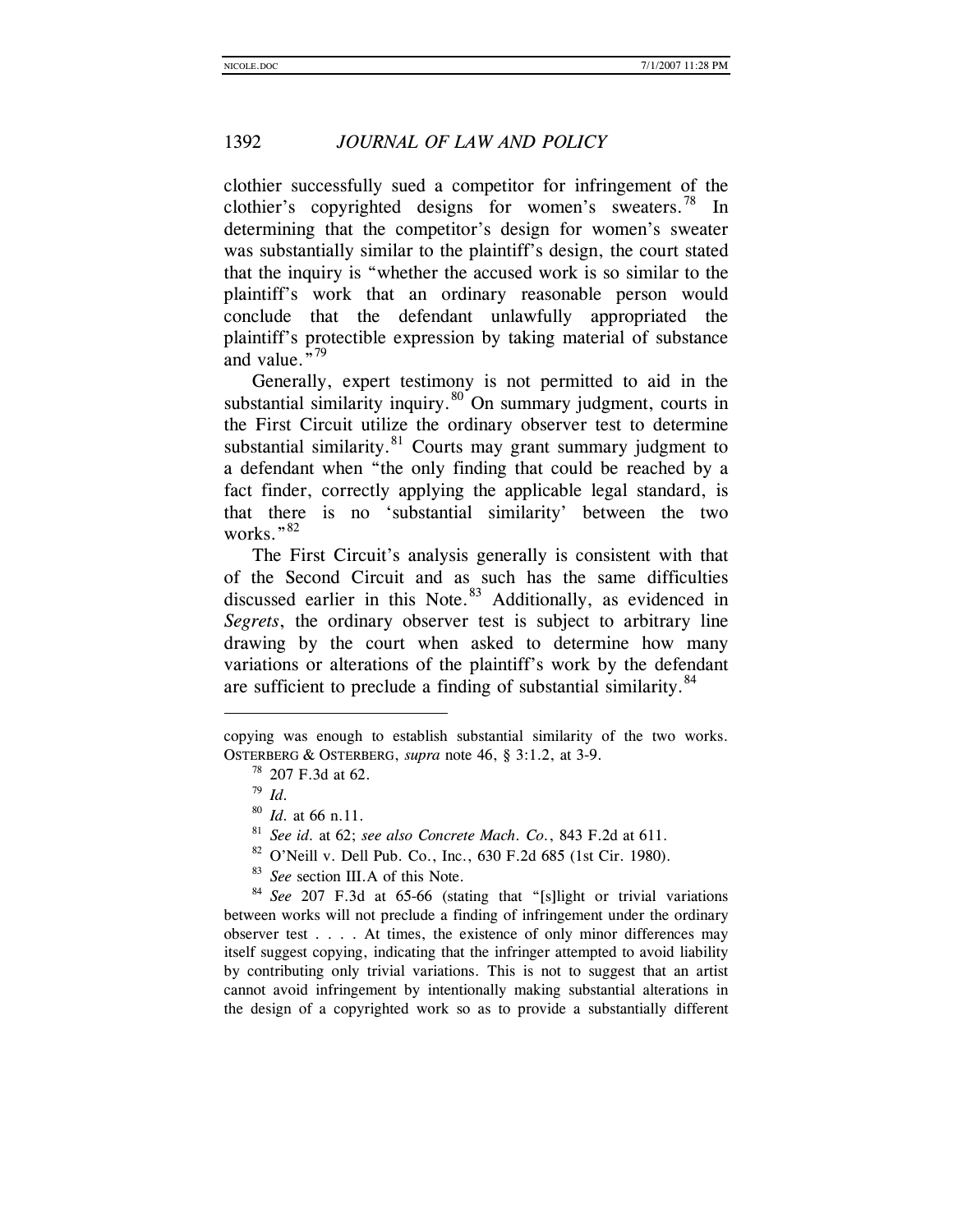$\overline{a}$ 

#### *DO WE EVEN NEED A TEST?* 1393

#### *2. The Third Circuit*

The Third Circuit also follows the Second Circuit in their evaluation of substantial similarity.[85](#page-19-0) In *Dam Things From Denmark v. Russ Berrie & Co.*, a Danish owner of copyrights in troll dolls sought to preliminarily enjoin a United States competitor from infringing its copyrights. $86$  Although the court did not consider the infringement analysis because the defendant conceded infringement, the court stated that in order to prove substantial similarity or unlawful appropriation, the fact finder determines whether an ordinary lay observer would decide that the works were substantially similar. $87$ 

[t]he plaintiff must prove both that the defendant copied the protected work and that there is substantial similarity between the two works. If there is no direct evidence of copying, copying must be shown by proving access and substantial similarity. Thus, as in some other courts, the term "substantial similarity" has two meanings in the Third Circuit . . . . As in the Second Circuit, substantial similarity that proves copying means that there is sufficient similarity between the two works in question to conclude that the accused infringer used the copyrighted work in making his work. Substantial similarity that proves unlawful appropriation means that the accused infringer took a significant portion of the independent work of the copyright owner that is entitled to the statutory protection.

<span id="page-19-1"></span>OSTERBERG & OSTERBERG, *supra* note 46, § 3:1.1, at 3-3.

<sup>86</sup> *Dam Things*, 290 F.3d at 552.

<span id="page-19-2"></span><sup>87</sup> *See Dam Things*, 290 F.3d at 562 (stating that the fact-finder from the perspective of the lay observer must determine whether the copying was an unlawful appropriation of the copyrighted work); *see also* Universal Athletic

expression of the idea embodied in the copyrighted work."); *see also Concrete Mach. Co.*, 843 F.2d at 608 (quoting *Nimmer on Copyright* § 13.03[B], at 13-43) (citations omitted) (holding that only when "the points of dissimilarity not only exceed the points of similarity, but indicate that the remaining points of similarity are (within the context of plaintiff's work) of minimal importance either quantitatively or qualitatively, [that] no infringement results.").

<span id="page-19-0"></span><sup>85</sup> OSTERBERG & OSTERBERG, *supra* note 46, § 3:1.1, at 3-3; *see also* R. Kay Berry, Inc. v. Taylor Gifts, Inc., 421 F.3d 199, 207-208 (3d Cir. 2005); Dam Things From Denmark v. Russ Berrie & Co., 290 F.3d 548, 562 (3d Cir. 2002). Further,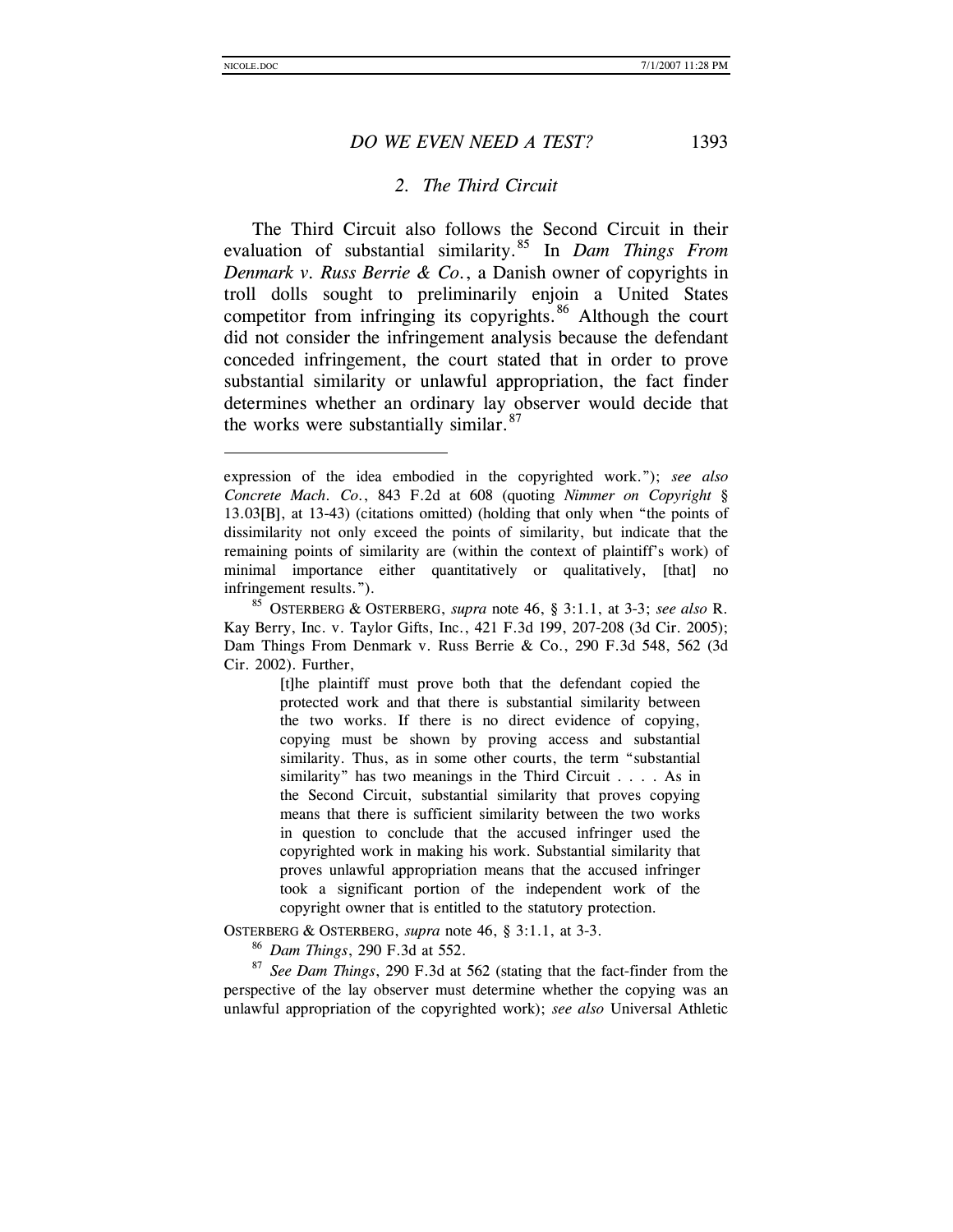In *Universal Athletic Sales Co. v. Salkeld*, the Third Circuit evaluated substantial similarity by recording the court's "impressions as they would appear to a layman viewing the two [works] side by side . . . concentrat [ing] upon the gross features rather than an examination of the minutiae."<sup>[88](#page-20-0)</sup> The court examined the plaintiff's wall chart for use with plaintiff's weight lifting machine and the allegedly infringing chart of the defendant's and discussed the most obvious differences (including color and arrangement) and similarities (including the use of stick figures and their corresponding positions of the figures for each exercise).[89](#page-20-1) The court ultimately reached the conclusion that a lay observer could not find substantial similarity between the two charts because while the ideas were similar, the expressions were not substantially so. $90$ 

The Third Circuit, employs a special test for computer programs, which has not been extended beyond computer related cases.<sup>[91](#page-20-3)</sup> This modified test permits a single substantial similarity inquiry whereby both the ordinary lay observer analysis and expert testimony are considered.<sup>[92](#page-20-4)</sup> In allowing this contravention of previously articulated law of the circuit, the court reasoned that the "ordinary observer test, which was developed in case involving novels, plays, and paintings, and which does not permit expert testimony, is of doubtful value involving computer programs on account of the programs' complexity and unfamiliarity to most members of the public." $93$ 

 $\overline{a}$ 

<sup>93</sup> *Id.* at 1232 (citing Howard Root, Note, *Copyright Infringement of* 

<span id="page-20-0"></span>Sales Co. v. Salkeld, 511 F.2d 904, 907 (3d Cir. 1975) (articulating that "it must be shown that copying went so far as to constitute improper appropriation, the test being the response of the ordinary lay person.").

<sup>88</sup> *Id.* at 908.

<sup>89</sup> *Id.* at 909.

<sup>90</sup> *Id.*

<sup>91</sup> OSTERBERG & OSTERBERG, *supra* note 46, § 3:1.3, at 3-16.

<span id="page-20-5"></span><span id="page-20-4"></span><span id="page-20-3"></span><span id="page-20-2"></span><span id="page-20-1"></span><sup>92</sup> Whelan Assocs. v. Jaslow Dental Lab., 797 F.2d 1222, 1232-33 (3d Cir. 1986) (holding that the court joins "the growing number of courts which do not apply the ordinary observer test in copyright cases involving exceptionally difficult materials, like computer programs, but instead adopt a single substantial similarity inquiry according to which both lay and expert testimony would be admissible.").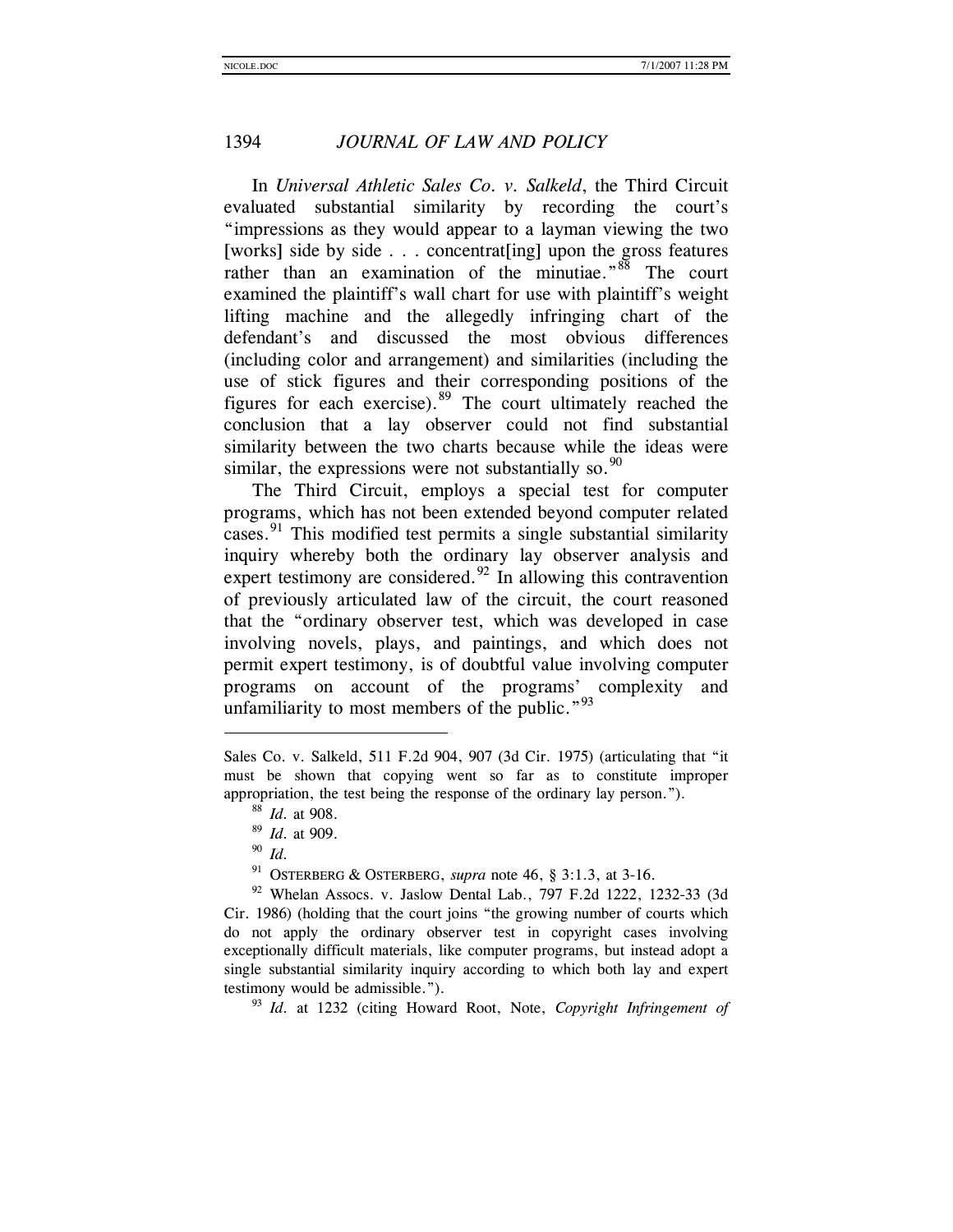$\overline{a}$ 

#### *DO WE EVEN NEED A TEST?* 1395

The Third Circuit's approach highlights the inconsistencies with the substantial similarity doctrine and its application to different types of works. In addition to the problems articulated by the Third Circuit with applying the ordinary observer test to computer programs, this test is difficult to apply in other complex subject matters, for example where the lay public may not possess the specialized expertise to compare two similar musical arrangements.<sup>[94](#page-21-0)</sup>

#### *3. The Fifth Circuit*

The Fifth Circuit follows the Second Circuit's use of the ordinary observer test.[95](#page-21-1) The Fifth Circuit in *Gen. Universal Sys., Inc. v. Lee*, dismissed plaintiff's copyright action against a defendant for infringement of plaintiff's freight packaging software system.<sup>[96](#page-21-2)</sup> The court stated that in determining whether "the allegedly infringing work is substantially similar to protectible elements of the infringed work . . . [a] side-by-side comparison [is] made between the original and the copy to

<span id="page-21-2"></span><sup>96</sup> *Gen. Universal Sys.*, 379 F.3d at 145-46.

*Computer Programs: A Modification of the Substantial Similarity Test*, 68 MINN. L. REV. 1264, 1285-88 (1984); Note, *Copyright Infringement Actions: The Proper Role for Audience Reactions in Determining Substantial Similarity*, 54 S. CAL. L. REV. 385 (1981) ("criticizing lay observer standard when objects in question are intended for particular, identifiable audiences").

<span id="page-21-0"></span><sup>94</sup> Abrams, *supra* note 74; *see also* Dawson v. Hinshaw Music, Inc., 905 F.2d 731, 737 (4th Cir. 1990) (stating that in order to "warrant departure from the lay characterization of the ordinary observer test, 'specialized expertise' must go beyond mere differences in taste and instead must rise to the level of the possession of knowledge that the lay public lacks.").

<span id="page-21-1"></span><sup>95</sup> OSTERBERG & OSTERBERG, *supra* note 46, § 3:1.4, at 3-6. *See also* Positive Black Talk, Inc. v. Cash Money Records, Inc., 394 F.3d 357, 367- 68 (5th Cir. 2004); Gen. Universal Sys., Inc. v. Lee, 379 F.3d 131, 141-42 (5th Cir. 2004); Bridgmon v. Array Sys. Corp., 325 F.3d 572, 576-77 (5th Cir. 2003). The Fifth Circuit's substantial similarity inquiry follows the Second Circuit: "Fifth Circuit courts make the same distinction between probative and substantial similarity: access plus probative similarity leads to the inference of copying; copying plus substantial similarity equals infringement." OSTERBERG & OSTERBERG, *supra* note 46, § 3:1.4, at 3-6.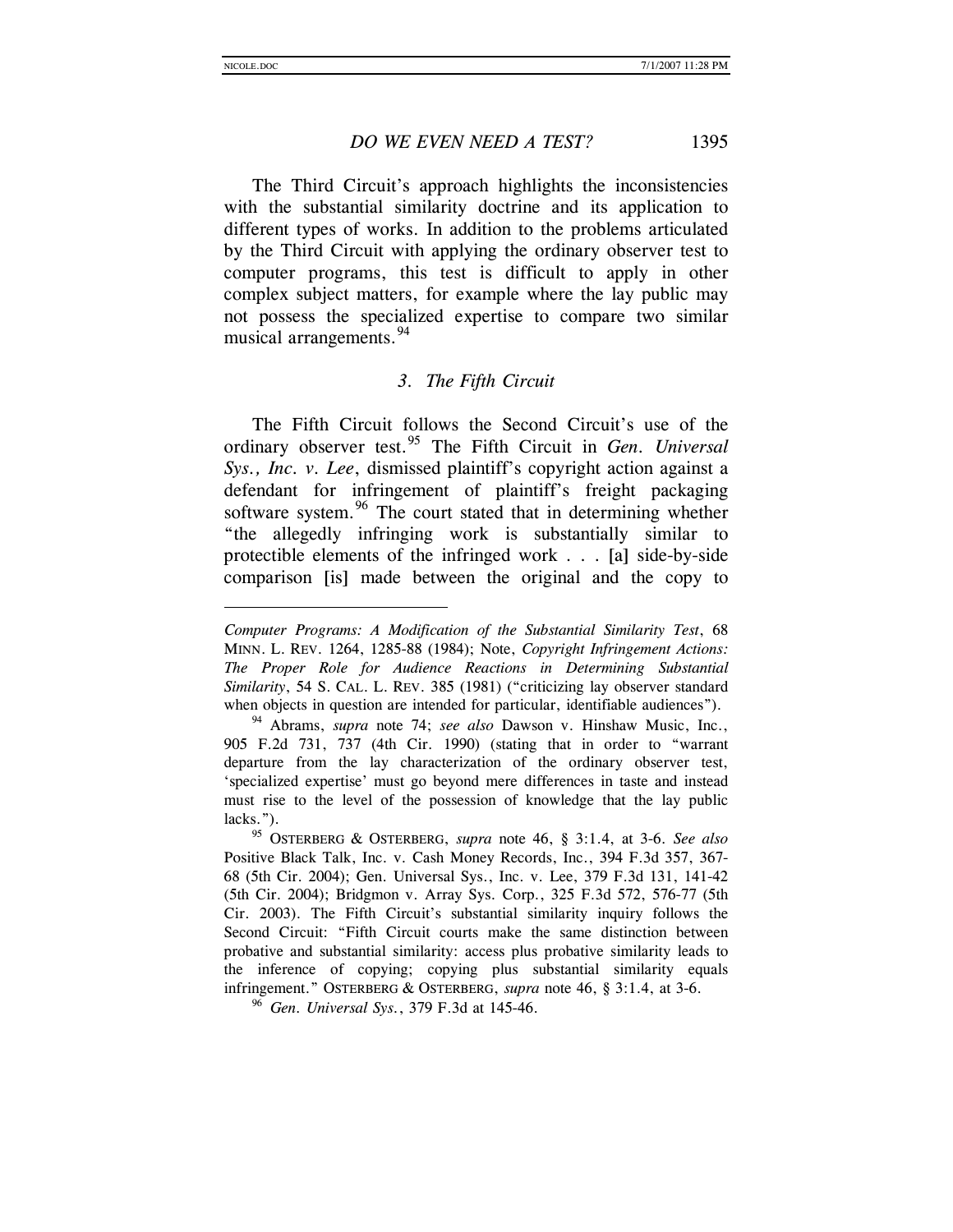determine whether a layman would view the two works as 'substantially similar.'"<sup>[97](#page-22-0)</sup> Additionally, the court upheld the lower court's granting of defendant's summary judgment where the plaintiff "failed to attach any of its own source code to its summary judgment motion . . . . Without providing its own source code for comparison, [Plaintiff] did not satisfy the requirement that the infringed and infringing work be compared side-by-side."<sup>[98](#page-22-1)</sup> Thus, a side-by-side comparison of the two works is mandatory; a plaintiff who does not or cannot produce the works to do this comparison, cannot prevail.  $99$ 

As evidenced in *Gen. Universal Sys.*, the side-by-side approach articulated by the Fifth Circuit has the potential to throw out of court possibly meritorious claims on the basis that the party cannot provide the alleged infringing work to do a side-by-side comparison.<sup>[100](#page-22-3)</sup> This seems an unduly unfair approach.

#### *4. The Seventh Circuit*

The Seventh Circuit's substantial similarity inquiry is similar to that of the Second Circuit (and the Fifth Circuit).<sup>[101](#page-22-4)</sup> The Seventh Circuit also uses the ordinary observer test to assess substantial similarity. The fact finder must determine "whether the accused work is so similar to the plaintiff's work that an ordinary reasonable person would conclude that the defendant unlawfully appropriated the plaintiff's protectible expression by

l

<span id="page-22-1"></span><span id="page-22-0"></span><sup>&</sup>lt;sup>97</sup> *Id.* at 142 (quoting Creations Unlimited v. McCain, 112 F.3d 814, 816 (5th Cir. 1997) (per curiam)) (internal quotation marks omitted).

 $\frac{98}{99}$  *Id.* at 146.

 $100$  *Id.* 

<span id="page-22-4"></span><span id="page-22-3"></span><span id="page-22-2"></span><sup>101</sup> OSTERBERG & OSTERBERG, *supra* note 46, § 3:1.5, at 3-18; *see also* Wildlife Express Corp. v. Carol Wright Sales, Inc., 18 F.3d 502 (7th Cir. 1994); Atari, Inc. v. N. Am. Philips Consumer Elecs. Corp., 672 F.2d 607, 614-615 (7th Cir. 1982). "Courts in the Seventh Circuit make a distinction between probative similarity, similarity that proves copying, and substantial similarity, similarity that proves unlawful appropriation." OSTERBERG & OSTERBERG, *supra* note 46, § 3:1.5, at 3-18*.*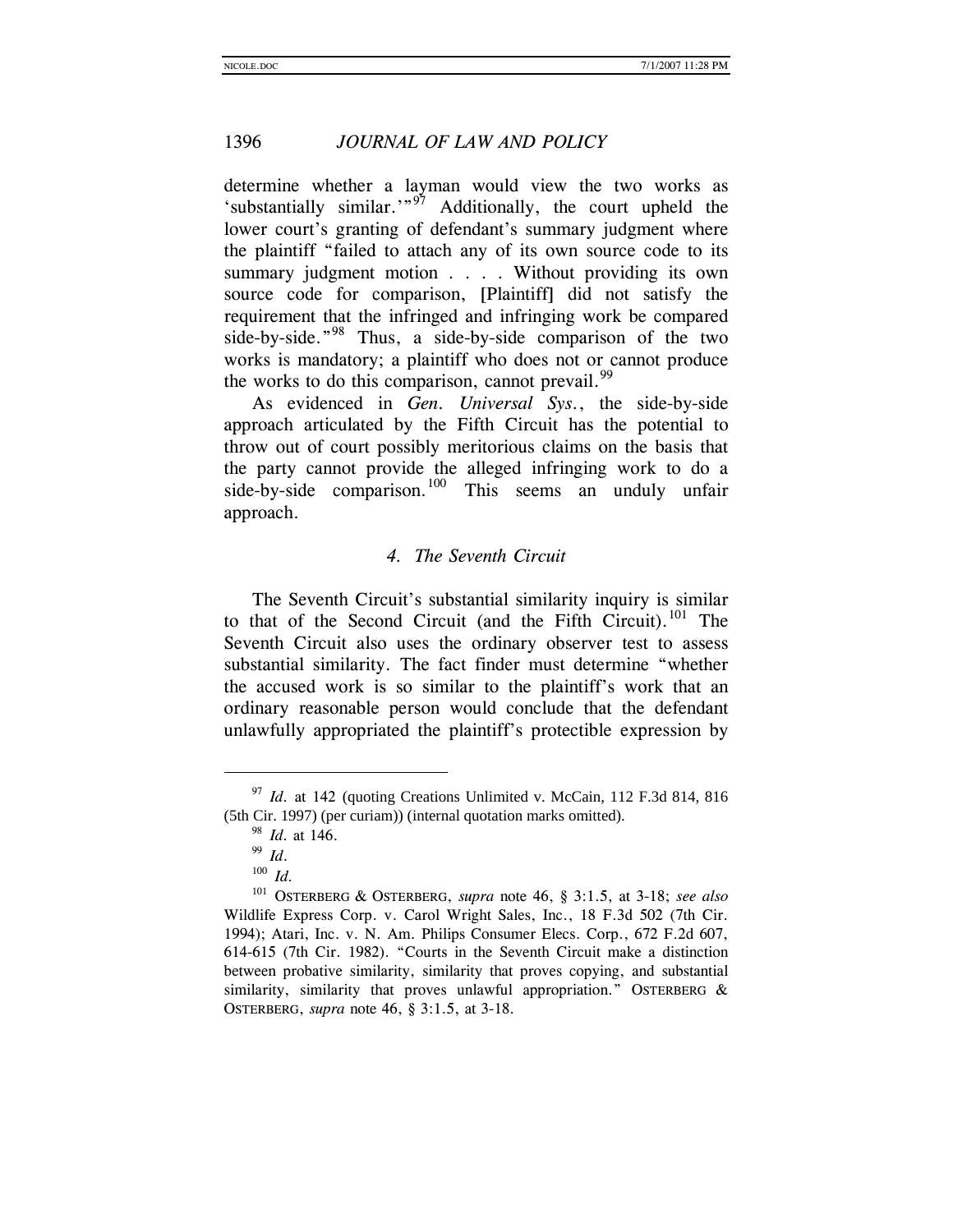taking material of substance and value." $102$  The Seventh Circuit in *Atari, Inc. v. N. Am. Philips Consumer Elecs. Corp.*, after conducting an "ocular comparison" found that defendant's K.C. Munchkin audiovisual game captured the total concept and feel of plaintiff's copyrighted PAC-MAN audiovisual game.<sup>[103](#page-23-1)</sup>

Additionally, like the Fifth Circuit, courts in the Seventh Circuit conduct a side-by-side comparison of the two works.<sup>[104](#page-23-2)</sup> Unlike the Fifth Circuit, a side-by-side comparison is permitted but is not mandatory.[105](#page-23-3) In *Wildlife Express Corp. v. Carol Wright Sales, Inc.* the Seventh Circuit upheld the district court's determination that that there was substantial similarity between defendant's Precious Pet Duffle bags and plaintiff's Wildlife Critters bags to constitute infringement.<sup>[106](#page-23-4)</sup> The court, in addition to reviewing the findings of the district court, conducted a sideby-side comparison of the plaintiff's and the defendant's bags, which both had animal heads and tails attached to the ends of the bags. The court concluded that the total concept and feel of the two works were substantially similar so as to constitute unlawful appropriation.<sup>[107](#page-23-5)</sup>

<span id="page-23-0"></span>l

differs from that of many other circuits in that the Seventh Circuit has held that there is a range of protection for copyrighted works similar to the range of protection for trademarks in trademark law. Where idea and expression are indistinguishable in plaintiff's work, plaintiff's work is weak and protected only from identical copying or very close paraphrasing. As the work embodies more in the way of particularized expression, it becomes stronger and receives broader copyright protection. The other circuits that have sanctioned this trademark-law type range of protection are the First and Third Circuits.

<span id="page-23-5"></span><span id="page-23-4"></span><span id="page-23-3"></span>OSTERBERG & OSTERBERG, *supra* note 46, § 3:1.5, at 3-20.

<sup>102</sup> *Atari*, 672 F.2d at 614.

 $103$  672 F.2d at 619-20.

<span id="page-23-2"></span><span id="page-23-1"></span><sup>104</sup> *Wildlife Express*, 18 F.3d at 507 n.1. The Seventh Circuit's substantial similarity doctrine

<sup>105</sup> *Wildlife Express*, 18 F.3d at 507 n. 1.

<sup>106</sup> *Id.* at 511.

<sup>107</sup> *Id.* at 510-11.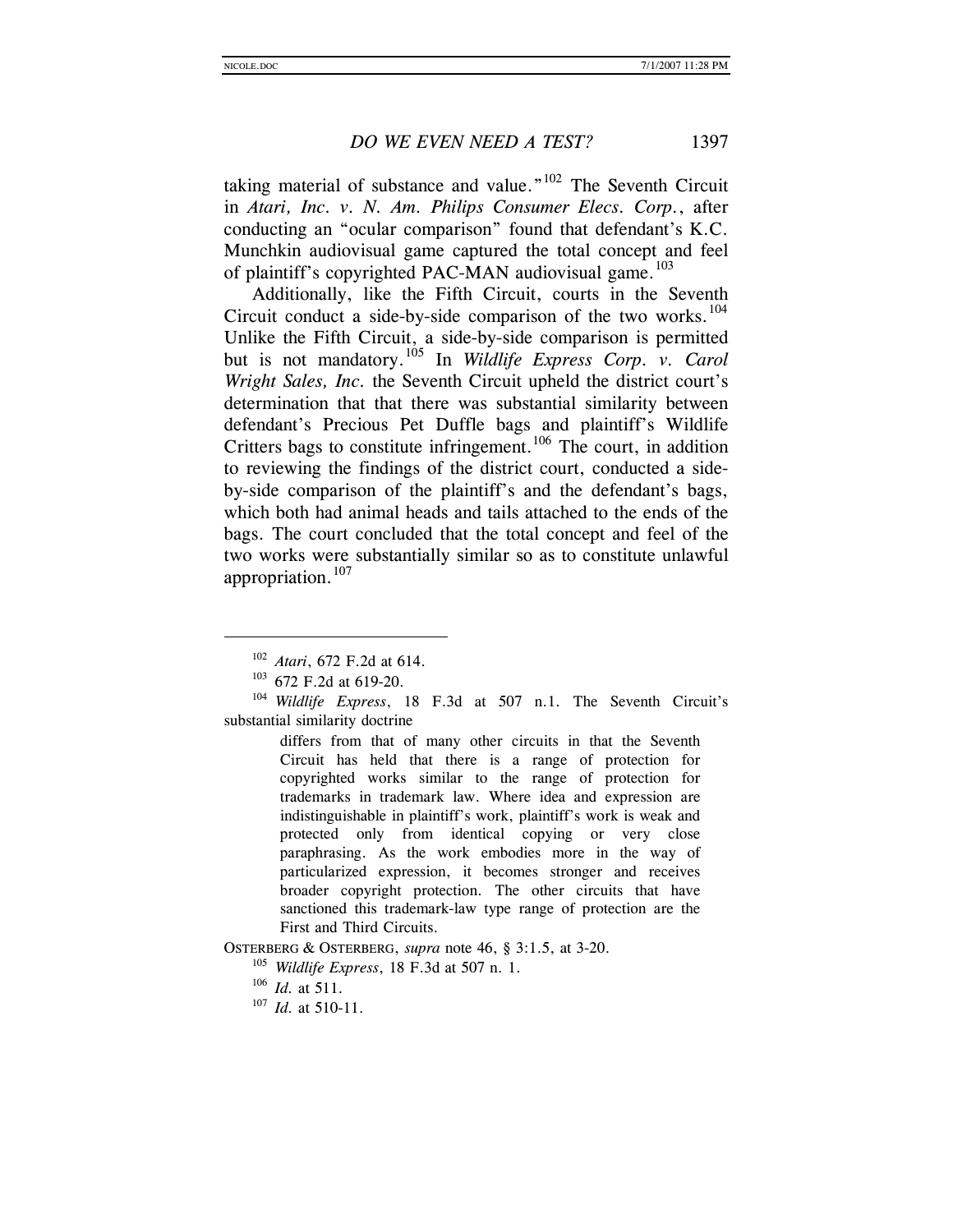$\overline{a}$ 

#### 1398 *JOURNAL OF LAW AND POLICY*

#### *C. The Ninth Circuit's Extrinsic/Intrinsic Test*

The substantial similarity test in the Ninth Circuit is a two part analysis containing an extrinsic and an intrinsic component.[108](#page-24-0) First, courts examine the two works under the extrinsic test, which is objective in nature.<sup>[109](#page-24-1)</sup> The extrinsic analysis "depends not on the responses of the trier of fact, but on specific criteria which can be listed and analyzed."<sup>[110](#page-24-2)</sup> In *Shaw v. Lindheim*, a writer of a television pilot script brought a copyright infringement action against another writer.<sup>[111](#page-24-3)</sup> The court articulated that rather than comparing the ideas contained in the two works, courts list the elements of the works and analyze whether there are similarities in the expression of those elements.<sup>[112](#page-24-4)</sup>

When applying the extrinsic test, a court in the Ninth Circuit is instructed to "filter out and disregard the non-protectible elements in making its substantial similarity determination. $113$ This process is referred to as "analytical dissection"<sup>[114](#page-24-6)</sup> which

<span id="page-24-4"></span><sup>111</sup> 919 F.2d at 1353.

<sup>112</sup> *Id.* at 1362. The elements that courts list and analyze are: [f]or example, with respect to literary works, the elements are plot, themes, dialogue, mood, setting, pace, sequence of events, and characters. For works of visual art, the criterion includes shapes, colors, and arrangements of the representations in addition to the type of artwork involved, the materials used, the subject matter, and the setting for the subject.

OSTERBERG & OSTERBERG, *supra* note 46, § 3:2.1, at 3-23.

<span id="page-24-6"></span><span id="page-24-5"></span><sup>113</sup> Cavalier v. Random House Inc., 297 F.3d 815, 822 (9th Cir. 2002) (citing *Shaw*, 919 F.2d at 1361).

<sup>108</sup> *See* Swirsky v. Carey, 376 F.3d 841, 845 (9th Cir. 2004).

<span id="page-24-1"></span><span id="page-24-0"></span><sup>109</sup> *See* Shaw v. Lindheim, 919 F.2d 1353, 1357 (9th Cir. 1990) (holding that the extrinsic part of the test is an objective analysis of expression).

<span id="page-24-3"></span><span id="page-24-2"></span><sup>&</sup>lt;sup>110</sup> Sid & Marty Krofft Television Prods., Inc. v. McDonald's Corp., 562 F.2d 1157, 1164 (9th Cir. 1977). When applying the extrinsic test, when looking at literary works, district courts in the Ninth Circuit are instructed to compare "not the basic plot ideas for stories, but the actual concrete elements that make up the total sequence of events and the relationships between the major characters." Berkic v. Crichton, 761 F.2d 1289, 1293 (9th Cir. 1985).

<sup>114</sup> *Swirsky*, 376 F.3d at 845.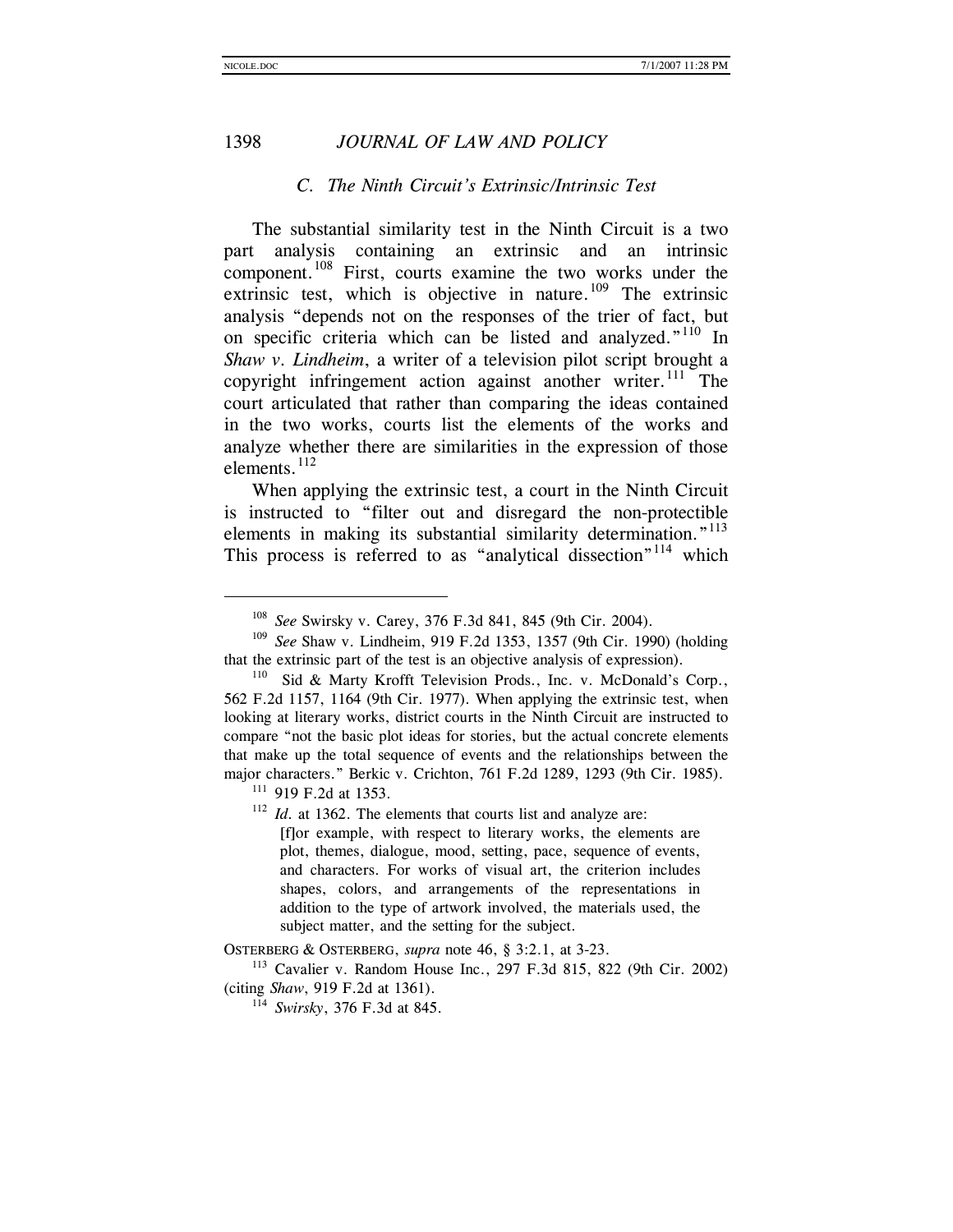$\overline{a}$ 

#### *DO WE EVEN NEED A TEST?* 1399

involves breaking works down into their constituent elements and comparing those elements to determine whether the similarities that exist are in the unprotectible elements (for example ideas or *scenes a faire*<sup>[115](#page-25-0)</sup>).<sup>[116](#page-25-1)</sup>

It is important to note that while individual elements may not be protectible, a court can still find that the combination of those elements (selection, coordination, and arrangement), can be protectible.[117](#page-25-2) In *Shaw*, the court compared "the individual features of the works to find specific similarities between the plot, theme, dialogue, mood, setting, pace, characters, and sequence of events."<sup>[118](#page-25-3)</sup> Ultimately, the court found that the objective similarities in protected expression under the extrinsic test were present and concluded that the plaintiff presented a triable issue of fact regarding the substantial similarity of the two works.<sup>[119](#page-25-4)</sup>

The intrinsic test, which examines an ordinary person's subjective impressions of the similarities between two works, is exclusively a question that is left to the jury.<sup>[120](#page-25-5)</sup> Once the court in *Shaw* made the determination that extrinsic similarities were present, the court reversed the district court's granting of summary judgment to allow the fact finder to determine whether intrinsic similarities existed between the two works.<sup>[121](#page-25-6)</sup>

<span id="page-25-0"></span><sup>115</sup> *See Cavalier*, 297 F.3d at 815 (defining *scenes a faire* as "situations and incidents that flow necessarily or naturally from a basic plot premise.").

<span id="page-25-1"></span><sup>116</sup> *See* OSTERBERG & OSTERBERG, *supra* note 46, § 3:2.1, 3-23 (stating that "[b]ecause similarities in elements that are not protectible cannot count in the plaintiff's favor in the infringement analysis, they are filtered out in the extrinsic analysis and not considered as part of the intrinsic analysis.").<br><sup>117</sup> *Id.* at 3-24 (citing Metcalf v. Bochco, 294 F.3d 1069 (9th Cir. 2002))

<span id="page-25-2"></span><sup>(</sup>noting that the court in *Metcalf* "held that even though the elements common to both plaintiff's screenplay and defendant's television series were not individually copyrightable, Metcalf passed the extrinsic test because his combination of unprotectible items was copyrightable.").

<span id="page-25-6"></span><span id="page-25-5"></span><span id="page-25-4"></span><span id="page-25-3"></span><sup>118</sup> 919 F.2d at 1362 (citing Narell v. Freeman, 872 F.2d 907, 912 (9th Cir. 1989); Berkic v. Crichton, 761 F.2d 1289, 1292 (9th Cir. 1985)) (internal quotation marks omitted).

<sup>119</sup> *Shaw*, 919 F.2d at 1362-64.

<sup>120</sup> *See id.* at 1360-61.

<sup>121</sup> *Id.* at 1364.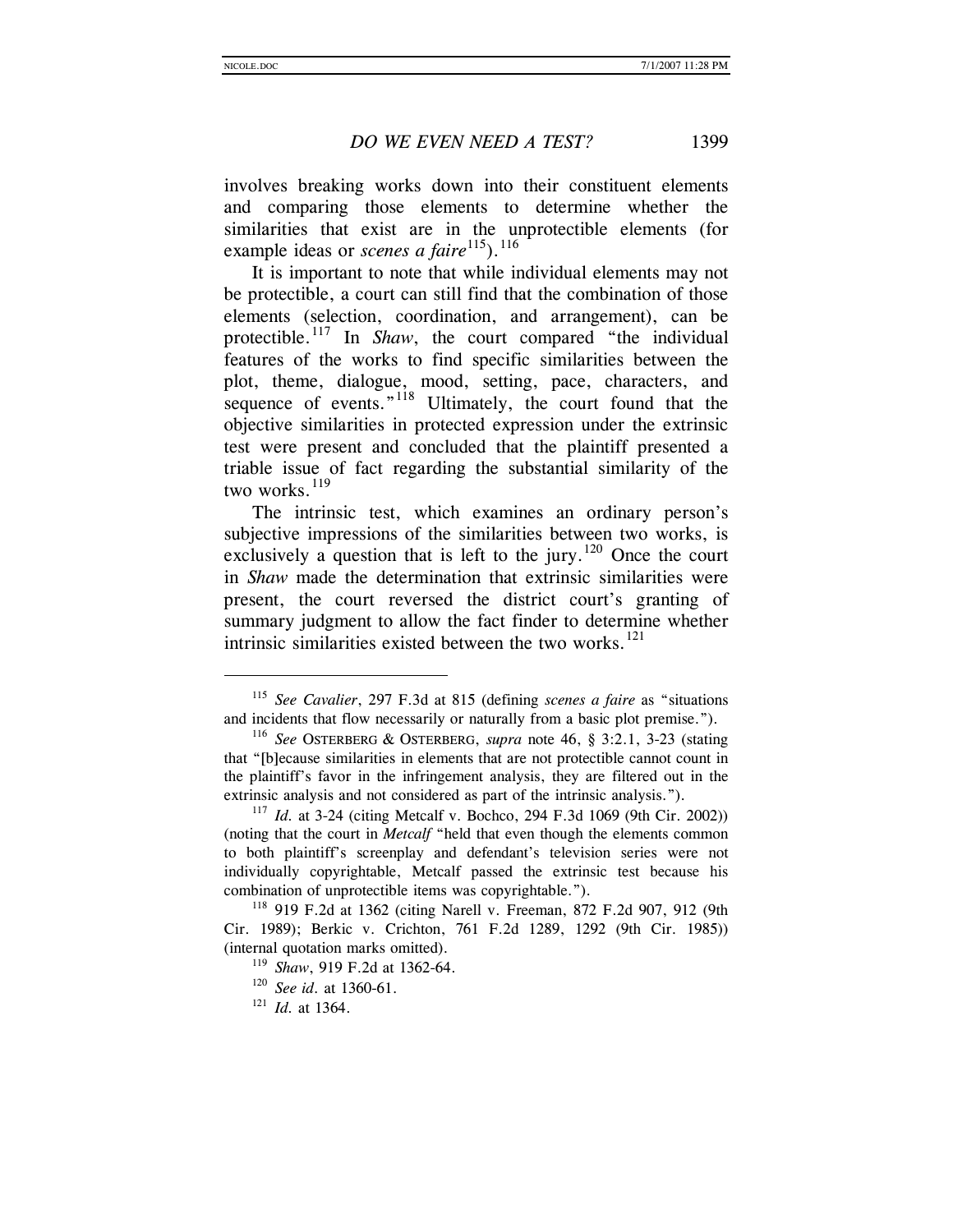The intrinsic test is a subjective evaluation of whether there is substantial similarity in expressions depending on the response of the ordinary reasonable observer.<sup>[122](#page-26-0)</sup> Expert testimony is not permitted in the analysis on the intrinsic portion of the test.<sup>[123](#page-26-1)</sup> This structure presents challenges for the fact finder because the fact finder is permitted to consider expert testimony when evaluating extrinsic similarities but, having been exposed to that testimony, is required to disregard it when evaluating similarities on the intrinsic portion of the test.<sup>[124](#page-26-2)</sup>

The use of experts on the substantial similarity analysis is one point in particular where the circuits are divergent and thus potentially provide disparate results depending on the plaintiff's forum choice. For example, in contrast to the Second Circuit, the Ninth Circuit allows the use of expert testimony in assessing substantial similarity (on the extrinsic portion of the test). Under the "ordinary observer" test adopted by the Second Circuit, the determination of "illicit copying (unlawful appropriation) . . . is the response of the ordinary lay [observer]; accordingly, on that issue, dissection and expert testimony are irrelevant."<sup>[125](#page-26-3)</sup>

It has been argued that expert witnesses can provide information that the judge, or the "ordinary observer, who may not be entirely familiar with literary works or how to identify *scenes a faire* cannot."<sup>[126](#page-26-4)</sup>According to Nimmer:

> [T]here will . . . be numerous instances when the "ordinary observer" is simply not capable of detecting very real appropriation . . . if the [defendant's work] consists merely of clever juxtaposition and alteration of unessential details in the plaintiff's work, plus the addition of a substantial

l

<span id="page-26-1"></span><span id="page-26-0"></span><sup>122</sup> *See* Sid & Marty Krofft Television Prods., Inc. v. McDonald's Corp., 562 F.2d 1157, 1164 (9th Cir. 1977).

<sup>123</sup> *See id.* 

<sup>124</sup> OSTERBERG & OSTERBERG, *supra* note 46, § 16.1 at 16-4.

<span id="page-26-3"></span><span id="page-26-2"></span><sup>125</sup> Arnstein v. Porter, 154 F.2d 464, 468 (2d Cir. 1946) (internal quotation marks omitted).

<span id="page-26-4"></span><sup>&</sup>lt;sup>126</sup> Nimmer § 13.03[E][3][a] (stating that "it is hardly reasonable to expect laymen . . . to delineate the portion of the plaintiff's work that it is protectible" on their own).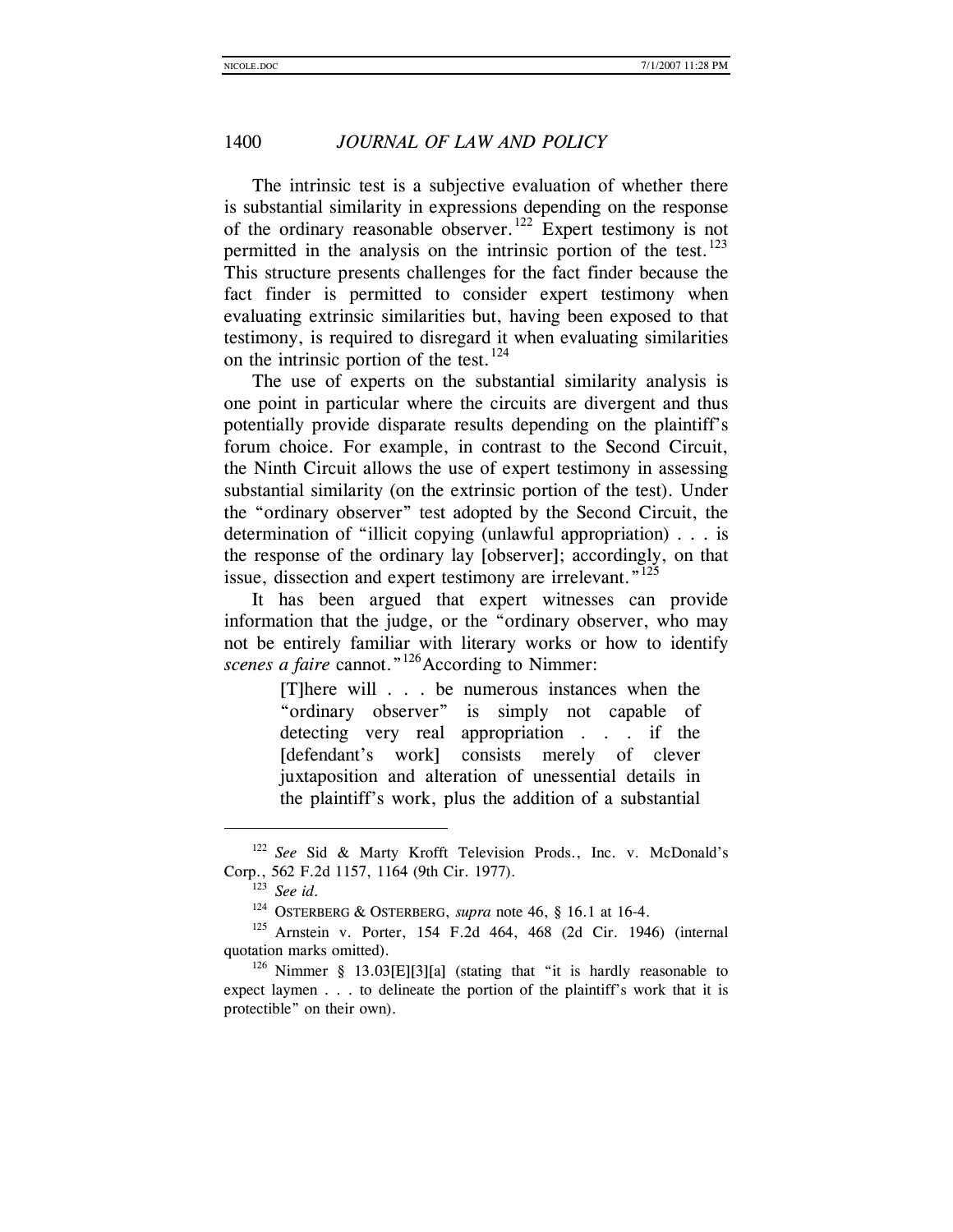amount of new material so that the resulting product is unrecognizable by the untutored observer in his immediate and spontaneous impression, should it be said, as a matter of law, that no piracy has occurred? Such a principle renders the fruits of a writer's labor safe from all but the clever thieves. $127$ 

Arguably, expert testimony should apply in these contexts where courts must consider whether, for example, the character traits in a movie are drawn from a specific work or are instead part of a stock type, or whether a particular plot twist is scenes-a-faire or evidence of copying.<sup>[128](#page-27-1)</sup> These determinations are difficult for non-experts to make without knowledge of the context that surrounds the two works—experts could supply these answers.[129](#page-27-2) Accordingly, the use of expert testimony in this context could aid in a more consistent determination of similarities of expression.

The extrinsic/intrinsic test has been widely criticized even by the very court that created it. $130$  The major criticism of the test is that it is hard to understand and not easy to apply.<sup>[131](#page-27-4)</sup> The Ninth Circuit has recognized the difficulties of applying the test and in *Metcalf v. Bochco*, described the extrinsic test as "turbid waters."<sup>[132](#page-27-5)</sup> Moreover, in *Swirsky v. Carey*, the court noted that "[t]he application of the extrinsic test, which assesses substantial similarity of ideas and expression, to musical compositions is a somewhat unnatural task, guided by relatively little precedent . .

. . The extrinsic test provides an awkward framework to apply to copyrighted works like music or art objects, which lack distinct element of ideas and expression."<sup>[133](#page-27-6)</sup> But, the court went

- <sup>130</sup> See *Swirsky*, 376 F.3d at 848.
- <sup>131</sup> OSTERBERG & OSTERBERG, *supra* note 46, § 3:2.1 at 3-29.
- <span id="page-27-5"></span><sup>132</sup> 294 F.3d 1069, 1071 (9th Cir. 2002).
- <span id="page-27-6"></span><sup>133</sup> 376 F.3d at 848.

<sup>127</sup> Nimmer § 13.03 [E][2].

<span id="page-27-4"></span><span id="page-27-3"></span><span id="page-27-2"></span><span id="page-27-1"></span><span id="page-27-0"></span><sup>128</sup> *See* Shaw v. Lindheim, 919 F.2d 1353, 1356 (9th Cir. 1990) (allowing expert testimony on plot); Swirsky v. Carey, 376 F.3d 841, 848 (9th Cir. 2004) (reversing defendant's summary judgment motion because expert affidavit created issue of material fact on stock elements).

<sup>129</sup> *See* Nimmer § 13.03[E][3][a].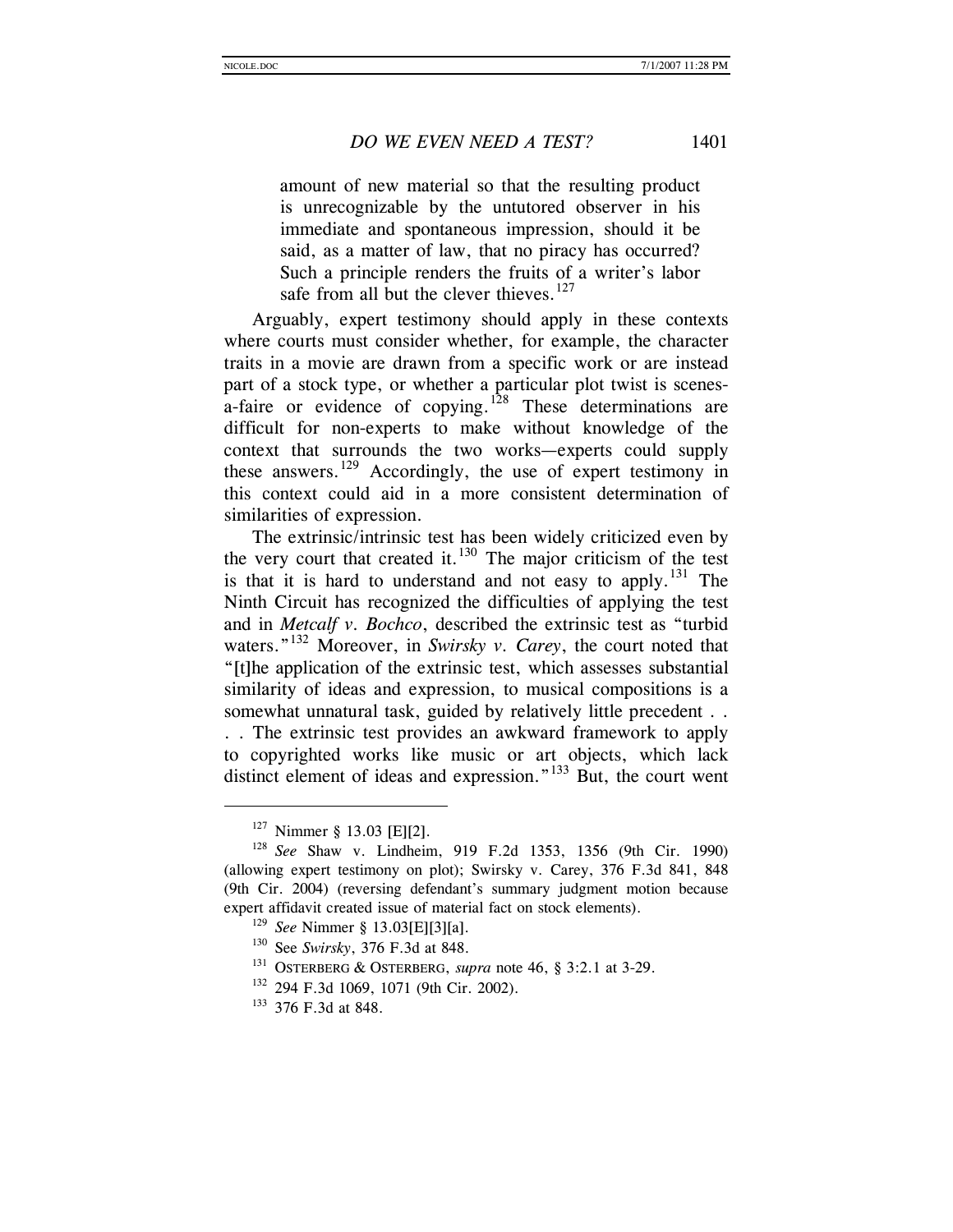on to conclude: "the test is our law and we must apply it."<sup>[134](#page-28-0)</sup>

In addition to the problems discussed by the Ninth Circuit itself, the extrinsic/intrinsic test clouds the distinction between ideas and expression and makes it difficult to apply to certain types of works. For example, it may be very difficult to separate out ideas from expressions when comparing two paintings or other visual art works. Similarly, this test does easily translate to complex, technical subject matter as may be found in computer or music cases.

Additionally, it is should be noted that even though the Ninth Circuit purports to break the issue up into an objective and subjective analysis, in reality, it is possible that judges even in the Ninth Circuit continue to make subjective decisions on summary judgment, and thus on a portion of the test that is supposed to be purely objective. For instance, if on summary judgment the judge is determining whether extrinsic similarities exist between the two works, the obvious question becomes: how many similarities have to be present to send it to the jury? The jurisprudence in the Ninth Circuit does not provide a bright line rule to answer this question. Thus, a judge looking at two works will at some level be making a subjective determination of how many extrinsic similarities are too many. Would one similarity be enough? Two? Ten? Where does a judge draw the line? This flaw presents a major difficulty for courts and has the potential to produce unreliable and unpredictable precedent.

### *D. Circuits That Follow the Ninth Circuit's Extrinsic/Intrinsic Test*

#### *1. The Fourth Circuit*

The Fourth Circuit uses a version of the Ninth Circuit's extrinsic/intrinsic test to compare works.<sup>[135](#page-28-1)</sup> In *Towler v. Sayles*,

l

 $134$  *Id.* 

<span id="page-28-1"></span><span id="page-28-0"></span><sup>135</sup> OSTERBERG & OSTERBERG, *supra* note 46, § 3:2.2, at 3-29; *see also*  Lyons P'ship, L.P. v. Morris Costumes, Inc., 243 F.3d 789, 801 (4th Cir. 2001); Towler v. Sayles, 76 F.3d 579, 583 (4th Cir. 1996); Dawson v.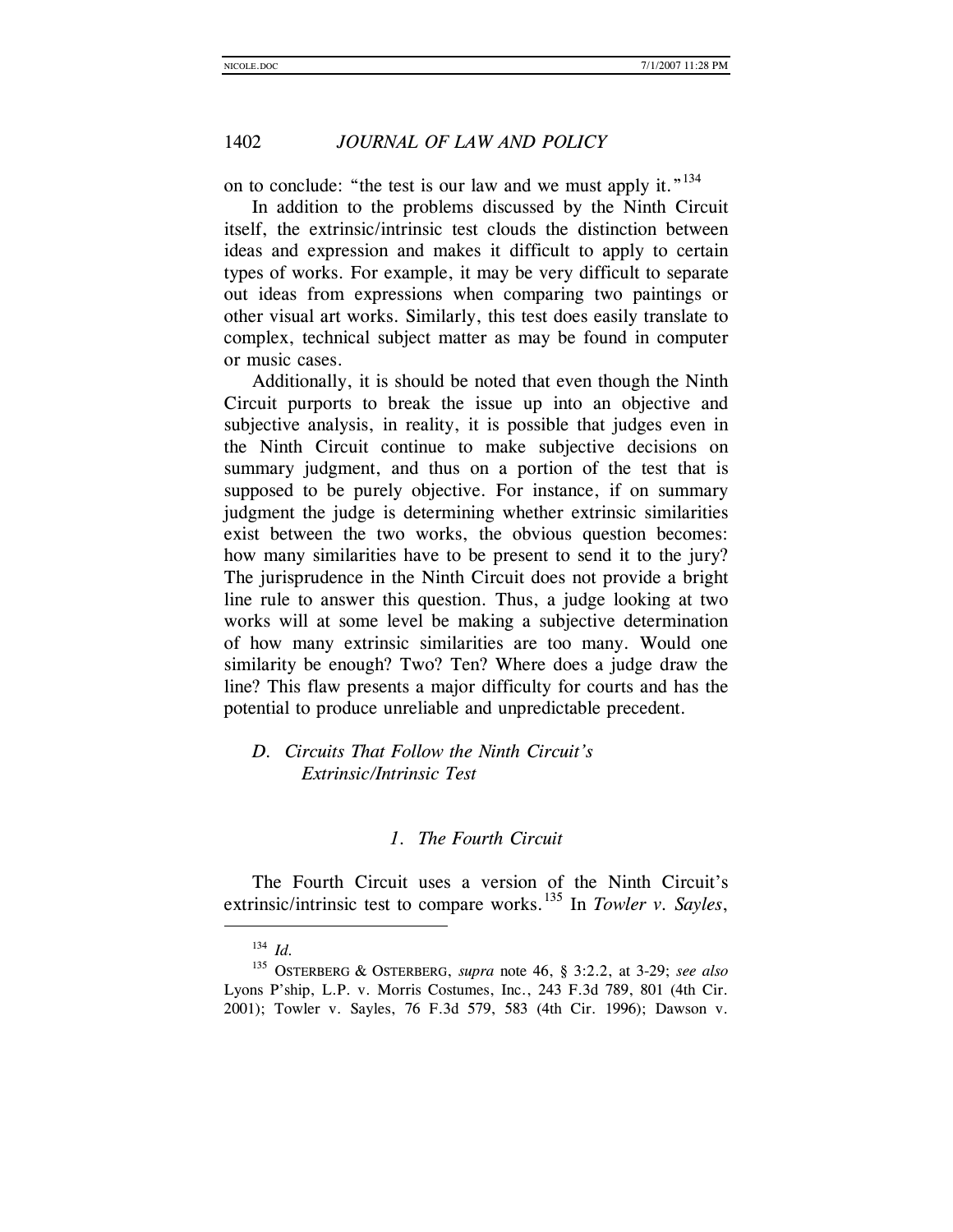the Fourth Circuit affirmed the district court's finding that defendant's screenplay was not substantially similar to plaintiff's copyrighted screenplay.<sup>[136](#page-29-0)</sup> The court articulated that proving substantial similarity requires a two part analysis.<sup>[137](#page-29-1)</sup> On the extrinsic portion of the Fourth Circuit's test, "a plaintiff must show—typically with the aid of expert testimony—that the works in question are extrinsically similar because they contain substantially similar ideas that are subject to copyright protection."<sup>[138](#page-29-2)</sup> The court analyzed the similarities in plot, theme, mood, dialogue, setting, and pace between the two screenplays and determined that the works were not extrinsically similar because the only extrinsic similarity was that they both had a black female character and white female charter who were friends. $^{139}$  $^{139}$  $^{139}$ 

To satisfy the intrinsic portion of the Fourth Circuit's test, a plaintiff must "[show] substantial similarity in how those ideas are expressed" by considering whether the intended audience would consider the works substantially similar.<sup>[140](#page-29-4)</sup> Expert testimony is usually not permissible on the intrinsic portion which compares the "total concept and feel" of the two works and considers "whether the intended audience could determine that the works are substantially similar."[141](#page-29-5) In *Towler*, the court determined that the intended audience was the movie-going public and that the works were not intrinsically similar because the total concept and feel of the two works was completely

Hinshaw Music, Inc., 905 F.2d 731, 732-33 (4th Cir. 1990), *cert. denied*, 498 U.S. 981 (1990); Eaton v. Nat'l Broad. Co., 972 F.Supp. 1019 (E.D. Va. 1997), *aff'd*, 1998 U.S. Dist. LEXIS 10288 (4th Cir. May 21, 1998).

<sup>&</sup>lt;sup>136</sup> 76 F.3d at 583.

<sup>137</sup> *Id*. at 583-84.

<span id="page-29-5"></span><span id="page-29-4"></span><span id="page-29-3"></span><span id="page-29-2"></span><span id="page-29-1"></span><span id="page-29-0"></span><sup>&</sup>lt;sup>138</sup> *Id.* (For example, in comparing two screenplays, a court "must" analyze both screenplays and the record, searching for extrinsic similarities such as those found in plot, theme, dialogue, mood, setting, pace, or sequence.").

<sup>139</sup> *Id.* at 584.

<sup>140</sup> *Id.* at 583-84. 141 *Id.* at 584.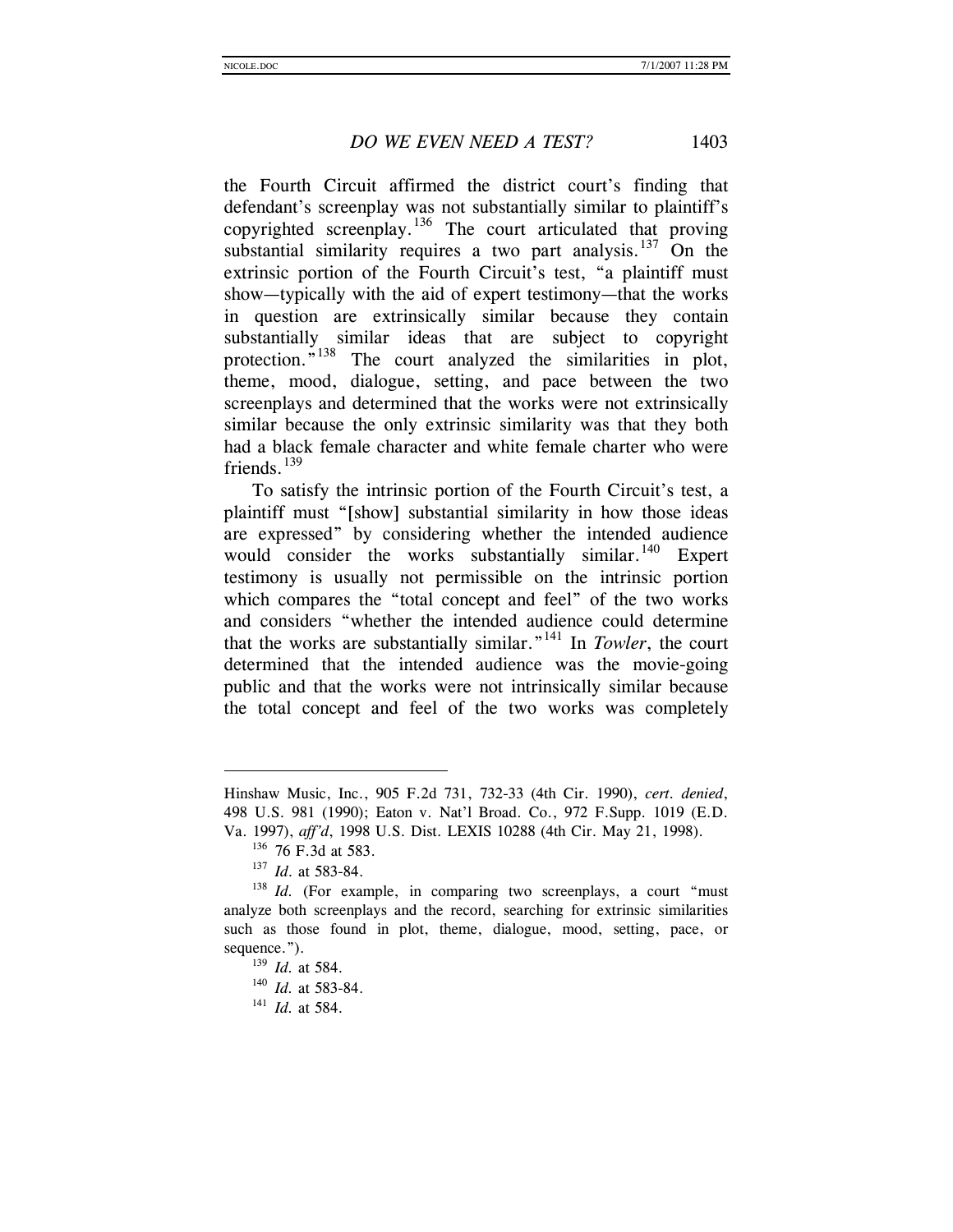different.<sup>[142](#page-30-0)</sup>

 $\overline{a}$ 

The major difference between the Ninth Circuit and the Fourth Circuit tests is that the Fourth Circuit utilizes the "intended audience" test rather than an ordinary observer test to determine whether the works are intrinsically similar.<sup>[143](#page-30-1)</sup> This was demonstrated in *Dawson v. Hinshaw Music, Inc.*, where the Fourth Circuit held that

> [I]f, as will most often be the case, the lay public fairly represents the intended audience, the court should apply the lay observer formulation . . . . However, if the intended audience is more narrow in that it possesses specialized expertise, relevant to the purchasing decision, that lay people would lack, the court's inquiry should focus on whether a member of the intended audience would find that two works to be substantially similar.  $144$

The Fourth Circuit includes in this inquiry the "admission of testimony from members of the intended audience, or, possibly, from those who possess expertise with reference to the tastes and perceptions of the intended audience."<sup>[145](#page-30-3)</sup>

Two prominent copyright scholars, Robert C. Osterberg and Eric C. Osterberg noted the following advantages and disadvantages of the intended audience test:

The intended audience test offers the obvious

<sup>142</sup> Towler v. Sayles, 76 F.3d 579, 584 (4th Cir. 1996)

<span id="page-30-1"></span><span id="page-30-0"></span><sup>143</sup> OSTERBERG & OSTERBERG, *supra* note 46, § 3:2.2, at 3-30. Osterberg and Osterberg noted that currently, "the Fourth Circuit's intended audience test is the minority approach. Other than . . . exceptions . . . with respect to children's works and computer programs, most courts seem to require that works be compared by the ordinary observer, that is, jurors with no specialized training or expertise, in all instances." *Id.* at 3-36.<br><sup>144</sup> Dawson v. Hinshaw Music, Inc., 905 F.2d 731, 736 (4th Cir. 1990),

<span id="page-30-2"></span>cert. denied, 498 U.S. 981.

<span id="page-30-3"></span><sup>&</sup>lt;sup>145</sup> *Id*. Nevertheless, the court in *Dawson* cautioned that "a court should be hesitant to find that the lay public does not fairly represent a work's intended audience . . . departure from the lay characterization is warranted only where the intended audience possesses 'specialized expertise.'" *Id.* at 737.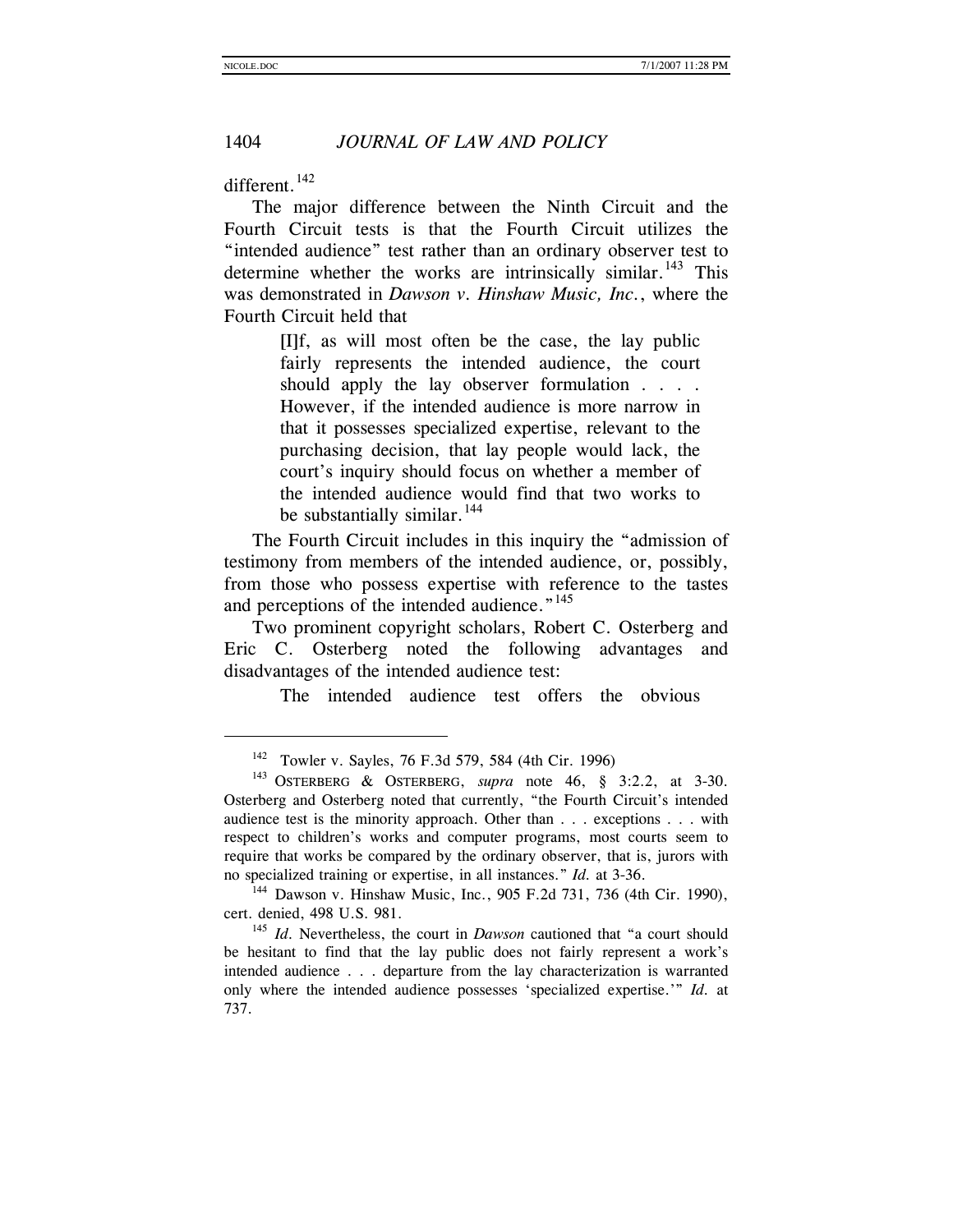advantage of evaluation of the works through the eyes of those who understand them best. On the other hand, to apply the intended audience test, the court must both identify the intended audience and either select only members of that audience for its jury or accept expert testimony concerning the intended audience's reaction, potentially yielding the factfinding function to the expert. $^{146}$  $^{146}$  $^{146}$ 

Thus, while the intended audience test attempts to address the root purposes of copyright law it does not provide a suitable framework that would be applicable to all cases where the issue is whether two works are substantially similar. For example, this test would be problematic where a work has many intended audiences or if the intended audience could not be identified.<sup>[147](#page-31-1)</sup>

Additionally, as discussed later in this Note, providing authors with the economic incentive to create work is not the only factor that must be considered. One must consider the alternative that an increase in the number of works that can be protected causes a shrinking of the public domain which has the potential to stifle creativity.<sup> $148$ </sup> If protection is afforded to a work because the allegedly infringing work could have an effect on the original author's market, there is the potential that people will be less inclined to building upon and use other's works for fear of being held liable.<sup>[149](#page-31-3)</sup> This would be bad for society because, potentially, less works would be created.<sup>[150](#page-31-4)</sup>

#### *2. The Eighth Circuit*

<span id="page-31-0"></span>The Eighth Circuit also uses a version of the extrinsic/intrinsic test of the Ninth Circuit.<sup>[151](#page-31-5)</sup> The Eighth

<sup>146</sup> OSTERBERG & OSTERBERG, *supra* note 46, § 3:2.2, at 3-36. 147 *See id.*

<sup>148</sup> *See* Mohler, *supra* note 8, at 974.

<sup>149</sup> *Id.*

<sup>150</sup> *Id.*

<span id="page-31-5"></span><span id="page-31-4"></span><span id="page-31-3"></span><span id="page-31-2"></span><span id="page-31-1"></span><sup>151</sup> OSTERBERG & OSTERBERG, *supra* note 46, § 3:2.3, at 3-37; *see also*  Taylor Corp. v. Four Seasons Greetings, LLC, 403 F.3d 958 (8th Cir. 2005); Moore v. Columbia Pictures Indus., Inc., 972 F.2d 939, 945 (8th Cir.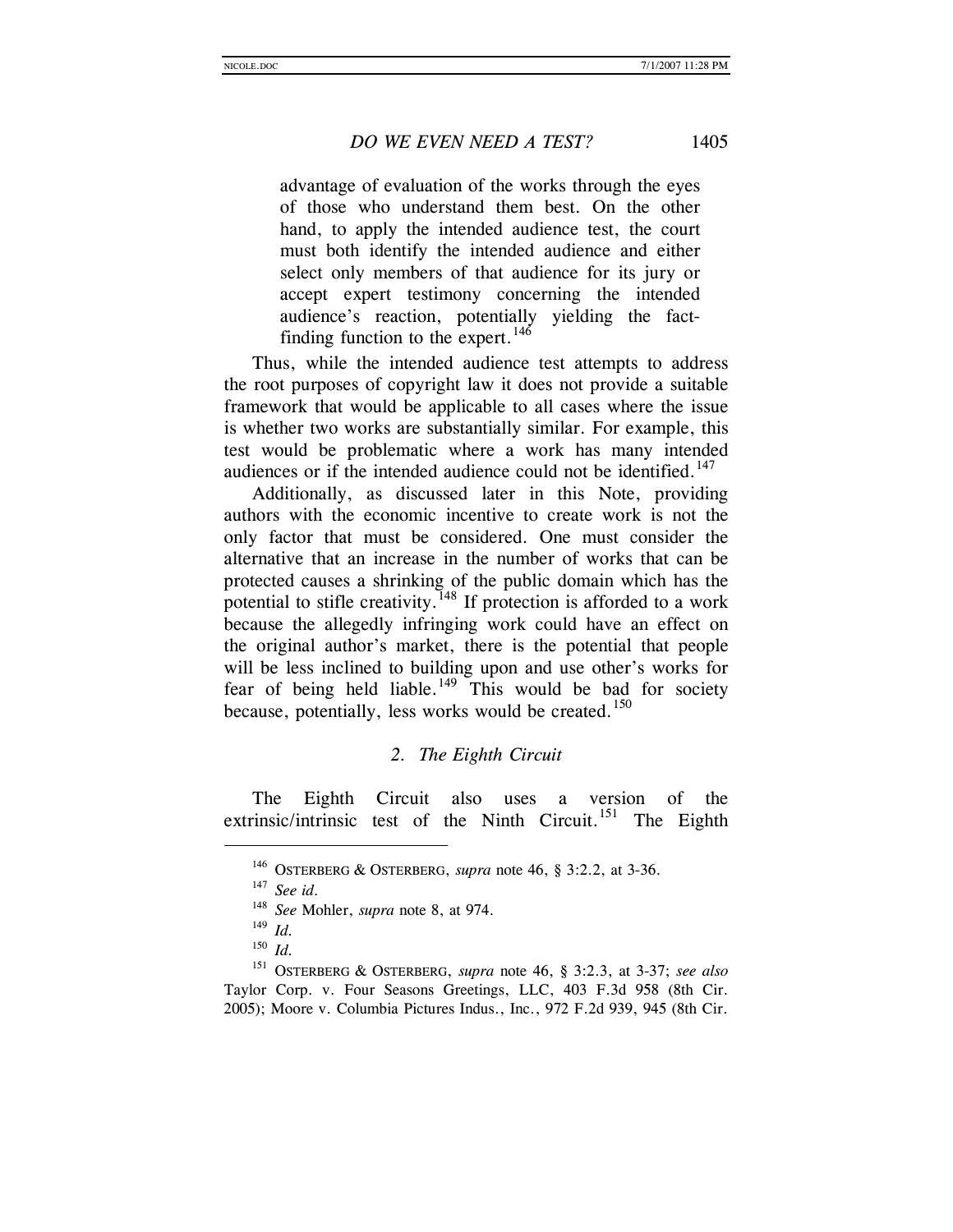Circuit's test is described by the court in *Hartman v. Hallmark Cards, Inc.* as follows: "First, similarity of ideas is analyzed extrinsically, focusing on objective similarities in the details of the works. Second, if there is substantial similarity in ideas, similarity of expression is evaluated using an intrinsic test depending on the response of the ordinary, reasonable person as to the forms of expression."[152](#page-32-0) On the intrinsic portion of the test, the question is whether the ordinary, reasonable observer would find substantial similarity of expression.<sup>[153](#page-32-1)</sup> Accordingly, expert testimony is permitted only on the extrinsic portion of the test, and may not be utilized for the intrinsic test.<sup>[154](#page-32-2)</sup>

In *Hartman*, the plaintiff asserted that defendants Hallmark and Mattel used plaintiff's graphics and script entitled "The Adventures of Rainbow Island" as the basis for their "Rainbow Brite" character and products.<sup>[155](#page-32-3)</sup> The Eighth Circuit upheld the district court's grant of summary judgment which found, when it analyzed the two works extrinsically and focused on the objective similarities in the works, that the plaintiff's work consisted almost completely of uncopyrightable ideas or general themes.<sup>[156](#page-32-4)</sup> On the intrinsic portion of the test, the court examined the district court's comparison of the total concept and feel of the two works and concluded that the two creations were not substantially similar in expression.<sup>[157](#page-32-5)</sup>

<span id="page-32-1"></span><span id="page-32-0"></span><sup>1992);</sup> Hartman v. Hallmark Cards, Inc., 833 F.2d 117, 120 (8th Cir. 1987). Both the Eighth Circuit and the Fourth Circuit, use a version of the Ninth Circuit's extrinsic/intrinsic test that comes from Ninth Circuit cases that were decided in the years between *Krofft* and the re-articulated objective/subjective test from *Shaw*. OSTERBERG & OSTERBERG, *supra* note 46, § 3:2.3, at 3-37.

<sup>&</sup>lt;sup>152</sup> *Hartman*, 833 F.2d at 120.<br><sup>153</sup> *Id* 

<span id="page-32-2"></span><sup>&</sup>lt;sup>154</sup> *Id. Id.* **at 119.** 

<span id="page-32-4"></span><span id="page-32-3"></span><sup>156</sup> *Id.* at 121.

<span id="page-32-5"></span><sup>157</sup> *Id.* at 120-21.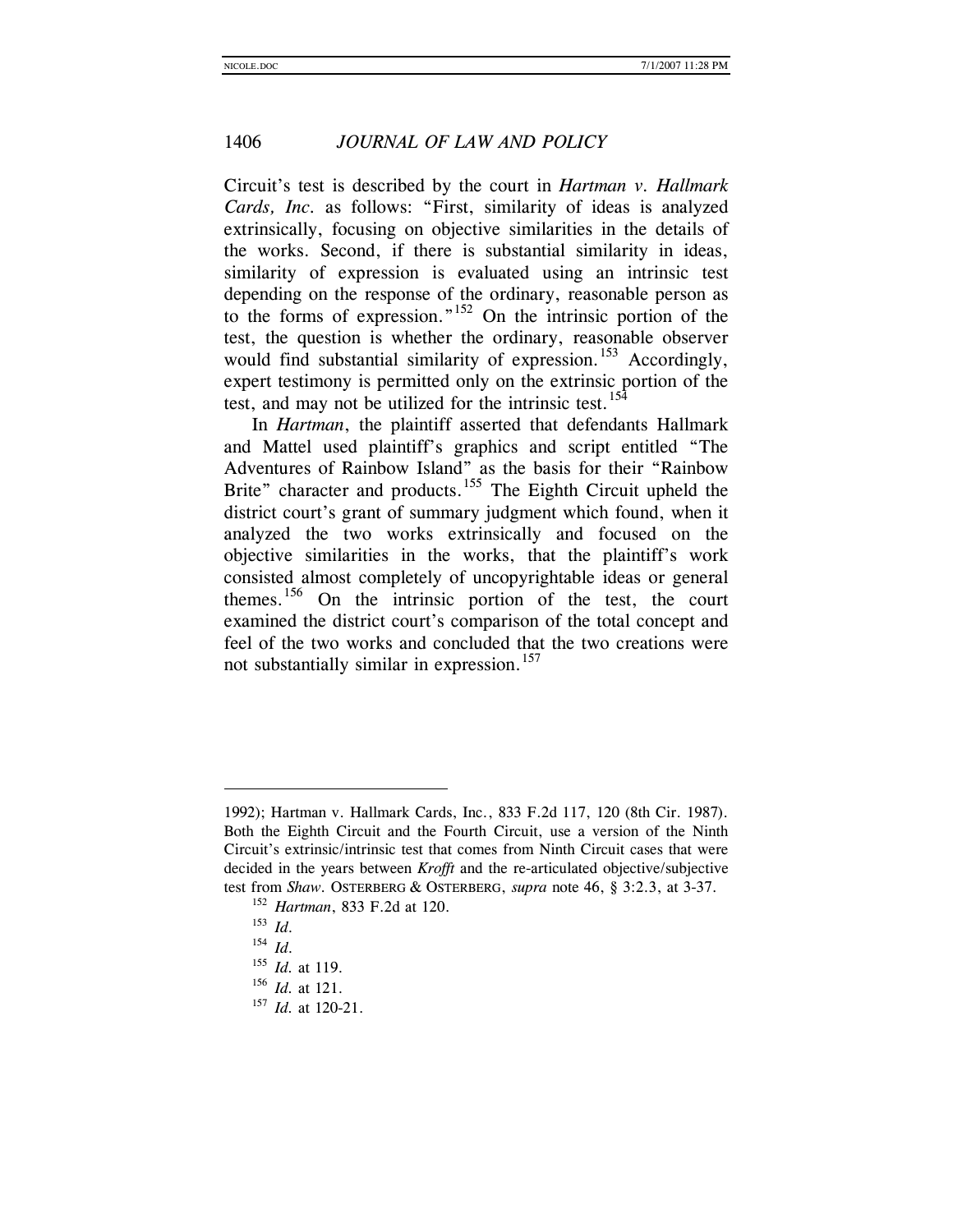#### *E. The Remaining Circuits*

The remaining circuits utilize a variety of tests to assess substantial similarity. The Tenth Circuit, Sixth Circuit, and the D.C. Circuit, use the abstraction-filtration-comparison test, or a version thereof.<sup>[158](#page-33-0)</sup> The Eleventh Circuit primarily uses the ordinary observer test, but occasionally uses the extrinsic/intrinsic test.<sup>[159](#page-33-1)</sup>

#### *1. The Tenth Circuit*

The Tenth Circuit uses the abstraction-filtration-comparison test for various types of infringement cases, including computer cases.[160](#page-33-2) The Tenth Circuit, in *Country Kids 'N City Slicks, Inc. v. Sheen*, applied the abstraction-filtration-comparison test to determine whether allegedly infringing wooden dolls were substantially similar to the protectible elements of the plaintiff's copyrighted dolls.<sup>[161](#page-33-3)</sup>

The court described the test as follows:

At the abstraction step, we separate the ideas (and basic utilitarian functions) which are not protectible, from the particular expression of the work. Then, we filter out the nonprotectible components of the product from the original expression. Finally, we compare the remaining protected elements to the allegedly copied work to determine if the two works

<span id="page-33-0"></span><sup>158</sup> OSTERBERG & OSTERBERG, *supra* note 46, § 3, at 3-2; *see also*  Hartman, 833 F.2d at 120-21.

<sup>159</sup> OSTERBERG & OSTERBERG, *supra* note 46, § 3, at 3-2.

<span id="page-33-3"></span><span id="page-33-2"></span><span id="page-33-1"></span><sup>160</sup> *Id.* at § 3:3.1, at 3-39; *see also* Country Kids 'N City Slicks, Inc. v. Sheen, 77 F.3d 1280, 1284 (10th Cir. 1996); Kindergartners Count, Inc. v. DeMoulin, 249 F.Supp. 2d 1214 (D. Kan. 2003); Madrid Chronicle Books, 209 F.Supp. 2d 1227 (D.Wyo. 2002); Fisher v. United Feature Sydicate, Inc., 37 F. Supp. 2d 1213 (D. Colo. 1999), *aff'd.* 203 F.3d 834 (10th Cir. 2000), cert. denied, 531 U.S. 992 (2000).

<sup>161</sup> 77 F.3d at 1284.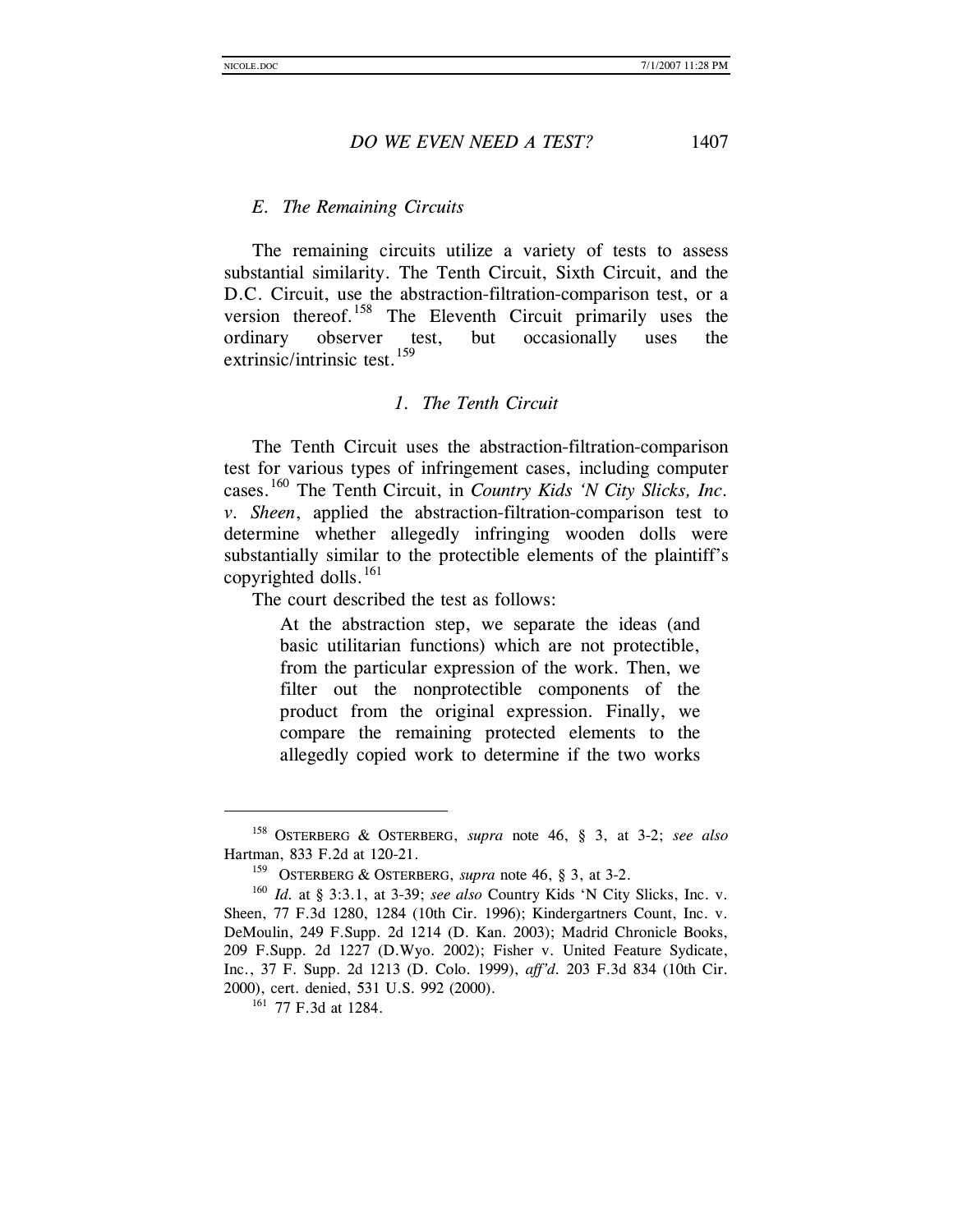#### are substantially similar.  $162$

The court utilized this test to determine that the size, shape, and medium of the plaintiff's dolls were unprotectible elements and thus must be filtered out.<sup>[163](#page-34-1)</sup> Nevertheless, the court remanded the case to the district court to conduct a comparison analysis.<sup>[164](#page-34-2)</sup> The court further articulated that the ordinary observer test is the appropriate method for courts to use on the comparison analysis.<sup>[165](#page-34-3)</sup>

Like both the extrinsic/intrinsic test and the ordinary observer test, this test is problematic for many of the same reasons. The process that this test requires is very similar to the extrinsic/intrinsic test and the ordinary observer test that asks courts to separate out ideas from expressions.<sup>[166](#page-34-4)</sup> Similar to those tests, this test does not provide much guidance on how to do so and offers little direction to answer the ultimate question of whether a work has been improperly appropriated.

#### *2. The Sixth Circuit*

The Sixth Circuit, in *Kohus v. Mariol*, [167](#page-34-5) recently adopted a test for assessing substantial similarity that appears to be a version of the abstraction-filtration-comparison test.<sup>[168](#page-34-6)</sup> Previous to *Kohus*, the Sixth Circuit had not adopted a specific test for assessing substantial similarity in a copyright infringement case.[169](#page-34-7) *Kohus* involved the alleged infringement of plaintiff's

<span id="page-34-2"></span><span id="page-34-1"></span><span id="page-34-0"></span>l

<span id="page-34-7"></span><span id="page-34-6"></span><span id="page-34-5"></span><span id="page-34-4"></span><span id="page-34-3"></span><sup>169</sup> OSTERBERG & OSTERBERG, *supra* note 46, § 3:3.2, at 3-42; *see also Kohus*, 328 F.3d at 854 (6th Cir. 2003); Stromback v. New Line Cinema, 384 F.3d 283 (6th Cir. 2004); Ellis v. Diffie, 177 F.3d 503, 506 (6th Cir. 1999) (court utilized the ordinary observer test without the aid of expert testimony); Bird Brain, Inc. v. Menard, Inc., 2000 U.S. Dist. LEXIS 11668 (W.D. Mich. Aug. 4, 2000) (utilizing the ordinary observer test in assessing

<sup>162</sup> *Id.* at 1284-85.

<sup>163</sup> *Id.* at 1287.

<sup>164</sup> *Id.* at 1288.

<sup>165</sup> *Id.*

<sup>166</sup> *See id.* at 1285.

<sup>167</sup> 328 F.3d 848 (6th Cir. 2003).

<sup>168</sup> OSTERBERG & OSTERBERG, *supra* note 46, § 3:3.2, at 3-43.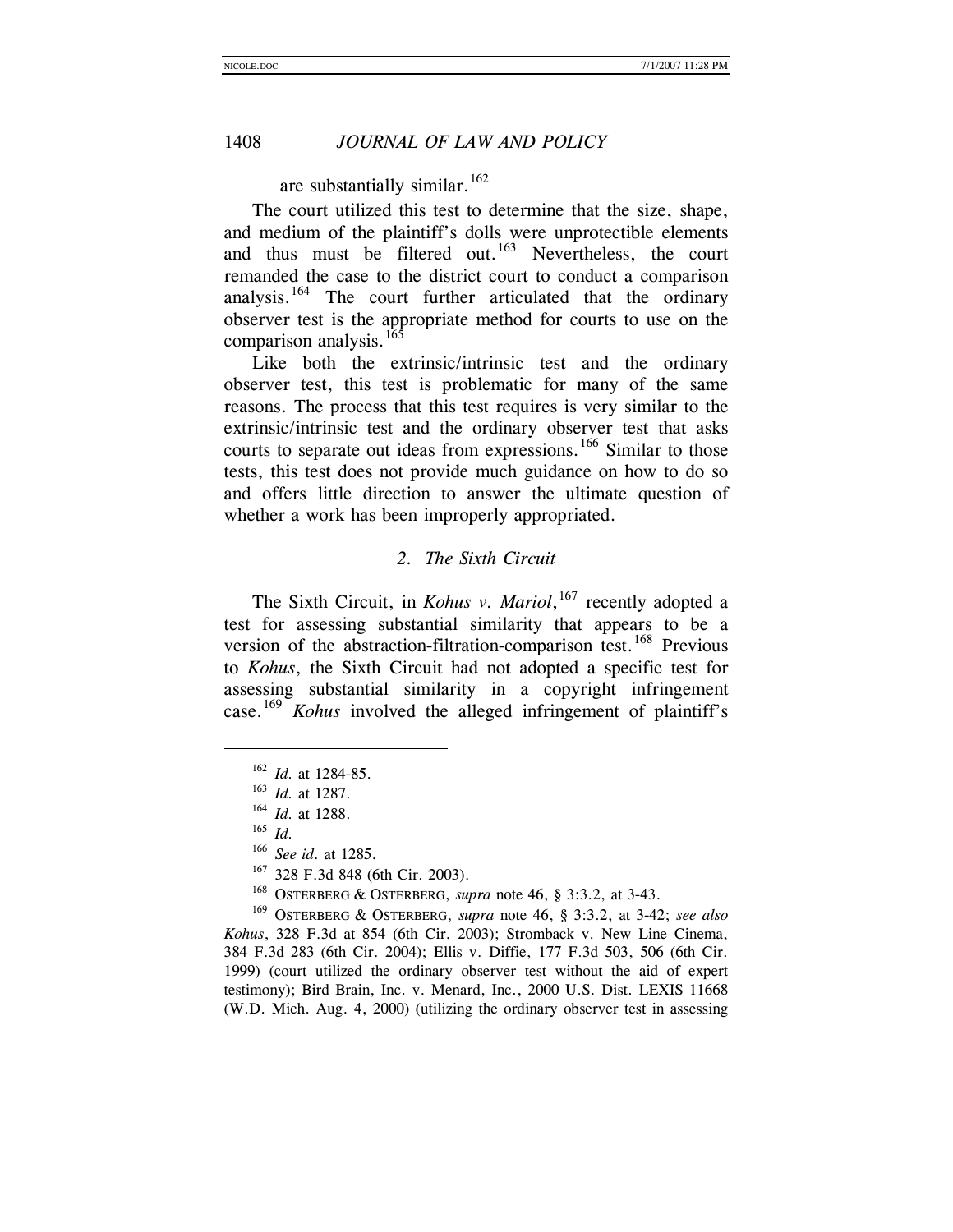copyrighted drawing of a portable children's playyard latch by defendant's patent drawings for a collapsible playyard.<sup>[170](#page-35-0)</sup>

The court in *Kohus*, adopted a two part test.<sup>[171](#page-35-1)</sup> In the first step, courts are supposed to "filter out the unoriginal, unprotectible elements—elements that were not independently created by the inventor, and that possess no minimal degree of creativity—through a variety of analyses."[172](#page-35-2) Expert testimony is permissible on the first step.<sup>[173](#page-35-3)</sup> Next, "[o]nce the unprotectible elements have been filtered out, the second step is to determine whether the allegedly infringing work is substantially similar to the protectible elements of the original."<sup>[174](#page-35-4)</sup> The court looked to the Fourth Circuit case, *Dawson v. Hinshaw Music, Inc.*, to hold that "the inquiry in the second prong of the substantial similarity test should focus on the *intended audience*."<sup>[175](#page-35-5)</sup>

 $\overline{a}$ 

<span id="page-35-2"></span><span id="page-35-1"></span><span id="page-35-0"></span><sup>170</sup> 328 F.3d at 851-52.<br><sup>171</sup> *Id.* at 855. <sup>172</sup> *Id.* (citations omitted). "The court specifically identified ideas, elements dictated by efficiency, and *scenes a faire* as elements to be filtered out before comparing works. In a later case . . . the court added another item to the list of elements to be filtered—independently-created elements." OSTERBERG & OSTERBERG, *supra* note 46, § 3:3.2, at 3-43 – 3-44.

<span id="page-35-3"></span><sup>173</sup> *See Kohus*, 328 F.3d at 856 (The court stated that on the first step, "[i]n the present case expert testimony will likely be required to establish what elements, if any, are necessary to the function of any latch designed for the upper arm of a collapsible playyard."). 174 *Id.* 

<span id="page-35-5"></span><span id="page-35-4"></span><sup>175</sup> *Id.* at 856-57 (citing Dawson v. Hinshaw Music, Inc., 905 F.2d 731, 736 (4th Cir. 1990) (emphasis in original) (holding that [i]n cases where the target audience possesses specialized expertise, however, the specialist's perception of similarity may be much different from the lay observer's, and it is appropriate in such cases to consider similarity from the specialist's perspective . . . . [T]he intended audience . . . will ordinarily be the lay public, in which case the finder of fact's judgment should be from the perspective of the lay observer or . . . the ordinary reasonable person. But in cases where the audience for the work possesses specialized expertise that is relevant to the purchasing decision and lacking in the lay observer, the trier of fact should make the substantial similarity determination from the

substantial similarity without the use of experts); Marigold Foods, Inc. v. Purity Dairies, Inc., 1992 U.S. App. LEXIS 14044 (6th Cir. June 10, 1992) (district court used the extrinsic/intrinsic test and the court of appeals used the same test).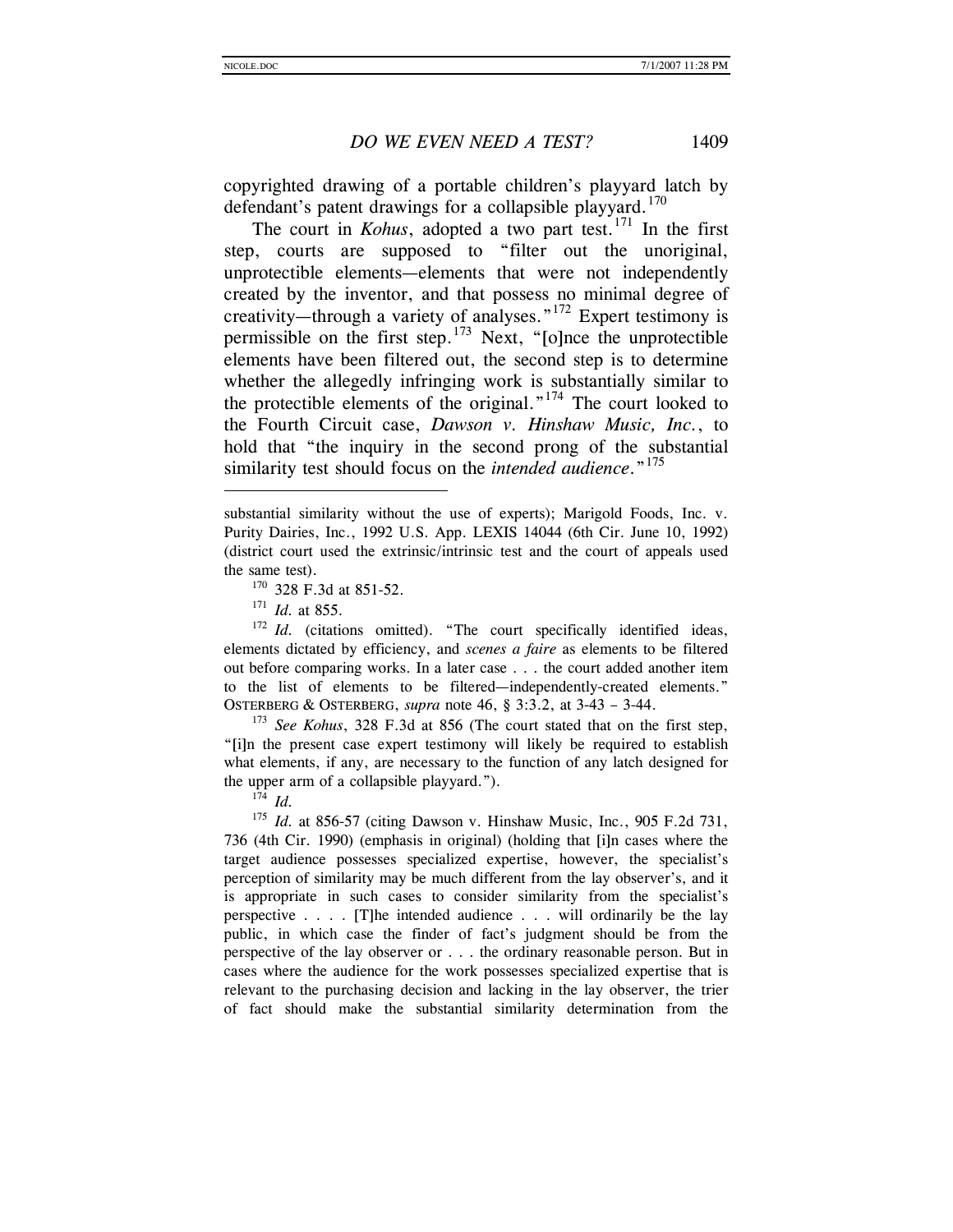The court remanded the case to permit expert testimony on the first prong, because the drawings were "technical in nature and a lay person is unlikely to understand what constitutes creativity in this area, which elements are standard for the industry, and which elements are dictated by efficiency or by external standards."<sup>[176](#page-36-0)</sup> Additionally, the court directed that in examining the second prong of the test, substantial similarity should be analyzed from the viewpoint of the intended audience, noting that in this case the intended audience may not be the lay public, but rather trained engineers.<sup>[177](#page-36-1)</sup>

This test varies from the abstraction/filtration/comparison test because it at least provides some guidance with regards to from whose viewpoint the comparison should be done. Here, the comparison is done from the intended audience's viewpoint. While this test clarifies that point, it does not solve any of the previously articulated problems. Additionally, conducting the comparison from the intended audience perspective has the positives and negatives previously discussed (e.g. what happens when the intended audiences are not the same?). $178$ 

#### *3. The District of Columbia Circuit*

The District of Columbia Circuit uses the ordinary observer test in some cases and the filtration/comparison inquiry in other cases.[179](#page-36-3) In cases where the defendant does not claim that the plaintiff's work is composed of non-copyrightable elements, the

<span id="page-36-0"></span>perspective of the intended audience.).

<sup>176</sup> *Id.* at 857-58. 177 *Id.* at 858.

<span id="page-36-2"></span><span id="page-36-1"></span><sup>178</sup> *See* OSTERBERG & OSTERBERG, *supra* note 46, § 3:2.2, at 3-36; *see also* Section III.D.1 of this Note.

<span id="page-36-3"></span><sup>179</sup> OSTERBERG & OSTERBERG, *supra* note 46, § 3:3.3, at 3-46; *see also*  Atkins v. Fischer, 331 F.3d 988, 993 (D.C. Cir. 2003) (utilizing the ordinary observer test for assessing substantial similarity); Whitehead v. CBS/Viacom, Inc., 315 F. Supp. 2d 1, 8-9 (D.D.C. 2004) (utilizing the ordinary observer test); Sturdza v. United Arab Emirates, 281 F.3d 1287, 1297 (D.C. Cir. 2002) (utilizing a two-step filtration/comparison inquiry).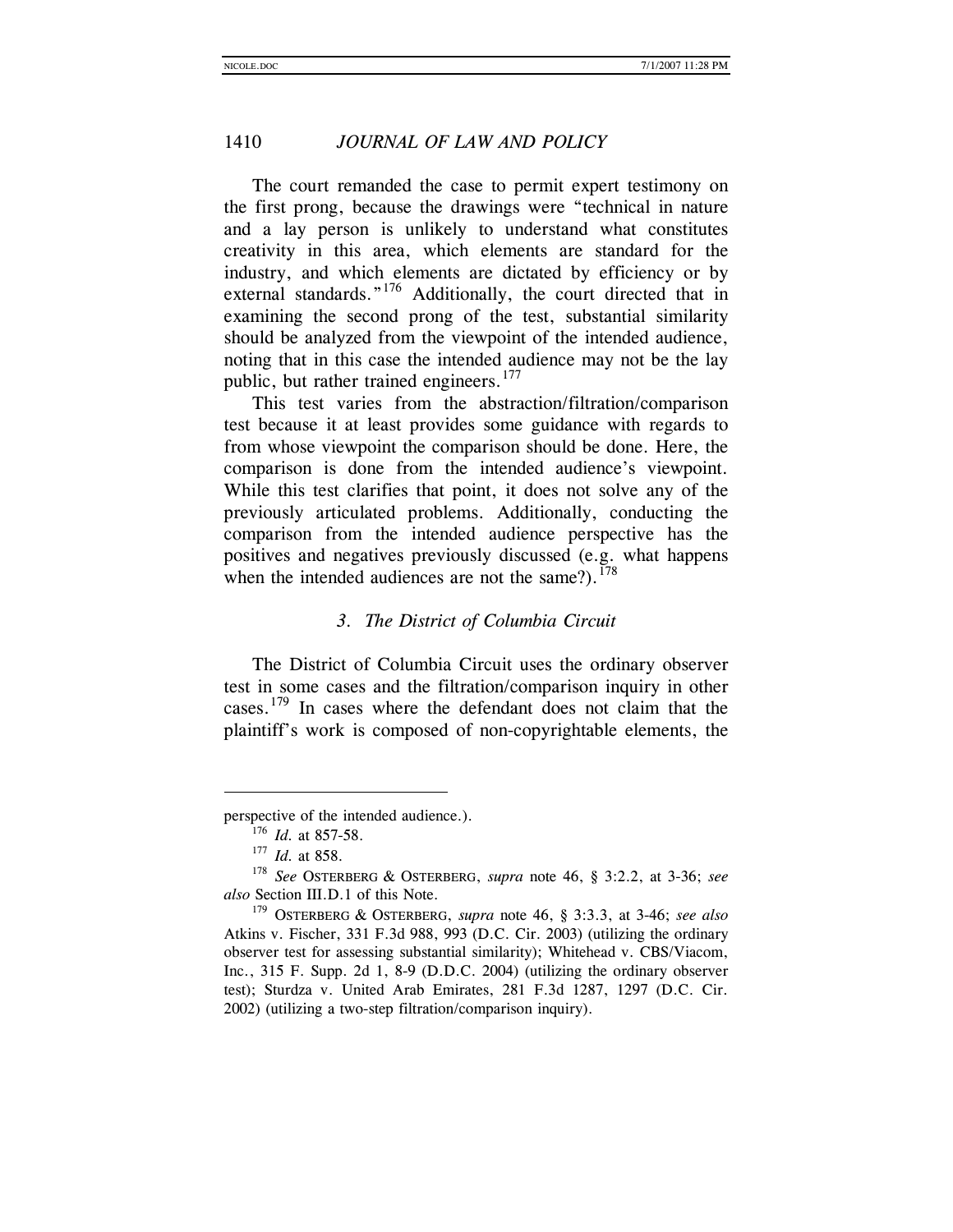D.C. Circuit applies the ordinary observer test.<sup>[180](#page-37-0)</sup> But, in cases where the defendant argues that plaintiff's work contains portions that are not protected by copyright, the D.C. Circuit conducts a two-step filtration/comparison inquiry.<sup>[181](#page-37-1)</sup> First, the court identifies "which aspects of the artist's work, if any are protectible by copyright, $n^{182}$  $n^{182}$  $n^{182}$  filtering out "unprotectible elements such as ideas and *scenes a faire*."[183](#page-37-3) Next, the court uses the ordinary observer test to determine "whether the allegedly infringing work is substantially similar to the protectible elements of the artist's work."[184](#page-37-4)

#### *4. The Eleventh Circuit*

Finally, the Eleventh Circuit, primarily uses the ordinary observer test to assess substantial similarity, but has occasionally used the extrinsic/intrinsic test as well.<sup>[185](#page-37-5)</sup> In *Suntrust Bank v*. *Houghton Mifflin Co.*, the Eleventh Circuit held that in order to show substantial similarity, plaintiff was required to show that "an average lay observer would recognize the alleged copy as having been appropriated from the copyrighted work."<sup>[186](#page-37-6)</sup>

*Suntrust Bank* involved an attempt by owners of copyright in the novel "Gone with the Wind" to obtain a temporary restraining order and preliminary injunction to prevent the

<span id="page-37-1"></span><span id="page-37-0"></span> $\overline{a}$ 

<span id="page-37-6"></span><sup>186</sup> 268 F.3d at 1266.

<sup>180</sup> *See Atkins*, 331 F.3d 988; *Whitehead*, 315 F. Supp. 2d 1.

<sup>181</sup> *See e.g., Sturdza*, 281 F.3d at 1295.

<sup>182</sup> *Id.*

<sup>183</sup> *Id.* at 1296.

<span id="page-37-4"></span><span id="page-37-3"></span><span id="page-37-2"></span><sup>&</sup>lt;sup>184</sup> *Id.* (holding that in using the ordinary observer test the determination "requires comparison not only of the two works' individual elements in isolation, but also of their overall look and feel.") (internal quotation marks omitted).

<span id="page-37-5"></span><sup>185</sup> OSTERBERG & OSTERBERG, *supra* note 46, § 3:4, at 3-48; *see also*  Suntrust Bank v. Houghton Mifflin Co, 268 F.3d 1257, 1266 (11th Cir. 2001) (utilizing the ordinary observer test to assess substantial similarity); Leigh v. Warner Bros., Inc., 212 F.3d 1210, 1214 (11th Cir. 2000) (utilizing the ordinary observer test to assess substantial similarity); Herzog v. Castle Rock Entm't, 193 F.3d 1241, 1248 (11th Cir. 1999) (the Eleventh Circuit utilized the extrinsic/intrinsic test of the Ninth Circuit).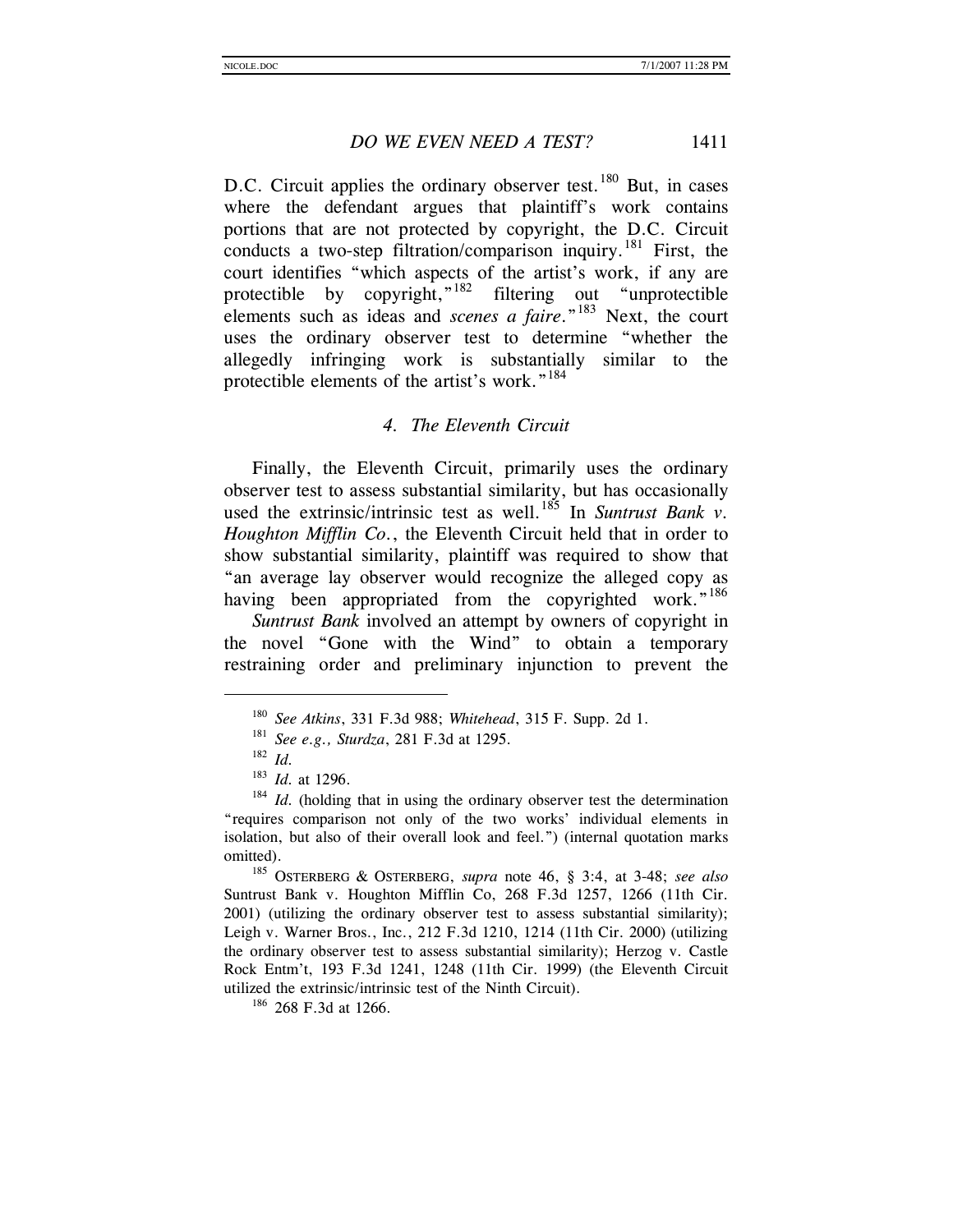publication and distribution of the allegedly infringing book "The Wind Done Gone." After conducting a comparison of the two works, the Court affirmed the district court's finding that the defendant copied much more of plaintiff's work than just unprotectible scenes-a-faire including the characters and their complex relationships with each other, plot, fictional locales, and settings.<sup>[187](#page-38-0)</sup>

In contrast, in *Herzog v. Castle Rock, Entm't* the Eleventh Circuit utilized a two-part test for establishing substantial similarity.<sup>[188](#page-38-1)</sup> The court articulated that the plaintiff must satisfy both the extrinsic, or objective test and the intrinsic, or subjective test. *Herzog* involved a claim by the plaintiff that defendant's motion picture entitled "Loan Star" infringed plaintiff's copyrighted screenplay entitled "Concealed."<sup>[189](#page-38-2)</sup> The court conducted an analysis of the two works and held that the similarities that existed between the two works consisted of noncopyrightable elements and that no reasonable juror could find that the two works were substantially similar in expression.<sup>[190](#page-38-3)</sup>

#### IV. RECOMMENDATION FOR THE FUTURE OF COPYRIGHT LAW

The attempts by courts to articulate and redefine tests in hopes of eliminating confusion have in fact resulted in more confusion and ambiguity about what the test for substantial similarity should be.<sup>[191](#page-38-4)</sup> Instead of trying to wade through the confusing array of tests available or attempting to articulate a single test, courts should articulate a standard that goes to the ultimate purpose of copyright. In order to determine if there has been copyright infringement a court should determine whether or not providing relief for the owner of the copyright will enhance the policy goals of copyright and the objectives of Congress.

<span id="page-38-4"></span><span id="page-38-3"></span><span id="page-38-2"></span><span id="page-38-1"></span><span id="page-38-0"></span>l

<sup>187</sup> *Id.* at 1266-67.

<sup>188</sup> 193 F.3d at 1257.

<sup>189</sup> *Id.* at 1243.

<sup>190</sup> *Id.* at 1262.

<sup>191</sup> Mohler, *supra* note 8, at 990.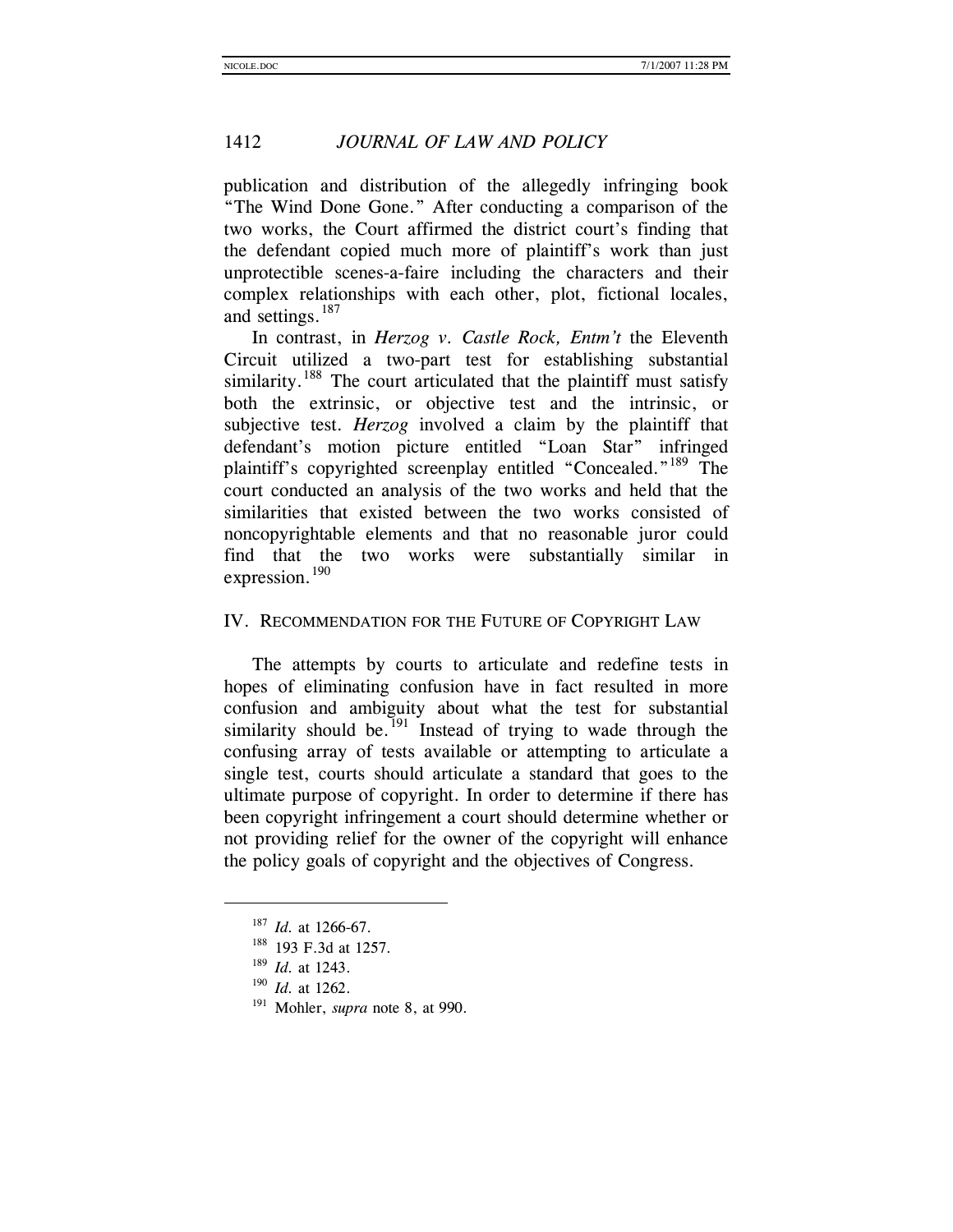The tests that have been discussed throughout this Note are looking at the issue in the wrong way. The majority of circuit courts discussed incorporate some form of ordinary observer test into their substantial similarity formula. Making the important decision of substantial similarity based on the perception of the ordinary observer is looking at the issue from not only an unclear and ambiguous perspective, but is also misguided. Rather, courts should be considering the issue in order to determine how much copying is too much based on the policy and aims of the Copyright statute.

In *Mazer v. Stein*, the Supreme Court stated that

[t]he economic philosophy behind the clause empowering Congress to grant patents and copyrights is the conviction that encouragement of individual effort by personal gain is the best way to advance public welfare through the talents of authors and inventors in "Science and the useful Arts." Sacrificial days devoted to such creative activities deserve rewards commensurate with the services rendered.<sup>[192](#page-39-0)</sup>

The main problem with this theory is that it does not adequately address the potential effect that looking at the issue from an economic perspective would have on creativity. The opposite side to this economic perspective is the notion that granting an author a monopoly for a period also prevents people from expanding and creating new works based on old works.<sup>[193](#page-39-1)</sup> Thus, findings of infringement should be limited in an effort to promote the production of creative works and to promote a robust public domain.

Many legal scholars have weighed in on the various tests for assessing substantial similarity in a copyright infringement action and have attempted to bring clarity to this confusing and unpredictable area of the law by articulating new tests and ways to view copyright infringement cases.<sup>[194](#page-39-2)</sup>

<sup>192</sup> 347 U.S. 201, 219 (1954)

<span id="page-39-2"></span><span id="page-39-1"></span><span id="page-39-0"></span><sup>193</sup> *See* Busek, *supra* note 10, at 1777-78; *see also* Mohler, *supra* note 8, at 974.

<sup>194</sup> Stanfield, *supra* note 4, at 510-11.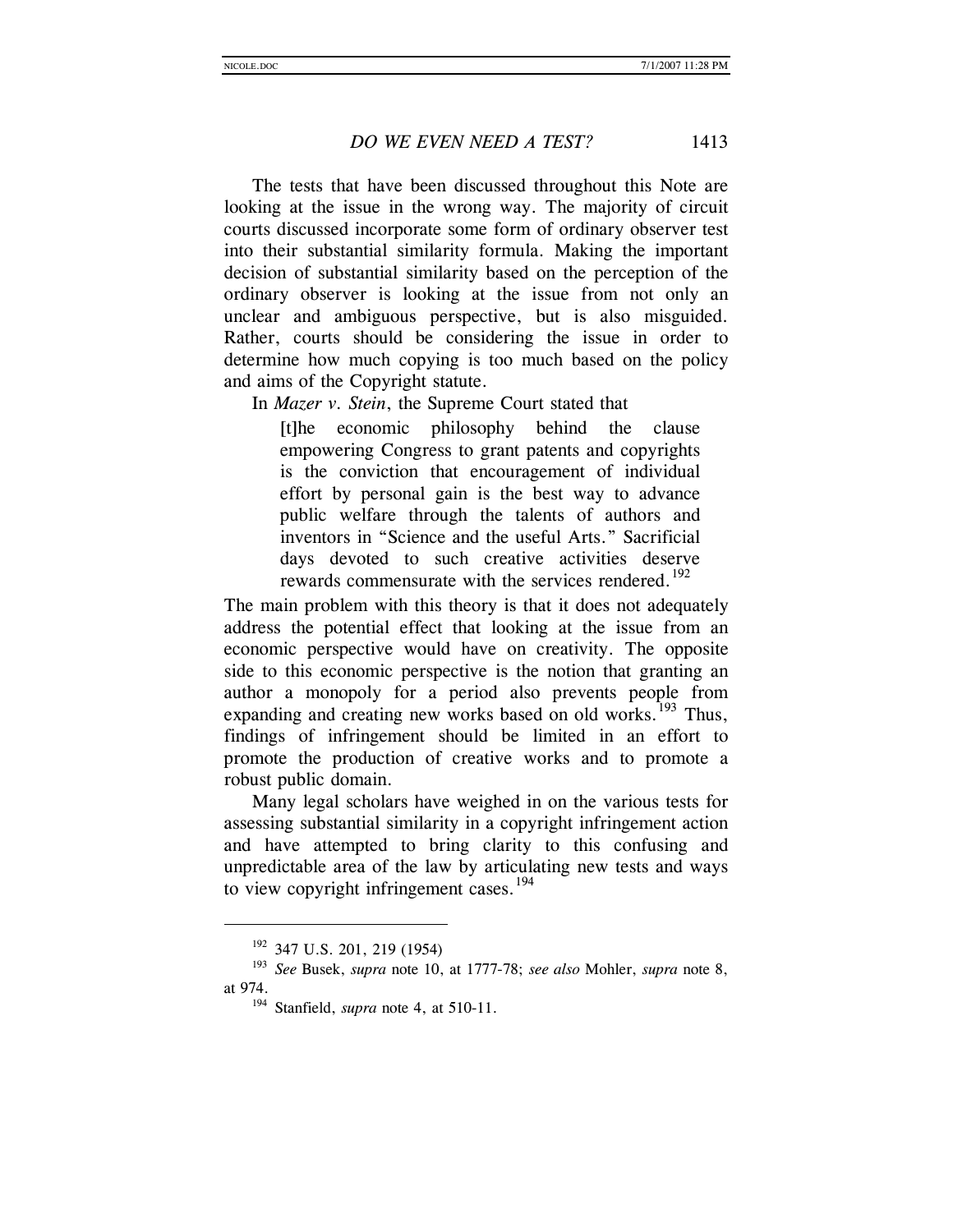Michael Sharb suggested a redefined total concept and feel test that consisted of five steps.<sup>[195](#page-40-0)</sup> Sharb's redefined test proposed an adoption of the total concept and feel test as "the uniform test of substantial similarity of expression" and "the intended audience test as the uniform test of perspective in the total concept and feel inquiry."<sup>[196](#page-40-1)</sup>

The argument against Sharb's redefined test is that it "relies upon other tests to determine the line between idea and expression, and the ordinary observer test to assess whether similarity is substantial."<sup>[197](#page-40-2)</sup> Thus, the same problems articulated above that arise with the idea/expression dichotomy and the ordinary observer test, especially when it comes to technical and complex works will inevitably be problematic in this redefined test.

Jarrod Mohler suggested that one "over-arching and flexible test" does not exist.<sup>[198](#page-40-3)</sup> He concluded that "the 'abstractions' framework from *Nichols v. Universal Picture Corp.* is sufficient to assist the trier of fact, and that the use of other tests for substantial similarity is unnecessary and positively harmful."<sup>[199](#page-40-4)</sup> Mohler suggests that the use of these other tests is harmful because they are often inconsistently and misapplied, thus leading to a great amount of confusion for courts and

<span id="page-40-4"></span><span id="page-40-3"></span><span id="page-40-2"></span><span id="page-40-1"></span>*Id.* at 920.

l

<span id="page-40-0"></span><sup>195</sup> Michael L. Sharb, Comment, *Getting a "Total Concept and Feel" of Copyright Infringement*, 64 U. COLO. L. REV. 903, 929 (1993). The five part test requires:

<sup>1)</sup> does the plaintiff have a valid copyright? 2) did the defendant copy from the plaintiff? 3) is what the defendant copied from the plaintiff an unprotectible idea or protectible expression? 4) if expression was copied, does it constitute improper appropriation, or, in other words, are the works substantially similar (the original source of the [total concept and feel] test) and 5) from whose perspective should the substantial similarity inquiry be made.

<sup>196</sup> *Id.* at 923.

<sup>197</sup> Stanfield, *supra* note 4, at 510.

<sup>198</sup> Mohler, *supra* note 8, at 989.

<sup>199</sup> *Id.* at 972, *citing* 45 F.2d 119 (2d Cir. 1930).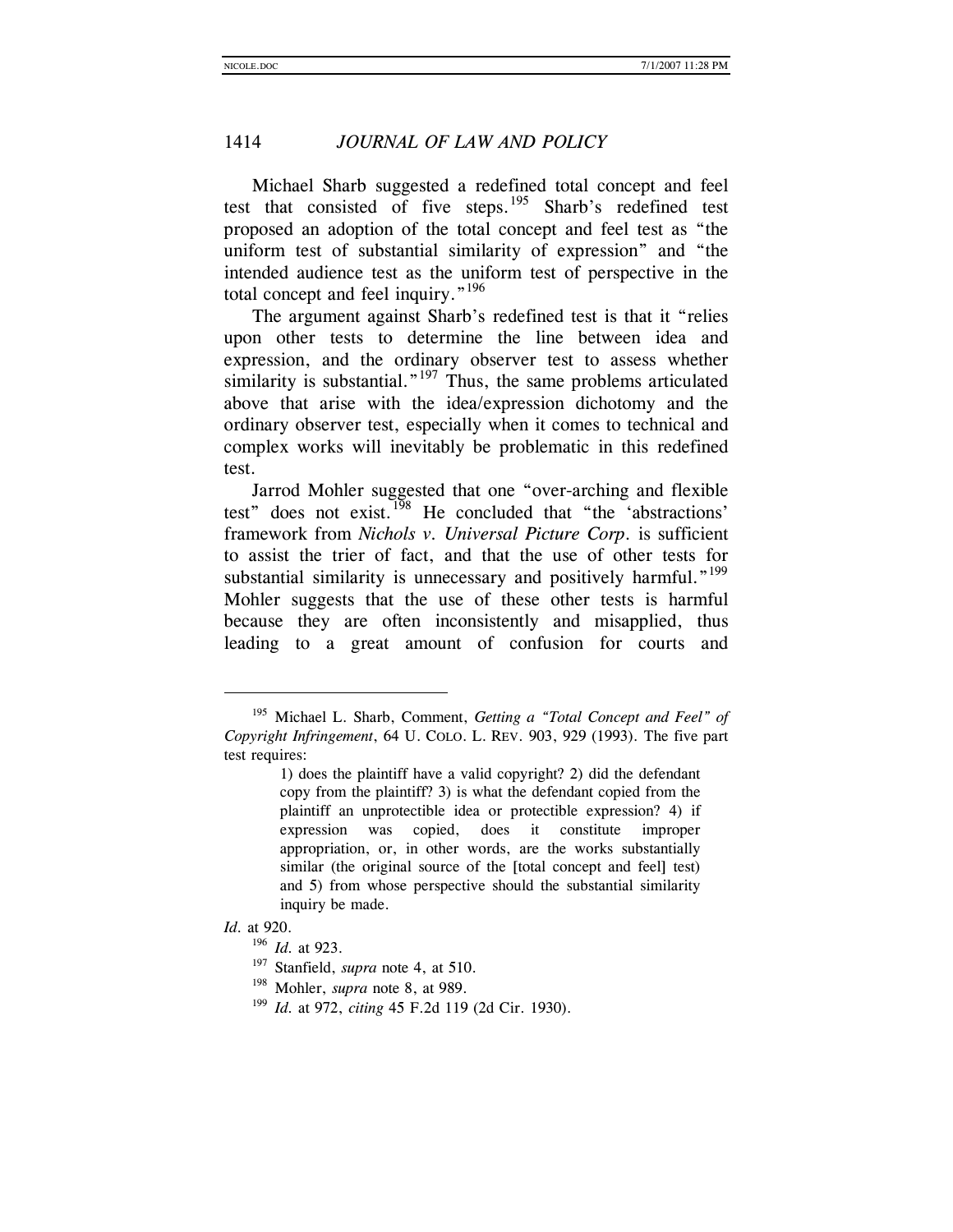commentators.<sup>[200](#page-41-0)</sup> While it is apparent that one single test does not exist, the 'abstractions' framework that requires line drawing between ideas and expressions still provides little guidance and is problematic for courts.<sup>[201](#page-41-1)</sup>

Jeannette Rene Busek addressed the difficulties that courts have in applying the current tests to a variety of works when she suggested that courts should "consider the type of work in question, using it as a base for the standard of substantial similarity." $^{202}$  $^{202}$  $^{202}$  Busek argued that

> [i]nstead of trying to fit all copyright infringement cases into neat tests that are independent of the amount of expressive variation possible, courts would be better off recognizing the vast differences between the types of works covered by copyright law and articulating their decisions based on the amount of expressive variation available to the particular type of work.<sup>[203](#page-41-3)</sup>

This approach addresses the problems associated with the current tests in dealing with a variety of types of works. The difficulty with this proposal is that it also requires courts to make difficult determinations between what constitutes an idea and what constitutes an expression of an idea. Courts are asked to determine whether in a particular type of work there are many expressive variations. This seems similar to how a court would be required to distinguish between ideas and expressions under the abstractions test analysis.

A few commentators and courts have suggested a test or approach that looks at the market for which the original work was intended. For example, Edward Wilde proposed that courts replace the idea/expression dichotomy with a market-based analysis.<sup>[204](#page-41-4)</sup> Wilde argued that the idea/expression terminology

<span id="page-41-1"></span><span id="page-41-0"></span>l

<sup>200</sup> Mohler, *supra* note 8, at 971.

<sup>201</sup> COHEN ET AL., *supra* note 1, at 80.

<sup>202</sup> Busek, *supra* note 10, at 1778.

<sup>203</sup> *Id.* at 1803.

<span id="page-41-4"></span><span id="page-41-3"></span><span id="page-41-2"></span><sup>204</sup> Edward C. Wilde, *Replacing the Idea/Expression Metaphor with a Market-Based Analysis in Copyright Infringement Actions*, 16 WHITTIER L.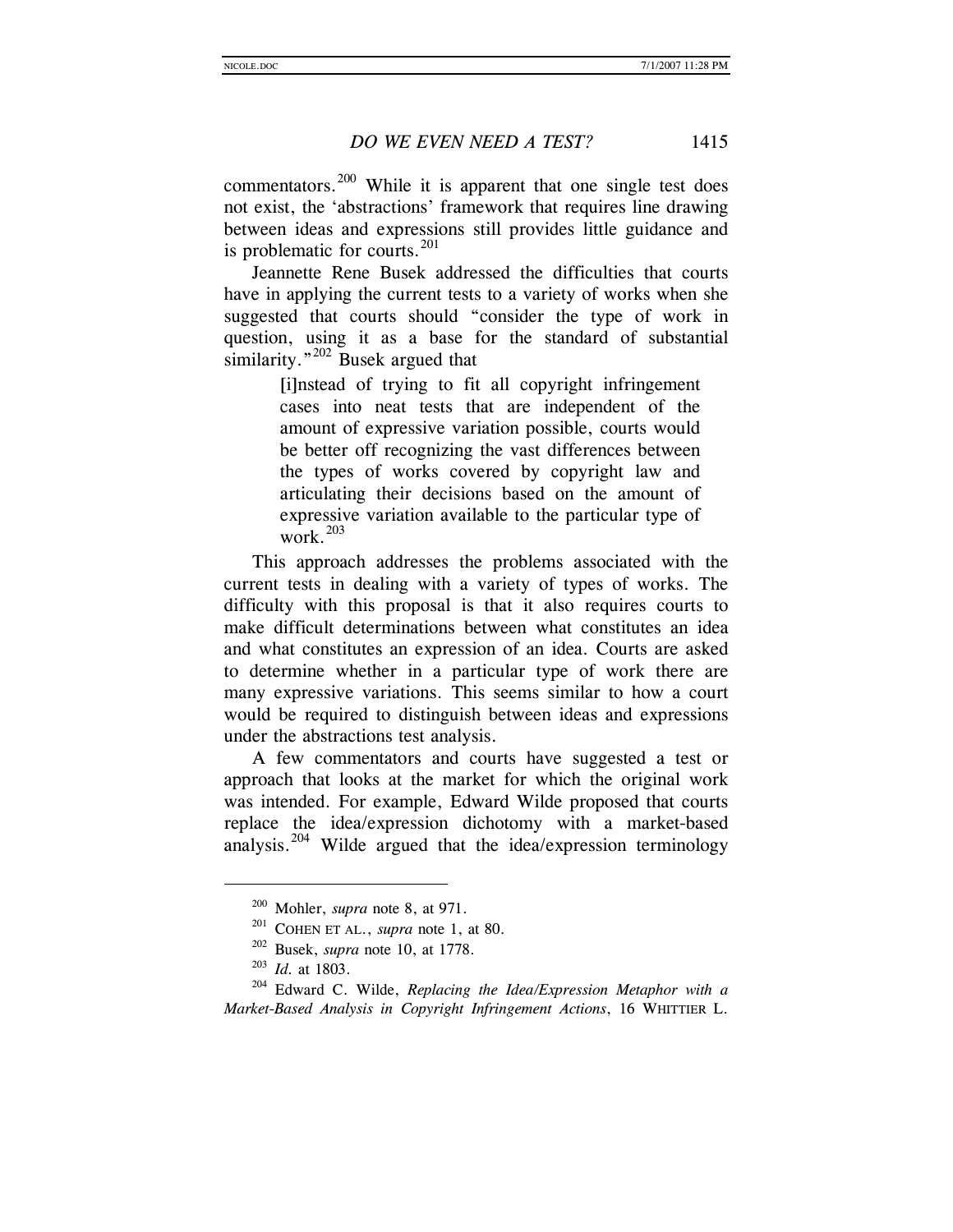traditionally used by courts "does not work well and it does not address the root purpose of copyright law."<sup>[205](#page-42-0)</sup> Instead, Wilde suggested that the courts should analyze the market for each work and "determine whether the copied similarities in the second work are such that the second work can substitute for the first work or otherwise usurp the proper market position of the first work. If the two works will compete as separate products, then there is no wrongful infringement." $206$ 

Additionally, Michael Der Manuelian in criticizing the ordinary observer test, articulated that "[i]f, as *Arnstein*  suggested, copyright law should protect the plaintiff's interest in potential financial returns, the ultimate test for infringement should consider specifically the response of the market from which those returns would derive."<sup>[207](#page-42-2)</sup> Similarly, Professor Nimmer has argued that copyright is intended "to protect writers from the theft of the fruits of their labor, not to protect against the general public's "spontaneous and immediate" impression that the fruits have been stolen."[208](#page-42-3) In his criticism of the ordinary observer or average lay hearer test, Der Manuelian continued: "an average lay hearer may not be qualified to determine the responses of the particular audience for whom the music has been composed . . . . Finally, the 'lay-hearer test' may promote findings of infringement based on overall similarities which, in fact, may be attributable, not to copying, but to common sources or genuine coincidence."<sup>[209](#page-42-4)</sup>

While a market based analysis is less confusing than the tests currently available and attempts to address the underlying purpose of copyright law, courts must be conscious of the shrinking public domain and the effect that this has on the proliferation of new creations.<sup>[210](#page-42-5)</sup> The Framers of the

<span id="page-42-0"></span>REV. 793 (1995).

<sup>205</sup> *Id.* at 794.

<sup>206</sup> *Id.* at 841.

<span id="page-42-5"></span><span id="page-42-4"></span><span id="page-42-3"></span><span id="page-42-2"></span><span id="page-42-1"></span><sup>207</sup> Der Manuelian, *supra* note 70, at 144-45 (citing Arnstein v. Porter, 154 F.2d 464, 486 (2d Cir. 1946).

<sup>208</sup> Nimmer at § 13.03[E], at 13-49.

<sup>209</sup> Der Manuelian, *supra* note 70, at 144-45 (internal citations omitted).

<sup>210</sup> Mohler, *supra* note 8, at 974.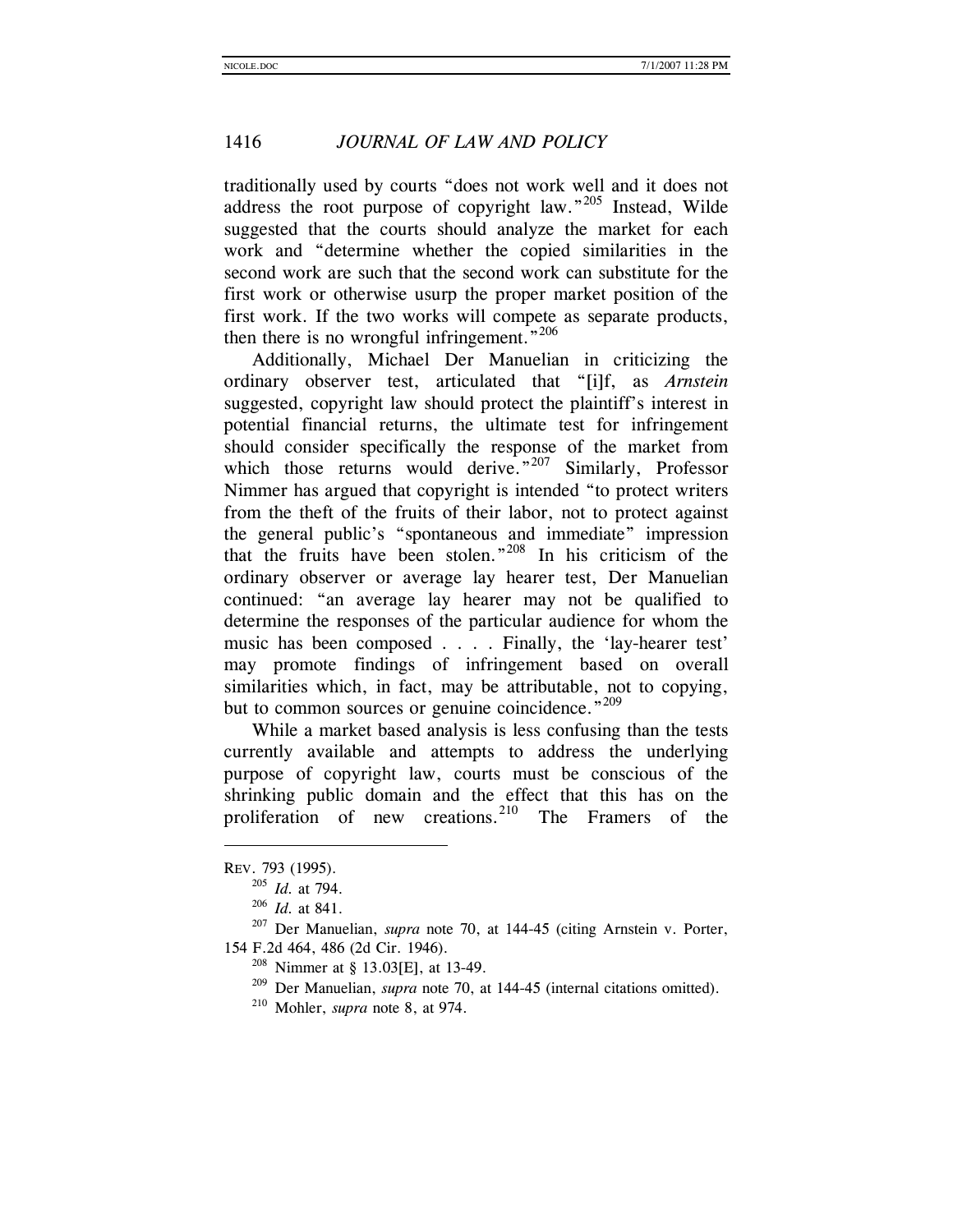Constitution authorized the creation of Federal Copyright Law in order to "promote the Progress of Science and useful Arts."<sup>[211](#page-43-0)</sup> Thus, the purpose of copyright law is to promote, not restrain, creativity in the arts.

It is clearly the case that courts have expanded the scope of the protection of the reproduction right.<sup>[212](#page-43-1)</sup> Authors increasingly get the right to prevent people from copying their works in more and more ways. $213$ 

> In recent years . . . an increasing number of trivial copyright violations have made it to court . . . . This increase in litigation of trivial copyright violations is problematic . . . [because] strict enforcement of copyright for trivial violations rarely furthers, and often contravenes, the purpose of copyright: promotion of creativity . . . [and] courts have not taken a consistent approach to adjudicating trivial violations: a few hold that liability extends even to the most innocuous violations, while most find a way to privilege trivial violations using one of several doctrinal tools. Unfortunately, these tools, most notably . . . substantial similarity, [have] at times been stretched beyond recognition to achieve the courts' desired results.<sup>[214](#page-43-3)</sup>

It is important to consider whether as copyright protection gets more and more protective, there is the potential to stifle creativity.

After conducting an examination of the myriad of confusing tests and recommendations for new tests, this Note asks the question: Do we really need a test at all?

Ultimately, courts should not employ any of the articulated tests and instead should engage in a weighing of the goals of copyright to determine whether a finding of infringement would

<span id="page-43-3"></span><span id="page-43-2"></span><span id="page-43-1"></span><span id="page-43-0"></span><sup>211</sup> U.S. CONST. art. I, § 8, cl. 8. 212 Andrew Inesi, Article, *A Theory of De Minimus and a Proposal for its Application in Copyright*, 21 BERKELEY TECH. L.J. 945, 946 (2006).

<sup>213</sup> *Id.*

<sup>214</sup> *Id.* at 946.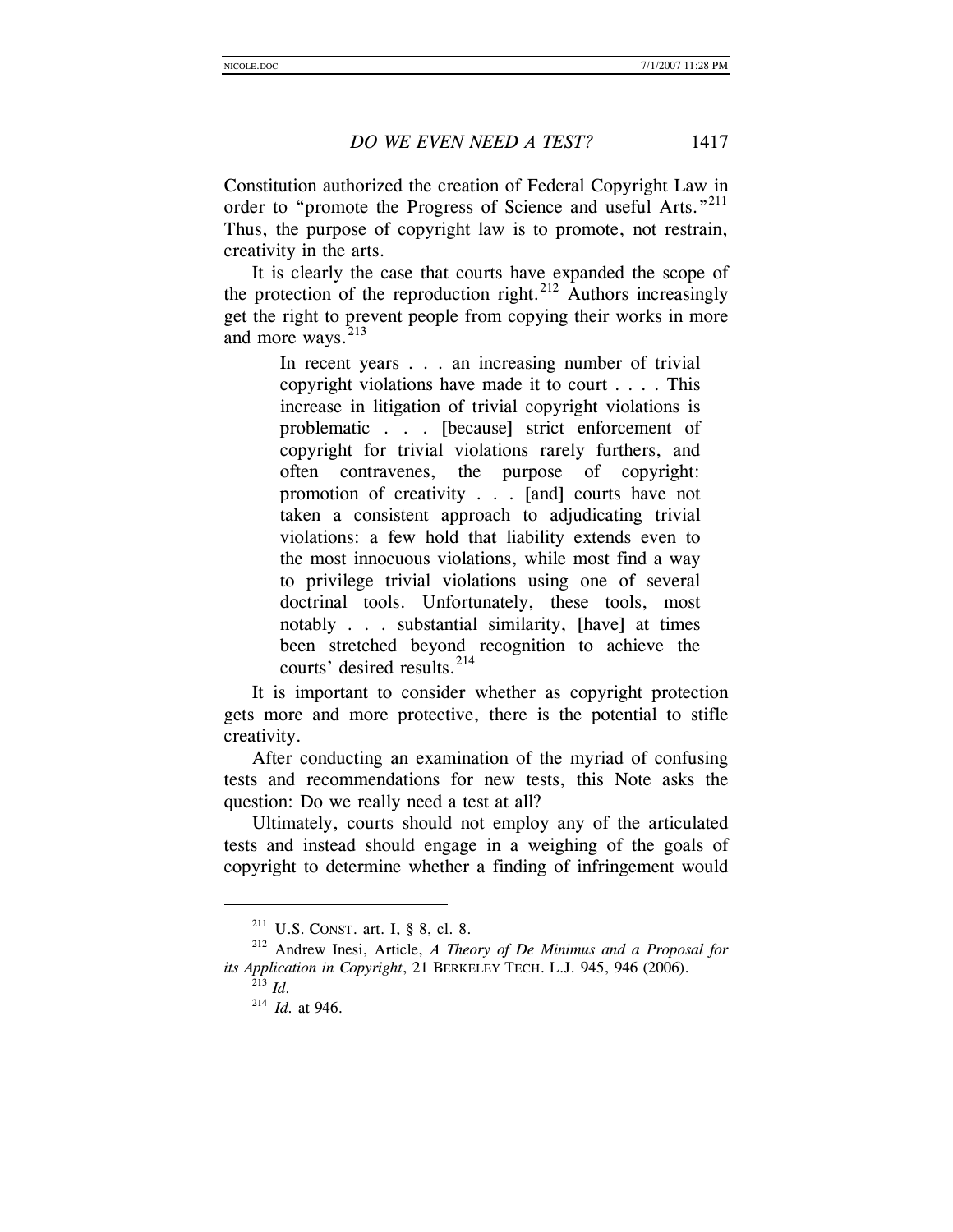"strike the optimal balance between providing authors with incentives to create and encouraging dissemination of works and information to the public."<sup>[215](#page-44-0)</sup> In order to achieve this goal, courts must ultimately attempt "to balance the needs of existing authors for protection with needs of future authors to use the ideas and other raw materials need to create."<sup>[216](#page-44-1)</sup>

#### **CONCLUSION**

Due to the present state of uncertainty and confusion surrounding substantial similarity in a copyright infringement action, we are moving further and further away from a uniform copyright law. The Supreme Court needs to articulate a standard that would resolve this split in the circuits.

The conflict within the Circuits has lasted for many years and does not seem to show any signs of diminishing. The outcome of many copyright infringement cases comes down to whether or not two works are substantially similar. Under the current state of affairs, there is a great chance that litigants will forum shop for a Circuit that is friendly to plaintiffs in copyright infringement suits. There should be a single uniform standard articulated by the Supreme Court because copyright is a federal law. Thus, it is critical that the Supreme Court resolve this issue so that the outcome of each case dealing with substantial similarity under the Federal Copyright Act does not come down to where the case was filed.

This Note argues that when courts analyze substantial similarity, they are looking at the issue in the wrong way. When making the determination of whether someone ought to be able to bring a copyright infringement claim, it is necessary to look at why the Constitution affords copyright protection. Currently, the tests do not adequately look at impact on creativity of industry. It is important to remember that "the purpose of copyright is to create incentives for creative effort<sup>"[217](#page-44-2)</sup> Instead of

<sup>215</sup> COHEN ET AL., *supra* note 1, at 561.

<span id="page-44-2"></span><span id="page-44-1"></span><span id="page-44-0"></span><sup>216</sup> *Id.*

<sup>&</sup>lt;sup>217</sup> Sony Corp. of Am. v. Universal City Studios, Inc., 464 U.S. 417,